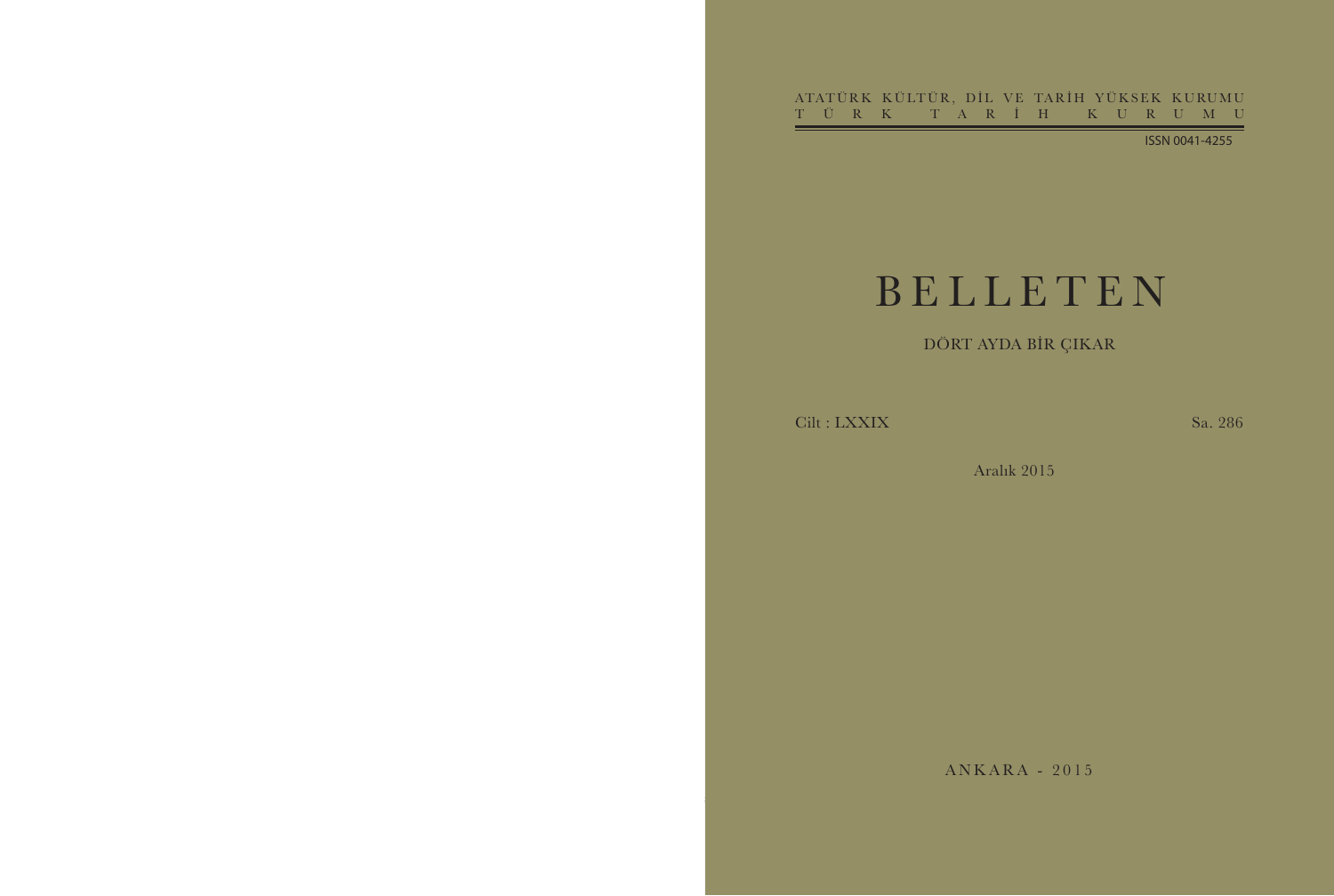# BELLETEN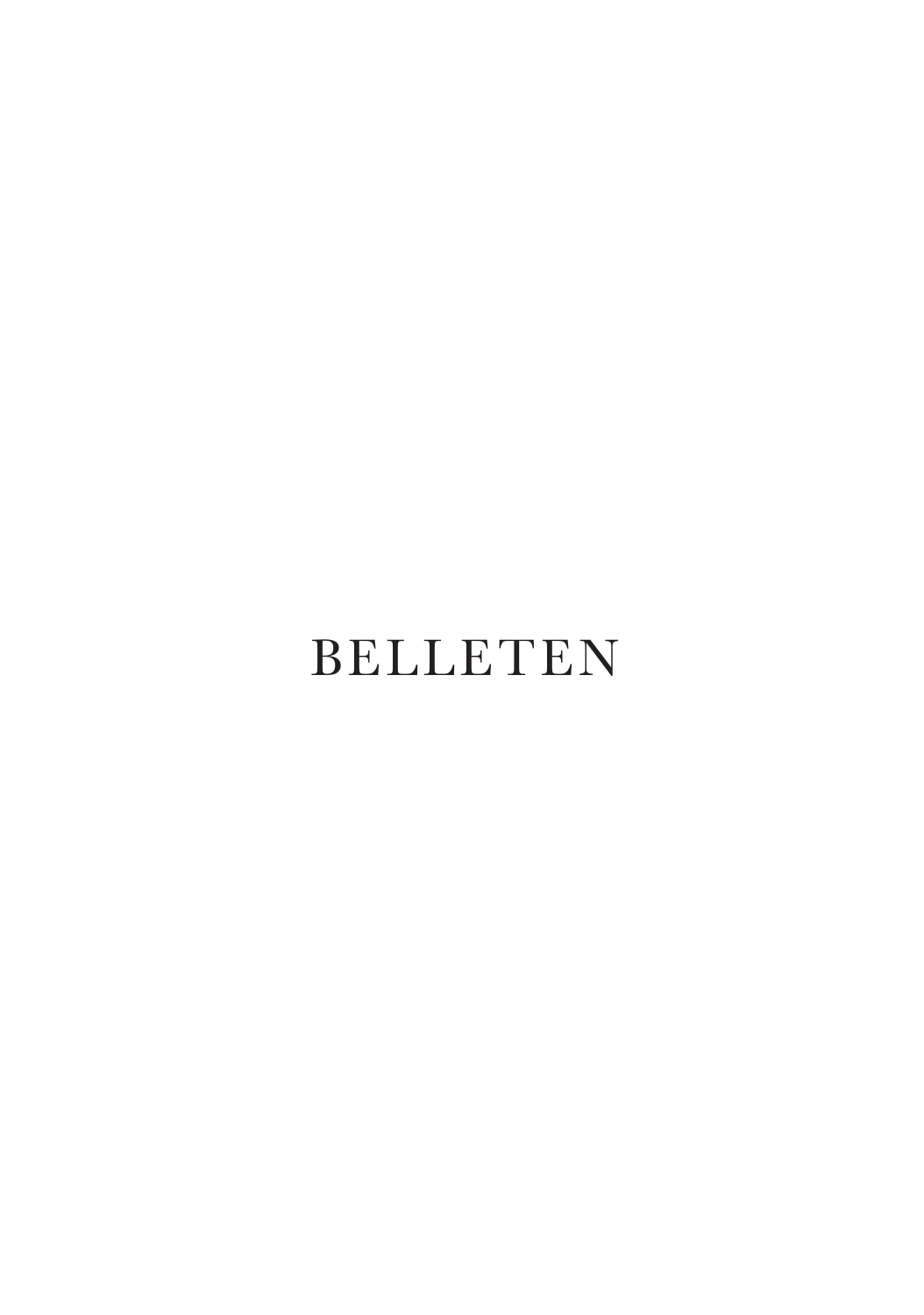#### **Sahibi ve Yazı İşleri Müdürü / Proprietor and Redactor in Chief**

Türk Tarih Kurumu Adına / Turkish Historical Society AHMET BELADA

### **Yayın Komisyonu / Commission of Publications**

Prof. Dr. İbrahim Ethem ATNUR Yrd. Doç. Dr. Rüstem BOZER Prof. Dr. Muzaffer DEMİR Prof. Dr. İlhan ERDEM Prof. Dr. Mehmet İNBASI Prof. Dr. Levent KAYAPINAR Prof. Dr. Refik TURAN

#### **Hakemler / Referees**

Prof. Dr. Ali AÇIKEL (Gaziosmanpaşa Üniversitesi) Prof. Dr. Nuri ADIYEKE (Dokuz Eylül Üniversitesi) Prof. Dr. Murat ARSLAN (Akdeniz Üniversitesi) Doç.Dr. Casim AVCI (Marmara Üniversitesi) Prof. Dr. Bederettin AYTAÇ (Ankara Üniversitesi) Prof. Dr. Ahmet Ali BAYHAN (Ordu Üniversitesi) Yrd. Doç. Dr. BİRTEN ÇELİK (Orta Doğu Teknik Üniversitesi) Prof. Dr. Hüseyin ÇINAR (Yıldırım Beyazıt Üniversitesi) Prof. Dr. Tayyip DUMAN (Gazi Üniversitesi) Prof. Dr. Serra DURUGÖNÜL (Mersin Üniversitesi) Prof. Dr. Neşe Hatice ERİM (Kocaeli Üniversitesi) Prof. Dr. Mehmet Yavuz ERLER (Ondokuz Mayıs Üniversitesi) Prof. Dr. Turan GÖKÇE (İzmir Katip Çelebi Üniversitesi) Prof. Dr. İbrahim GÜLER (İstanbul Üniversitesi) Prof. Dr. Hamza GÜNDOĞDU (Sakarya Üniversitesi) Yrd. Doç. Dr. Neriman HACISALİHOĞLU (İstanbul Üniversitesi) Prof. Dr. Haşim KARPUZ (Selçuk Üniversitesi) Prof. Dr. Vahdet KELEŞYILMAZ (Gazi Üniversitesi) Doç. Dr. M. Akif KİREÇCİ (Bilkent Üniversitesi) Doç. Dr. Oya DAĞLAR MACAR (İstanbul Ticaret Üniversitesi) Prof. Dr. Yusuf OĞUZOĞLU (Ankara Üniversitesi) Doç. Dr. Hatice ORUÇ (Ankara Üniversitesi) Prof. Dr. Neşe ÖZDEN (Ankara Üniversitesi) Doç. Dr. Emine ERDOĞAN ÖZÜNLÜ (Hacettepe Üniversitesi) Prof. Dr. Bilgehan PAMUK (Gaziantep Üniversitesi) Prof. Dr. Gürcan POLAT (Ege Üniversitesi) Doç. Dr. Serdar SARISIR (Ankara Üniversitesi) Prof. Dr. Bige SÜKAN (Ankara Üniversitesi) Prof. Dr. Oğuz TEKİN (İstanbul Üniversitesi) Prof. Dr. Mustafa TURAN (Gazi Üniversitesi) Prof. Dr. M. Alaaddin YALÇINKAYA (Karadeniz Teknik Üniversitesi)

#### **Adres / Address:**

Türk Tarih Kurumu, Kızılay Sokak No: 1 06100-Sıhhiye / ANKARA Tel: 310 23 68 / 277-217 - 310 25 00 Fax: 310 16 98 **http://www.ttk.gov.tr**

**basinyayin@ttk.gov.tr** ISSN 0041-4255 Yerel Süreli, Hakemli dergidir. Aralık 2015 – ANKARA

### **Belleten'i indeksleyen uluslararası indeks ve abstraktlar:**

America, history and life 0002-7065 1963-; Historical abstracts. Part A. Modern history abstracts 0363-2717 1963-; Historical abstracts. Part B. Twentieth century abstracts 0363-2725 1963-; MLA International Bibliography 2000-; Turkologischer Anzeiger 0084-0076 1973-; FRANCIS (French Online Database) 1985; Archaeologische Bibliographie 0341-8308 1982-; Artsand Humanities Citation Index (AHCI) 2010-.

Türk Tarih Kurumu yayınlarını Internet üzerinden alabileceğiniz adresler Internet Adresi: http://e-magaza.ttk.gov.tr - e-posta: e-magaza@ttk.gov.tr

Baskıya Hazırlık: • Baskı: ÜÇ S Basım Ltd. Şti. 0312 395 9445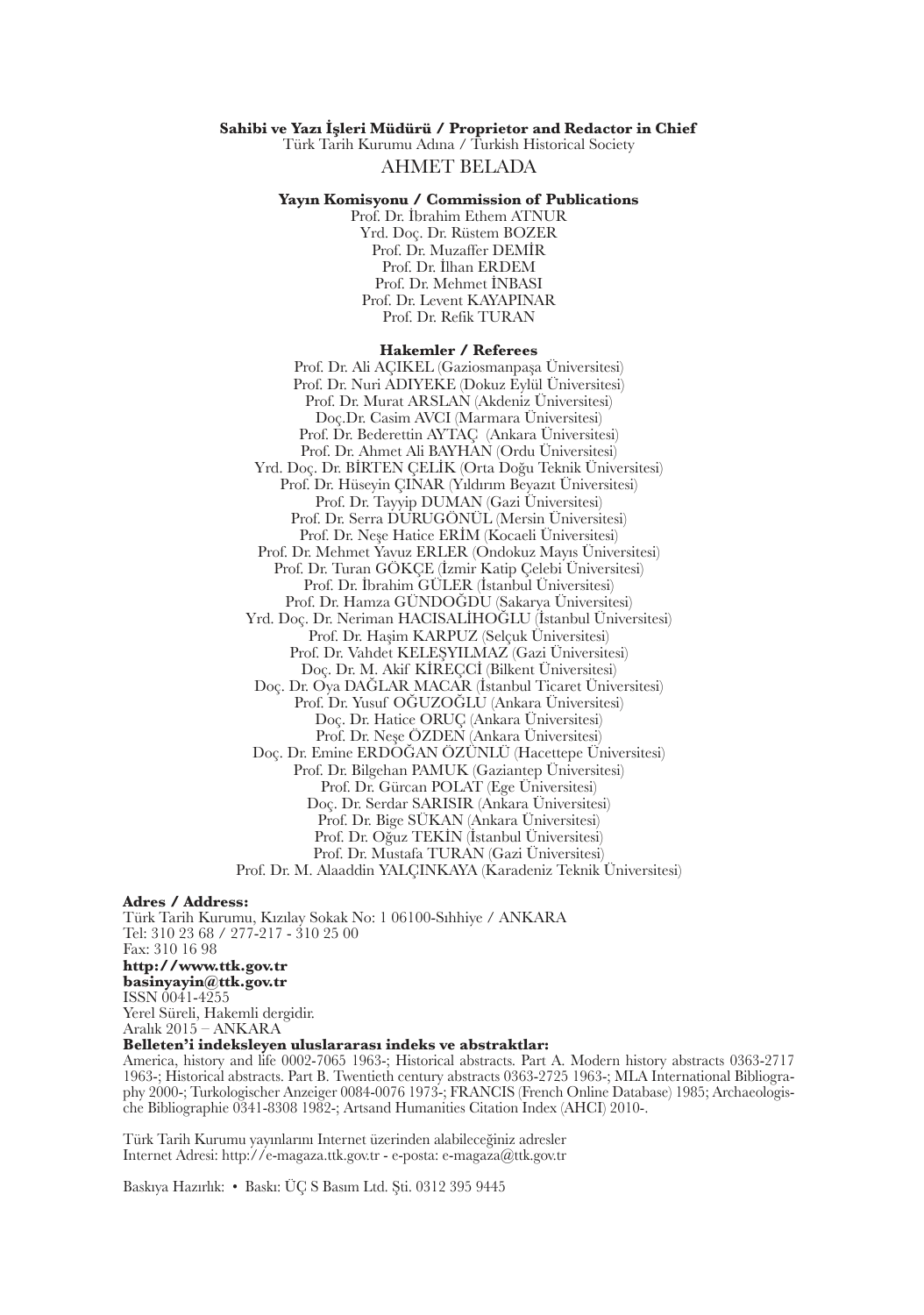## **İÇİNDEKİLER**

| <b>Makaleler, Incelemeler:</b>                                                       | <u>Sayfa</u> |
|--------------------------------------------------------------------------------------|--------------|
| TEMÜR, AKIN: Thoughts on a Grave Stele From the Classical Period in Samsun           | 817          |
| GÜNEY, HALE: İstanbul Arkeoloji Müzeleri'nde Bulunan Soloi-Pompeiopolis Kenti'ne Ait | 827          |
| ARSLANTAS, NUH: Abbasîler Döneminde Yahudilerin Yüksek Din Eğitim Kurumları:         | 847          |
| YEŞİLBAŞ, EVİNDAR: Diyarbakır'da Osmanlı Dönemi Şehir-İçi Hanları Üzerine            | 877          |
| YILMAZ, GÜLAY: The Devshirme System and the Levied Children of Bursa in 1603-4       | 901          |
| BAYRAK FERLİBAŞ, MERAL: Rusçuk'ta Kaybolmuş Osmanlı Mirası: Vakıflar                 | 931          |
| GENCER, FATİH: Kavalalı Mehmet Ali Paşa Yönetimine Karşı Filistin Muhalefeti         | 979          |
| CELİK, BİRTEN: Osmanlı Gümrüklerinde Kadın İstihdamı: Kadın Gümrük                   | 1003         |
| YILMAZ, ÖZGÜR: Fransız Arşiv Belgelerine Göre 20. Yüzyılın Başlarında Samsun         | 1039         |
| KEÇECİ KURT, SONGÜL: II. Meşrutiyet Dönemi Osmanlı Kadın Dergilerinde Aile ve        | 1073         |
| YOLUN, MURAT - KOPAR, METIN: The Impact of the Spanish Influenza on the              | 1099         |
| DEMİRCAN, HÜSNÜ: Kültürel Temizlik ve Bütünleşme Politikalarında Tarihin Rolü:       | 1121         |
| Kitap Tanıtma:                                                                       |              |
| GÜÇLÜ, YÜCEL: Ahmet Tetik, Teşkilat-ı Mahsusa (Umur-ı Şarkıyye Dairesi) Tarihi       | 1139         |
|                                                                                      | 1145         |
|                                                                                      | 1152         |
|                                                                                      | 1160         |
|                                                                                      | 1162         |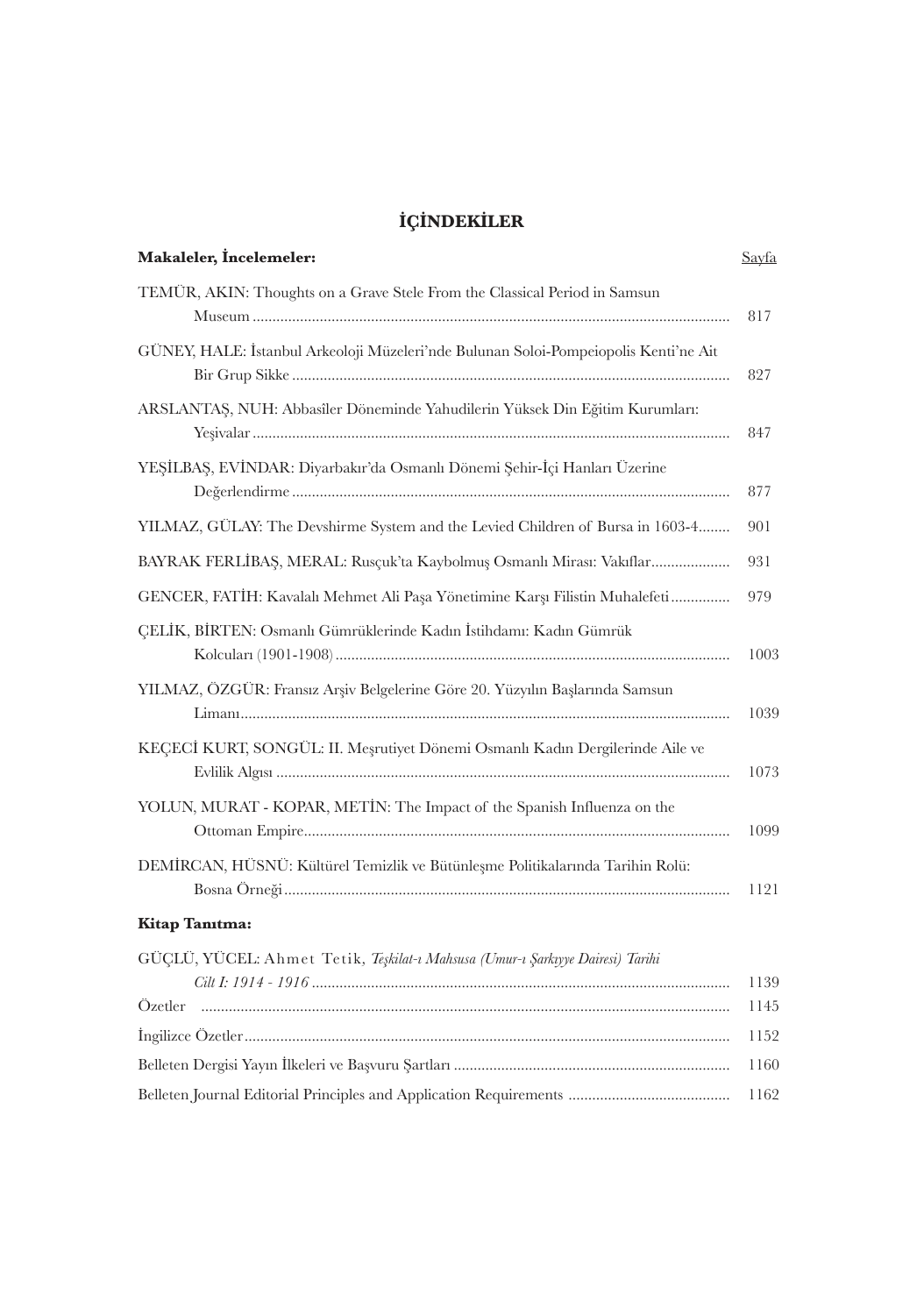## **CONTENTS**

| <b>Articles and Studies:</b>                                                                    | Page |
|-------------------------------------------------------------------------------------------------|------|
| TEMÜR, AKIN: Thoughts on a Grave Stele From the Classical Period in Samsun                      | 817  |
| GÜNEY, HALE: The Coins of Soloi-Pompeiopolis in the Istanbul Archaeological                     | 827  |
| ARSLANTAS, NUH: Institutions of Jewish Higher Religious Education in Abbasid Period:            | 847  |
| YEŞİLBAŞ, EVİNDAR: Evaluation on Khans of the Ottoman Period in Diyarbakır                      | 877  |
| YILMAZ, GÜLAY: The Devshirme System and the Levied Children of Bursa in 1603-4                  | 901  |
| BAYRAK FERLİBAŞ, MERAL: Extinct Ottoman Heritage in Rusçuk: Waqfs                               | 931  |
| GENCER, FATIH: The Palestinian Opposition Against The Rule of Kavalian Mehmet Ali               | 979  |
| CELIK, BIRTEN: Female Personnel Employment at the Ottoman Customs: Women Customs                | 1003 |
| YILMAZ, ÖZGÜR: The Port of Samsun at the Beginning of the 20 <sup>th</sup> Century According to | 1039 |
| KECECI KURT, SONGÜL: The Family and Marriage Perceptions in the Ottoman Women                   | 1073 |
| YOLUN, MURAT - KOPAR, METIN: The Impact of the Spanish Influenza on the Ottoman                 | 1099 |
| DEMIRCAN, HÜSNÜ: The Role of History in Cultural Cleansing and Integration Policies:            | 1121 |
| <b>Book Review:</b>                                                                             |      |
| GÜÇLÜ, YÜCEL: Ahmet Tetik, Teşkilat-ı Mahsusa (Umur-ı Şarkıyye Dairesi) Tarihi                  | 1139 |
|                                                                                                 | 1145 |
|                                                                                                 | 1152 |
| Belleten Journal Editorial Principles and Application Requirements (in Turkish)                 | 1160 |
| Belleten Journal Editorial Principles and Application Requirements (in English)                 | 1162 |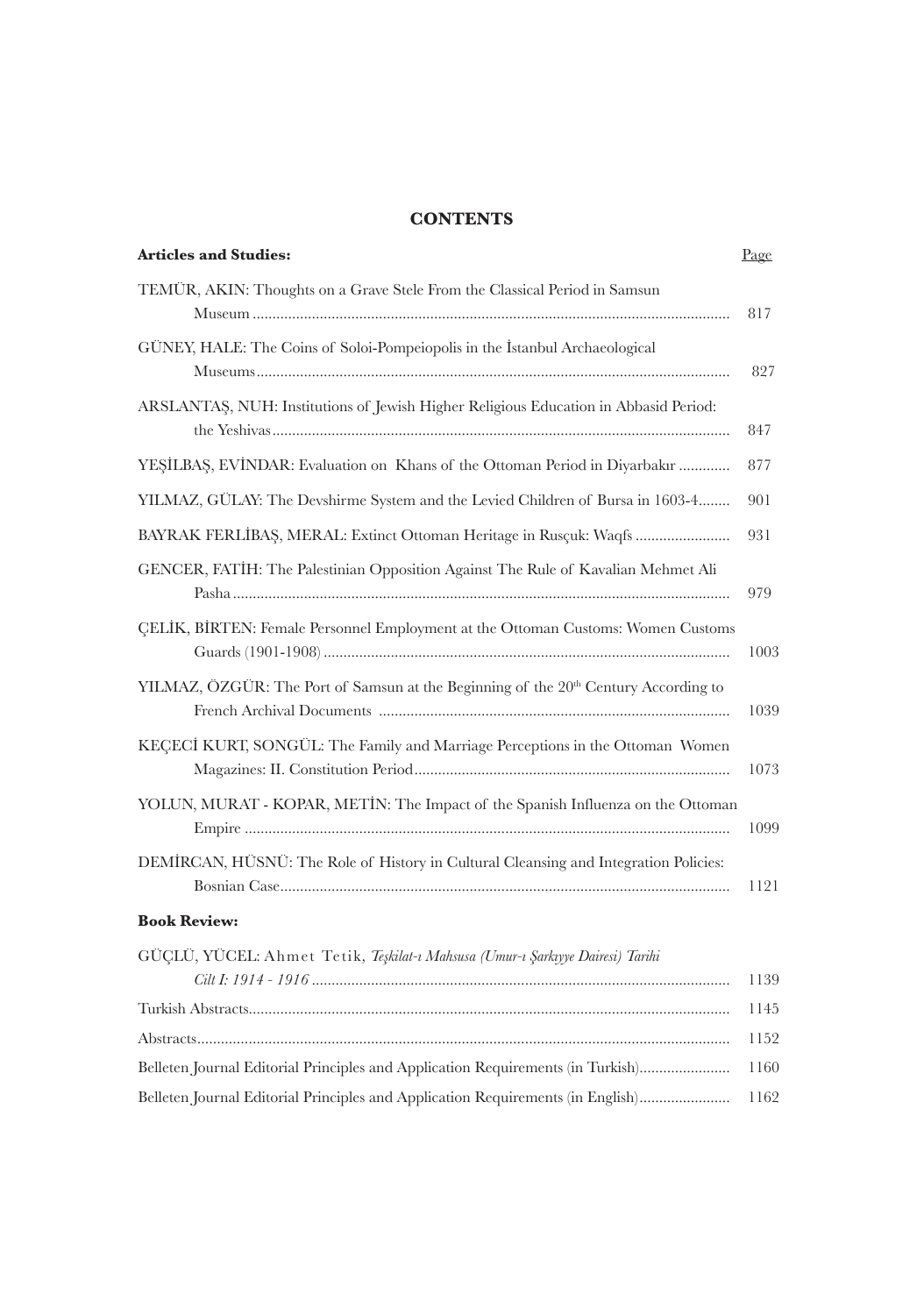## GÜLAY YILMAZ\*

In October 1603, a *turnacıbaşı*<sup>1</sup> from the 73<sup>rd</sup> regiment of the janissary army entered the city of Bursa accompanied by his men. He was carrying a decree that gave him the power to levy Christian children from the region and bring them to the capital city, Istanbul. As he entered the city, the news of his arrival spread. The *turnacıbaşı*  went to the qadi's office to register the decree and ask for the collaboration of the qadi to gather the boys of Bursa that were under his responsibility. For the coming two months, the boys would be selected according to clearly defined criteria laid out by the government, then organized under *sürüs* (batches, lit. herds) of 100 to 150, converted to Islam and transported to Istanbul in order to begin their training according to Turkish customs and the Islamic religion in becoming the sultan's servants.

The arrival of the janissary officer in the town of Bursa was part of a much larger *devshirme* process. In the last months of 1603 and the early months of 1604, four different groups of janissary officers were sent to four different areas of the empire to levy children, gathering a total of 2,604 boys that year. The *devshirme* system was a method used since the fifteenth century to fill the administrative and military ranks of the Ottoman state and army.<sup>2</sup> According to what we know about this system, the

\* Assist. Prof., Akdeniz University, History Department, Faculty of Letters, Antalya/TURKEY, Akdeniz Universty, gülayyilmaz@akdeniz.edu.tr

<sup>1</sup> *Turnaci* was a position in the janissary army – specifically those who were responsible for catching cranes while the sultan was hunting. The head of the *turnacı*s was called the *turnacıba*şı. If they were promoted, they became *seksoncu*. İsmail Hakkı Uzunçarşılı, *Osmanlı Devleti Teşkilatında Kapıkulu Ocakları,* Türk Tarih Kurumu Basımevi, Ankara 1988, p. 203.

<sup>2</sup> The origin of the *devshirme* system is uncertain. The account that sets the origin to the earliest date, to the reign of Orhan I (1326-1359), is *He*ş*t Bihi*ş*t* by the chronicler Idris Bitlisi. This account was mainly accepted by Western scholarship, until it was questioned by Franz Babinger and Friedrich Giese. Babinger put forth a second argument deriving from the chronicler Aşıkpaşazade, noting that the system was established at the time of Murat I (1359-1389) through pençik. Both texts narrate that Kara Rüstem suggested allotting one-fifth of the human booty for Murat I and establishing a new army with them after the conquest of Edirne (1361) for the first time. Taking human booty for the Sultan is actually the definition of the *pençik* system. This description in Aşıkpaşazade and Oruç Bey merges the *pençik* system into *devshirme*, since it mentions that these boys were *devşirildi*, which is a Turkish word, referring to the whole process of levy. The *Kavanin-i Yeniçeriyan*, on the other hand, ascribes the origin of the system to the aftermath of the Battle of Ankara in 1402, in which Timur destroyed the Ottoman army, arguing that rapid Ottoman expansion during the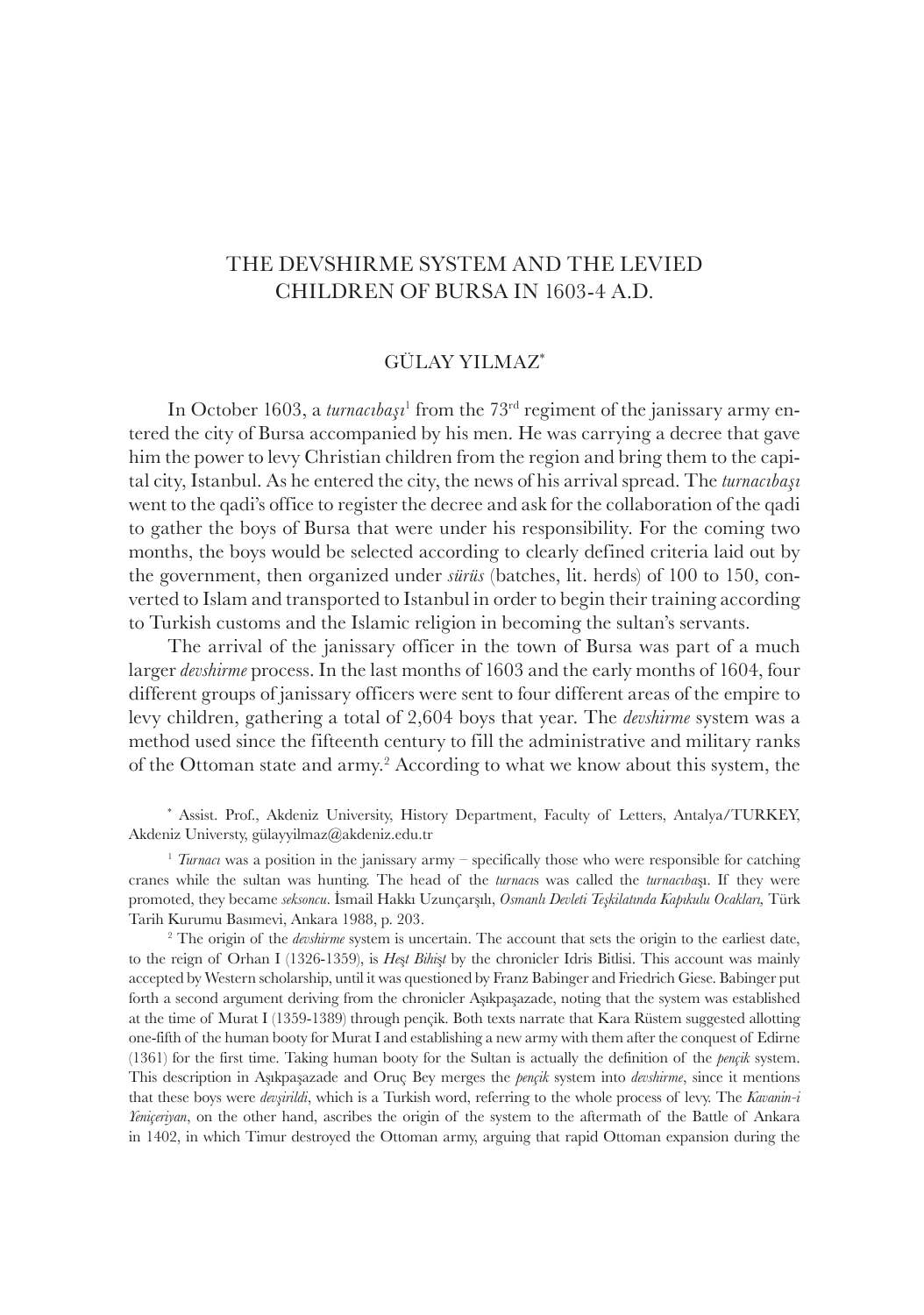officers levied the male children of Christian families (mostly Greeks, Serbians, Bulgarians, and Albanians), as a form of tribute in kind, instead of the head-tax (*cizye*).<sup>3</sup> These boys were subjected to a second selection process in the capital, after which officers placed promising children in the palace schools to be educated as administrators in various capacities, recording the rest as novice boys (*'acemi oglans*), and hiring them out to Turkish villagers in Anatolian towns for a period from between three to five years. In these towns, the children worked as agricultural laborers, learning the Turkish language and Islamic practices. After the agreed period, they were then called back to Istanbul to work for three to five more years as laborers in the city before being enlisted as soldiers in the janissary army.

However, this situation is the "official" version of what happened throughout the *devshirme* process. In reality, we see varied and different forms and practices of "becoming a *devshirme*" in Ottoman society, as will be outlined in this article. The *devshirme* status involved multiple layers: some could become high-level bureaucrats in the Ottoman administration, or turn into successful soldiers who were promoted to high offices in the janissary army. Alternatively, some might end up becoming heavy-duty workers in state workshops such as gunpowder workshops, or workers in the Arsenal - the possibilities were endless. In short, the extent to which one was integrated into the Ottoman system determined one's possibilities and limitations. Furthermore, reactions to being levied were varied, and this paper intends to show this multiplicity.

The *devshirme* system has been much-studied by Ottomanists, who have concentrated mostly on questions such as the debates concerning the origin of the practice, whether or not it was legal or not according to Shari'a law, or as a means of understanding how Ottoman bureaucracy was created.<sup>4</sup> Many Balkanists, in contrast, have portrayed the *devshirme* system as one of the many cruel aspects of the Ottoman invasions that devastated and stripped Balkan cities of their youth who were forced

fifteenth century increased the demand for more soldiers, ergo Ottoman officials were forced to search for new sources for levy. After the Battle of Ankara, state officials decided to levy the non-Muslim youths of the empire to form a new military force called the janissary army (the New Corps). Aşıkpaşazade, *Aşıkpaşaoglu Tarihi,* ed. Nihal Atsız, Milli Egitim Bakanlıgı, Ankara 1970, p. 58; Oruç, *Oruç Bey Tarihi*, ed. Necdet Öztürk (Istanbul: Çamlıca Basım, 2008), pp. 24-25; Uzunçarşılı, *Kapıkulu Ocakları*, vol. 1, p. 140; Ahmet Akgündüz, *Osmanlı Kanunnameleri ve Hukuki Tahlilleri, I. Ahmet Devri Kanunnameleri* 9, Fey Vakfı Yayınları, Istanbul 1990, pp.127-367 (henceforth referred to as *Kavanin-i Yeniçeriyan*); Cemal Kafadar "Yeniçeri," *Dünden Bugüne İstanbul Ansiklopedisi*, vol. 7, pp. 472-76. Kemal Beydilli, "Yeniçeri" *DIA* 43, pp. 452-60.

<sup>&</sup>lt;sup>3</sup> *Cizye* is a special tax imposed upon the non-Muslims of the empire. The root of the word comes from *ceza*, meaning punishment.

<sup>4</sup> J. A. B. Palmer, "The Origins of the Janissaries," *John Rylands Library Bulletin* 35, no. 2 (1953): pp. 448-481; Paul Wittek, "*Devshirme* and Sharia," *Bulletin of the School of Oriental and African Studies* 17, no. 2 (1955); V. L. Menage, "Notes and Communications: Sidelights on the *Devshirme* from Idris and Sa'uddin," *BSOAS* 18, no. 1 (1956); Abdulkadir Özcan, "*Dev*ş*hirme*," *DIA*, vol. 9, Türkiye and Diyanet Vakfı, Ankara 1988, p. 256; Gümeç Karamuk "Devşirmelerin Hukuki Durumları Üzerine," Mehmet Öz - Oktay Özel, *Söğüt'ten İstanbul'a Osmanlı Devleti'nin Kuruluşu Üzerine Tartışmalar,* İmge Kitabevi, Ankara 2000, pp. 555-572.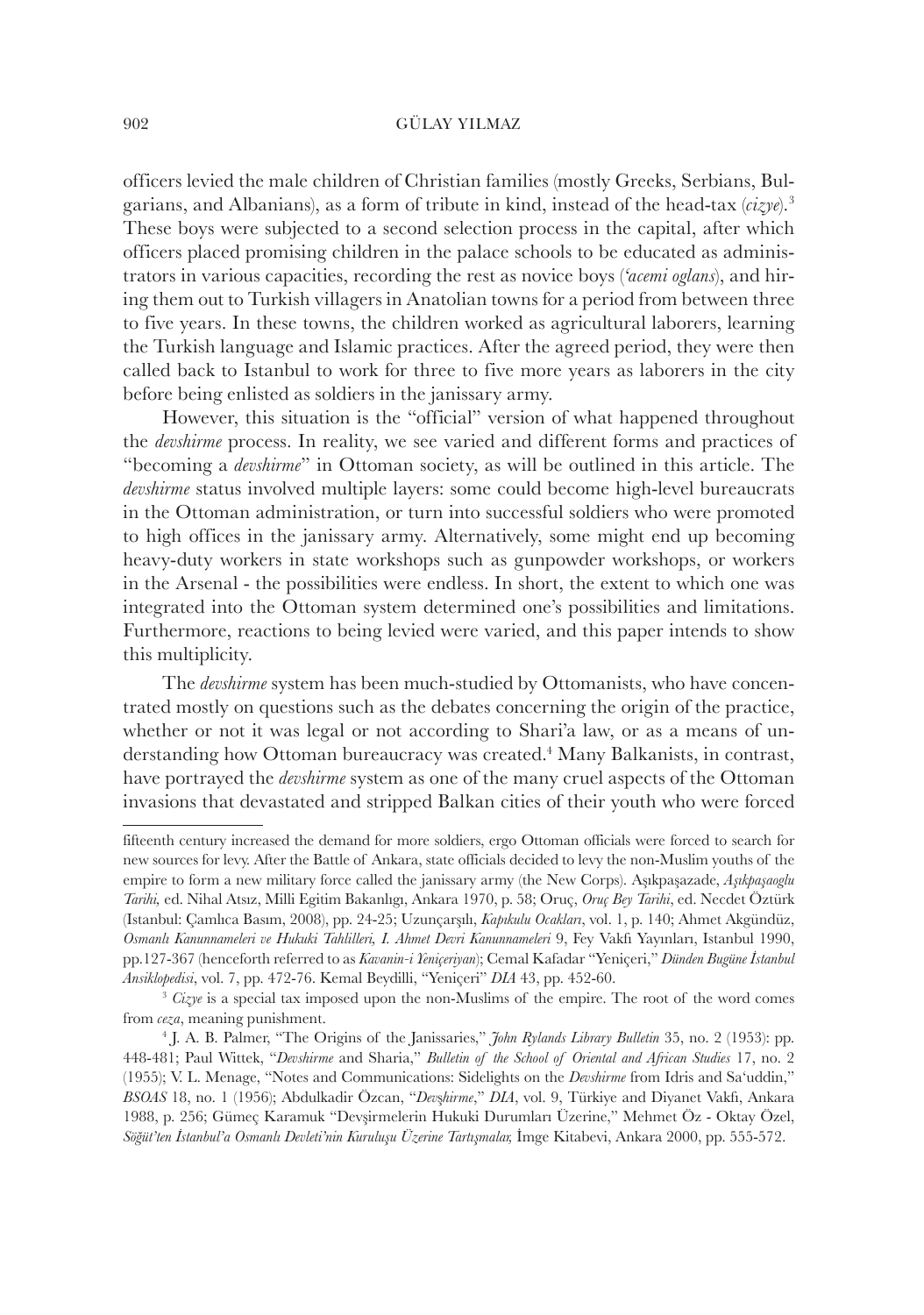into slavery.<sup>5</sup> Some of these studies were fed by the nationalist ideologies that arose in the nineteenth century and used the image of the barbaric Turk taking children away as a metaphor of the national awakening of the Greeks, Serbians, and Bulgarians. Many of them justifiably pointed out the inhumane nature of the practice.

This article focuses on the process by which children were chosen as *devshirme*s and what happened to them directly afterwards, not on their status after they became *devshirmes.* The discussion of whether the *devshirme*s were slaves or not is, however, still worth debating.<sup>6</sup> On the one hand, the status of *devshirme* could certainly be regarded as a form of enslavement as it was not usually a voluntary choice. On the other, being a *kul* of the sultan was far more complex than simply being a slave as we understand it today, since it was accompanied by privileges such as owning land, and even owning slaves. However, such complexities require that the debate on the status of *devshirme*s be given special treatment in a separate article, and will not be discussed here.

The purpose of this article is to examine the *devshirme* system from the 'bottom' - concentrating on the children as the main actors whose lives were drastically transformed by this system. Who were these children? How were they selected? What were their reactions? The goal is to accumulate as much information as possible about the experiences of levied boys, and to learn more about the dynamics of the selection process. Tracing the stories of the children in the process of being levied is an exciting journey for a historian, despite the limited sources.

Here, I will attempt to reconstruct the experiences of the levied boys by examining the *eşkal defter* (register of levied children) of 1603-4. This is a unique register that provides detailed information on the children levied during these years. It presents information on the original names of the levied boys, the Muslim names given after they were levied and converted, their parents' names, and the boys' physical characteristics and ages. The decree given to the janissary officer who was sent to Bursa to levy children in 1603 is another important document that is used extensively in this study. The decrees concerning child-levy in the *mühimme* registers, and the *kavanin-i yeniçeriyan* are also consulted.

 This article is composed of three main sections: first, I will present the general outline of the levy of 1603-4 based on the above-mentioned register, such as how

5 One of the first and most prominent Balkanists before and after World War II, K. Jireček, was an adamant supporter of this thesis: Konstantin Jireček, *Geschichte der Bulgaren* Prag: Hildesheim, 1876; Andrej Protić, *Denationalizirane i Văzra*ž*dane na bălgarskoto izkustvo* Sofia, 1927; Petăr K. Petrov, *Asimilatorskata Politika na Turskite Zavoevateli* Sofia, 1962; and for the discussion of this literature see Machiel Kiel, *Art and Society of Bulgaria in the Turkish Period* Assen: Van Gorcum, 1985.

6 One of the first and most prominent Balkanists before and after World War II, K. Jireček was an adamant supporter of this thesis: Konstantin Jireček, *Geschichte der Bulgaren* Prag: Hildesheim, 1876; Andrej Protić, *Denationalizirane i Văzra*ž*dane na bălgarskoto izkustvo* Sofia, 1927; Petăr K. Petrov, *Asimilatorskata politika na turskite zavoevateli* Sofia, 1962; and for the discussion of this literature see Machiel Kiel, *Art and Society of Bulgaria in the Turkish Period* Assen: Van Gorcum, 1985.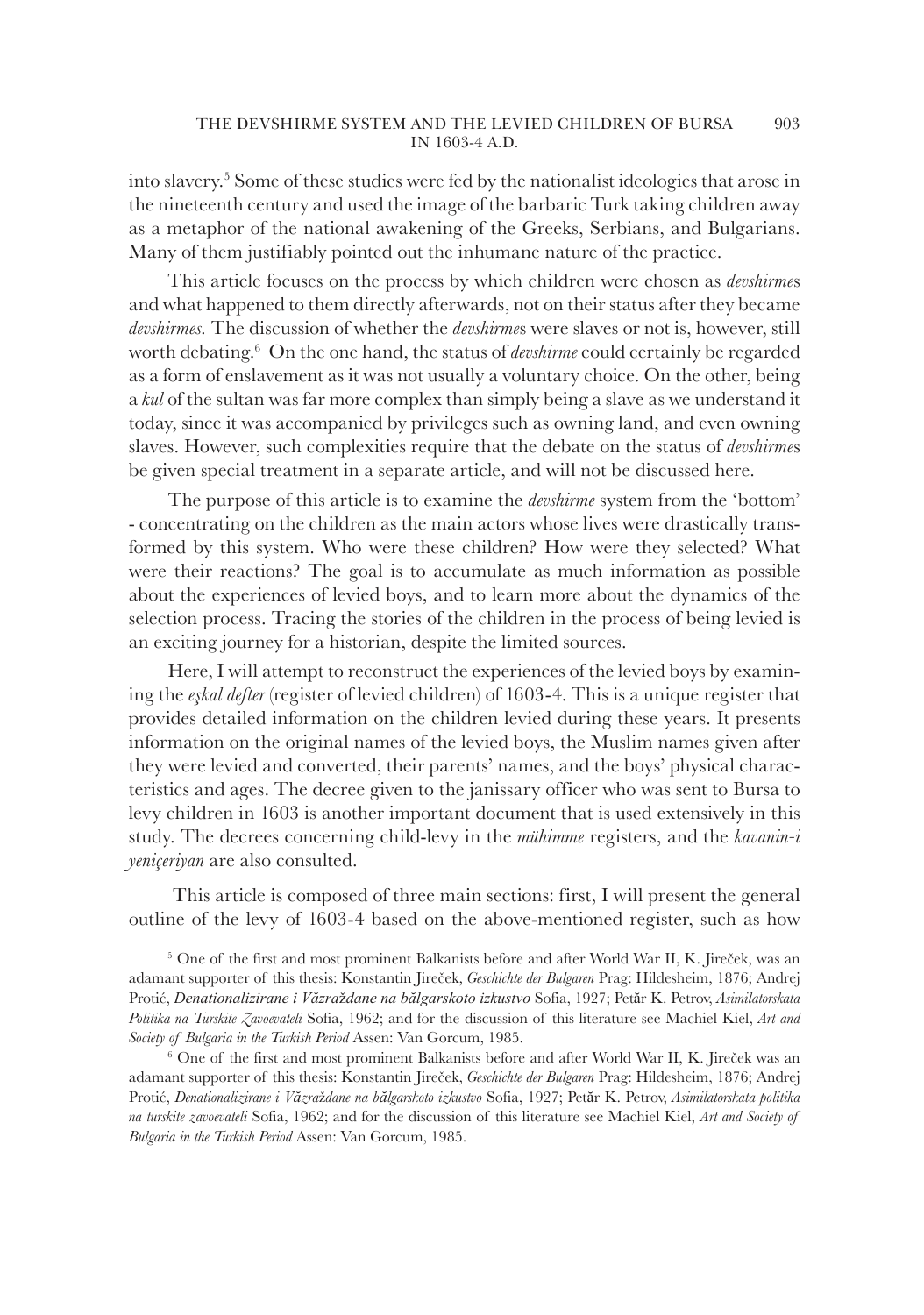many children were levied and from which regions. Second, I analyze the actors who were part of the levy process. My goal is to understand the *devshirme* system both from the point of view of the Ottoman statesmen as well as to regard it with the eyes of the locals who were subjected to child-levy. In doing so, I claim that child-levy became an important event that directly affected the local political dynamics in the regions where the child-levy took place, and turned the local elites into actors in the selection process. In this part, a section is devoted to the runaways – the boys who escaped being levied. Those children, by rejecting being levied, themselves became actors. Because we have obtained a more complete picture of the process in the Bursa region due to the document (the decree given to the child-levy officer who was sent to Bursa), we can gain a better understanding of how the boys were gathered, the problems that were faced during transportation of the children, and on the resistance methods of the families and the locals. Third, I take a closer look at the levied boys from the areas around Bursa. I will present a map of the regions where the children were levied, their ethnic background, appearance, state of health, and ages. As mentioned above, my goal in this article is twofold: first, to illustrate how the *devshirme* system worked as an institution, and; second, to trace the journey of the levied children, who they were and what they experienced once they were incorporated into the *devshirme* system.

## **1. 1603-4 Child-Levy**

According to the 1603-4 *e*ş*kal defter*, a total of 2,604 boys were taken during the levy of 1603-4. The register that provides information on the 1603-4 child-levy is organized into twenty groups. These groups consist of boys chosen from Rumeli, the Balkans, Albania, Bosnia, and Anatolia. In Anatolia, they were taken from various regions such as the area around Bursa. Four different groups of officers were sent to these areas and each levied independently of each other.

The first group of officers worked under *Serseksoncu* Mustafa in Rumeli, where seven groups of boys were gathered and sent to Istanbul separately. The Rumeli group is the best-recorded in terms of dates, and we can trace the route of the officers clearly. Surprisingly close to the capital, they started levying from the area along the Marmara Sea, west of Istanbul along to the Gallipoli peninsula: Silivri, Rodoscuk, Migalkara, Kavak, and Gelibolu.<sup>7</sup> From there, they sent 109 boys to Istanbul, and took another 105 children from Midillu Island. They continued towards the area of Ilmiye, İnöz, Keşan, İpsala, Megri, Firecik, and Dimetoka to conscript 104 children, moving further west to Gümilcine, Yenice-i Karasu, Taşyüzü, Baraketlü, Pravişte, Draman, Kavala, and Zihna to take another 168. The fifth group comprised 127 children from Siroz, Timurhisar, Selanik, Avrethisar, Yenice-i Vardar, Vodane. The

<sup>7</sup> For place names I use the Ottoman forms or Turkish forms.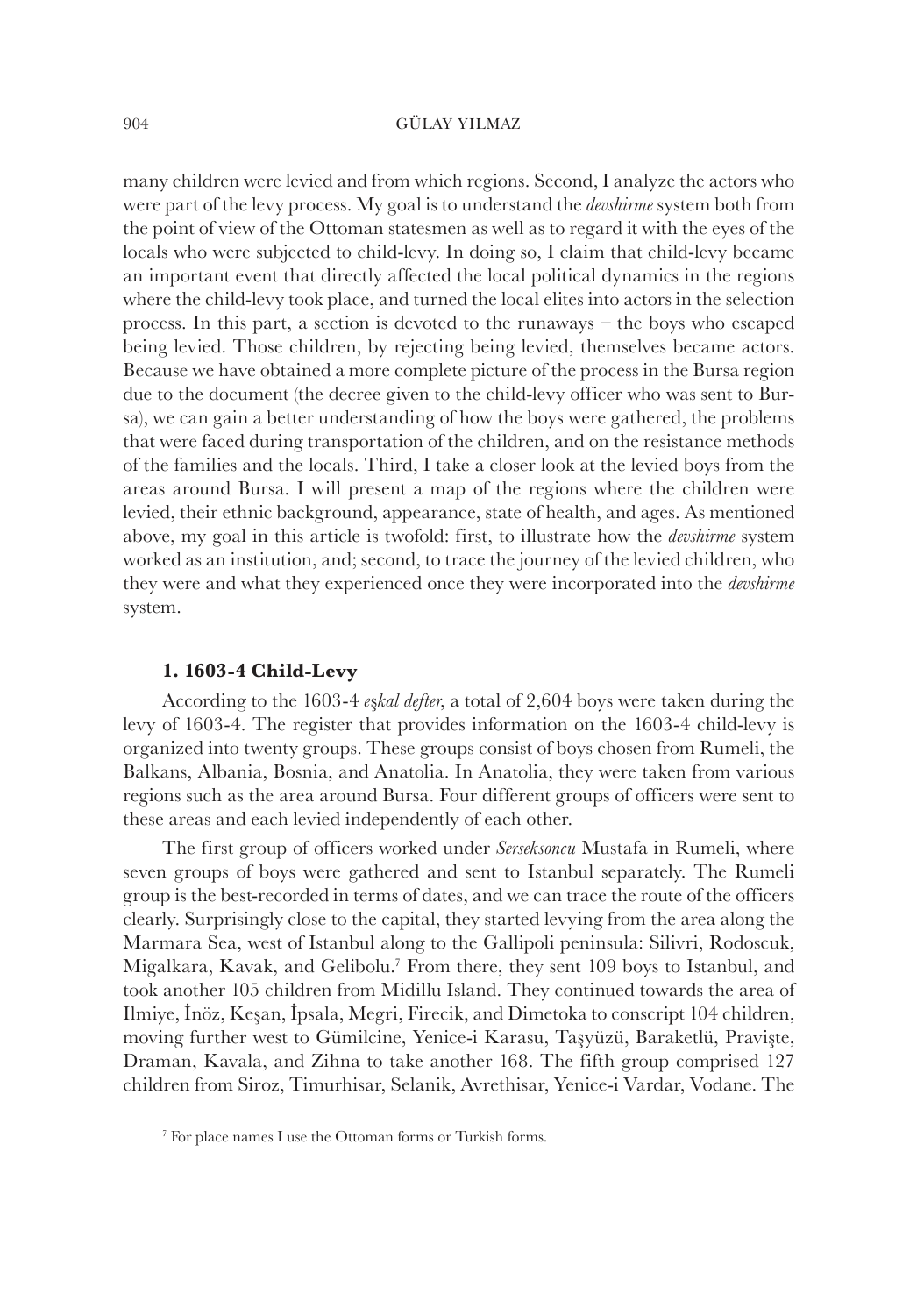officers then moved to the south along the Aegean Sea to the towns of Karaferye, Alasonya, Dominik, Tırhala, Yenişehir, Fenar, and Serfiçe. Finally, 128 children were collected around Izdin, Modenç, Salona, Atina, and Agrıboz. The officers levied the first group in January, and when they reached their final destination it was August.

Another group of officers levied children from around Bosnia. Four groups of children were taken almost every three months from approximately the same regions. Unlike in Rumeli, where the officers moved systematically along a given route and departed each location after selecting the boys, the levy-officers in Bosnia wandered around the same region and collected groups to send to the capital every three months in a process that took almost a year. It is safe to assume that the presence in the region of the levying officers for this length of time probably gave town dwellers a chance for negotiation. This might be done both by preventing some boys from being levied and sneaking others into the levied groups. Perhaps the officers, as in the case of Bursa, were sent to the area in the autumn, and it took them three months to select the first group of children. In the following period, the officers selected children approximately every three months from the towns of Hersek, Mostar, Nüvesin, Balagay, Yeni Pazar, Imoçka, Foça, Vişegrad, Bosna, Saray, Gabala, Teşene, Çayniçe, Taşlıca, Tuzla, Mostar, and Çelebipazarı.

It should be noted that of the groups sent from Bosnia, unusually, 410 children were Muslims, and only 82 were Christians. This was due to the so-called 'special permission' granted in response to the request by Mehmed II (r. 1451-1482) to Bosnia, which was the only area Muslim boys were taken from. These children were called *poturo*ğ*ulları* (Bosnian Muslim boys conscripted for the janissary army). They were taken only into service under *bostancibaşi*, in the palace gardens.<sup>8</sup>

The third group - that of the *liva* of Avlonya, was sent to present-day Albania, where the officers began to select boys from the south of the region. The actual levy process lasted four months, but the selection might have started earlier than this. They levied 122 boys from Merdak, Eregri-kasrı, and Pogonya, and then they moved on to Premedi to take 130 boys. They conscripted 194 children from the *kaza*s of Avlonya, Müzakiye, and Belgrad, and finally, from Ilbasan and Işpat, they took 122 boys. One of the groups from the Manastır and Pirlepe area in the province of Rumeli seems to have been levied by the Avlonya group. This batch is recorded as a levy from Rumeli, but the style of the scribe, and the route of the officers denote that this batch was more likely to have been collected by the officers appointed to the Avlonya area, where 145 boys were taken.

In the final group, four batches were taken from Anatolia, having been selected from the Christian villages around Bursa, Biga, and Kocaeli. This group of officers

<sup>8</sup> Uzunçarşılı, *Kapıkulu Ocakları*, vol.1, p. 18.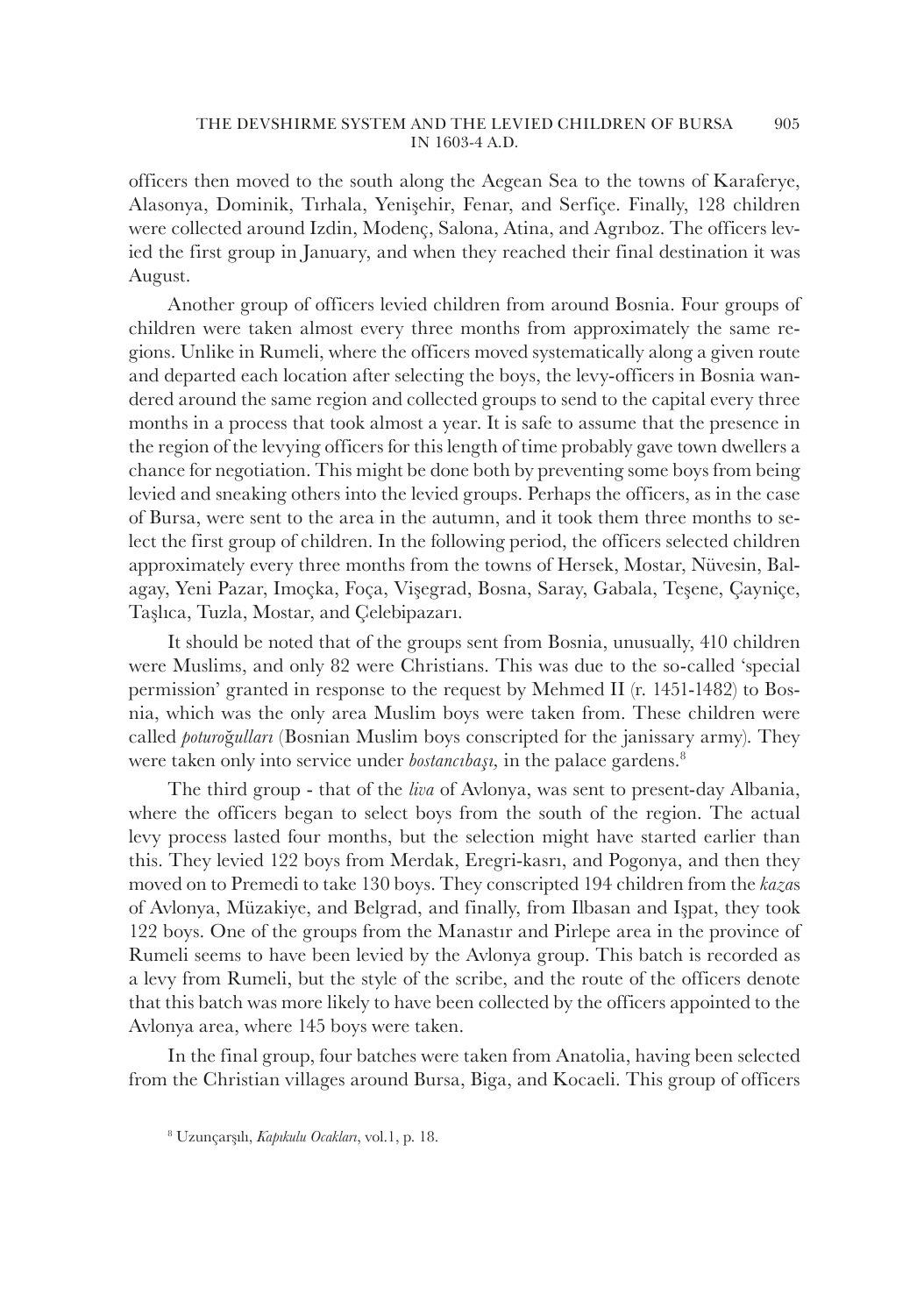did not date the levy in detail, but noted down that it was during the month of January and February. The children were picked from around Kocaeli, Iznik, Lefke, Akhisar, and Yenişehir in the first month, and in the next, from around Bursa, Mihaliç, Manyas, Bilecik, and Biga.

## **2. The Levied Children of Bursa and the Local Politics of Child-Levy in the Towns**

If we assume that the levy of children from a certain town would have invariably been moments of crisis for the inhabitants, the documents can be looked at from another perspective - from the eyes of the locals who were subjected to the *devshirme* system. We must remember that, whether a *devshirme* was a slave or not, this levy was not a choice. Those who had been selected by the officers would be taken, and those who had not been selected would be left. The villagers, therefore, found other ways to interfere with the selection, and this raises the question of whether it was always a smooth process. Was the system applied exactly as it was formulated? How did the local power relations and political ties intervene in the selection process? Or, more from a more humane perspective, what did those parents who did not want to give their children away do?

One aspect that needs consideration is the question of time. The total length of time it took for the officers to select boys as *devshirme*s would have directly affected events during the selection process. In Ottoman history books, the levy has been portrayed as almost a spontaneous event where janissary officers stormed into villages and selected whomever they clapped eyes on. The documents, however, suggest a different reality. For instance, the *turnacıbaşı* arrived in Bursa and registered his decree of child-levy in the qadı's office in October 1603. The decree ordered fathers to bring every boy aged between fifteen and twenty years from the villages, counties (*bilad*), *waqf* lands, and fiefs (*tımar*), to the *turnacıbaşı.*<sup>9</sup> From then on, the officers commenced the selection of boys in a process that lasted for two or three months, with the groups of boys being formed in January and February 1604. This levy in Bursa lasted for almost five months after the arrival of the officers in the town. The levy of 1603-4 in other regions lasted even longer than the Bursa group: in Albania four months, in Rumelia eight months, and in Bosnia an entire year. It can be assumed that the process in other regions was similar to the Bursa case; the levy-officers ar-

<sup>&</sup>lt;sup>9</sup> A Venetian ambassador reported in 1553 that the levy-officers asked village priests for a list of baptized boys upon their arrival in town, and made the selection by comparing this list with the actual boys gathered. Our decree does not mention baptism lists, although, it is likely that after the qadi detected all the boys in the town and its vicinity, their lists might have been checked with the available baptism lists. Bernardo Navagero, "Relazione, 1553," in Eugenio Alberi ed., *Relizione*, 3rd serice, vol. 1, Firenze, 1855, p. 49; Albert Howe Lybyer, *The Government of the Ottoman Empire in the Time of Suleiman the Magnificent* Harvard University Press, Cambridge 1913, p. 52.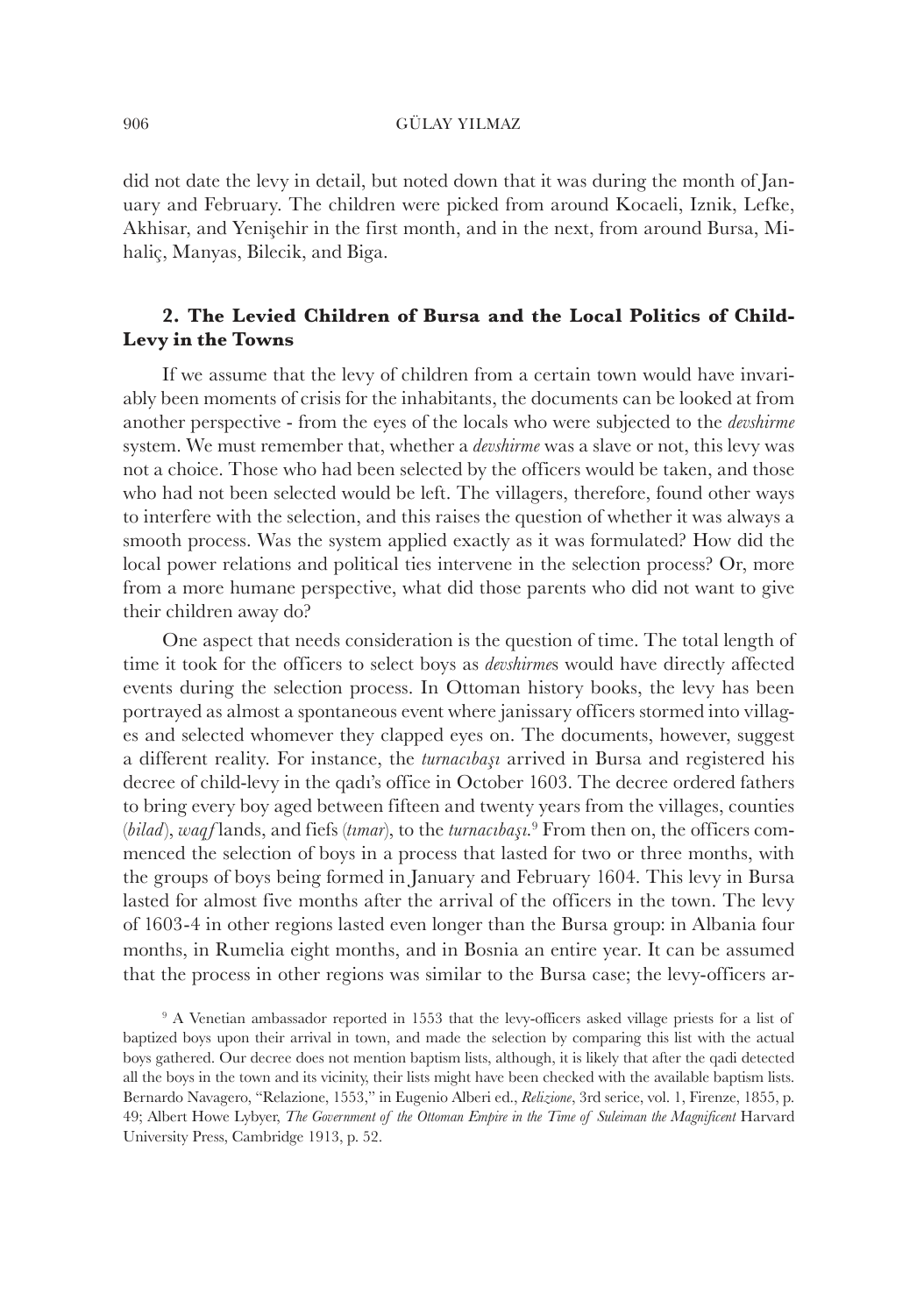rived at their destination several months before the actual levy began. Taking this information into account, then, the *devshirme* should be seen as a phenomenon that occupied the towns and villages involved for quite a while - the selection of children took a long time. It was a more bureaucratic process, rather than being an occasional event in the town square.

It is worthwhile here to further consider the issue of the length of the levy-taking. Why did it take so much time? What was going on in the towns during this period? Perhaps the levies were lengthy affairs because of the meticulous work of the officers. They might have taken their time to find the groups of children from which they would make their selection. This could be a quite difficult task since there was a common tendency to hide children away from the officers, as the Bursa decree proves. It declares that the punishment for those who attempt to hide children from the officers is execution. Thus, it was not always easy to find and examine the children of the town.

The negotiation process that the locals initiated with the officers is another factor to consider. Quite naturally, the locals would have wanted to have a say about who would be selected or spared. The question of how many and who would be selected became a zone of negotiation between the state representatives and town dwellers. With the arrival of the officers in town, local politicking would have commenced. During the extended stay of the Istanbul delegation, somebody was probably paying to house and feed them, and this provision did not always come from state funds. This factor might have contributed to the negotiations as well.

While the state's priority was the number of children to be taken primarily according to its own needs at the center, there were limitations on how many boys could be levied. In a pre-modern agricultural economy, children were seen as human resources from whom the best use should be derived. Those cultivating the land or working in the mines, for example, were not seen as suitable for levy in the regulations. The state did not want to exploit the human resources of an area to the extent that an economic drawback resulted. This opened the door for negotiation between the locals and the state representatives, and provided the locals with an opportunity to prevent some of the children from being taken away.

Wealthy landowners always tried to protect Christian children living and working on their lands from being levied. These landowners saw the young population as assets that supported production in their lands. The *hass*, *zeamet*, or *waqf* lands they owned were granted exemption-right papers (*muafnames*) from certain taxes, or if the population was mainly Christian, from *devshirme*. <sup>10</sup> In several cases, the trustee of

<sup>10</sup> Sometimes the sultan gave these rights upon the condition of surrender during conquests: Mehmed II gave such to the Genoese in Galata during the siege of Istanbul, the Sultan declaring that he will never "on any account carry off their children or any young man for the janissary corps." Vryonis gives the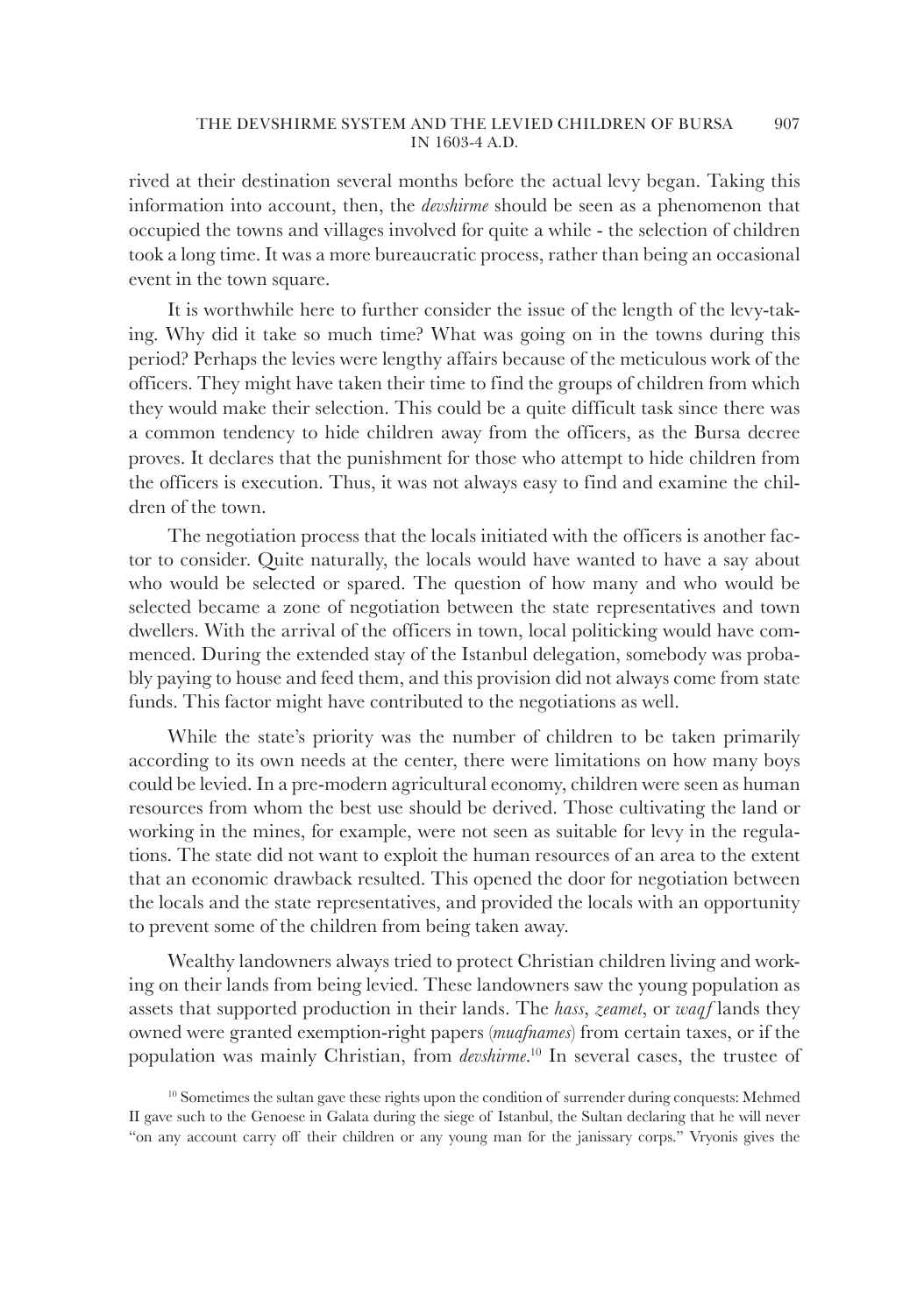*waqfs* acted as the spokesperson of villages that belonged to the *waqf* against the state for not giving boys as *devshirme*. In 1646 (1056), the trustee of the *waqf* of Grand Vizier Mustafa Pasha, requested from the authorities that the *devshirme* officers should not disrupt the locals of the villages in Talanda, since they belonged to the Mustafa Pasha *waqf* and were exempt from *devshirme.*<sup>11</sup> In the same year, the sister of Sultan Ibrahim I (r. 1640-48), Ayşe Sultan, petitioned that the officer responsible for levying *devshirmes* collected money from the villages that she owned as a fief conferred on the royal women ( *pa*ş*maklık hass*) in Yanya. The officer collecting children was warned by a decree and threatened with severe punishment.<sup>12</sup> In 1573 (981), some villages in Filibe were exempted from giving *akincis*<sup>13</sup> since they were owned by the soup-kitchen *waqf* of the Sultan in Üsküdar.<sup>14</sup>

Protecting children from being levied through presenting *muafnames* may have reached a point in the early seventeenth century where it generated tension between landowners and the state. This might be a reflection of the emergence of relatively stronger tax-farmers, and stronger families with large *waqf* lands in the seventeenth century, who then wanted to exert greater control over their labor force. The local landowners and waqf administrators of the seventeenth century might have reached to a power that could challenge or limit the extent of the devshirme levy. This struggle between the state and the landlords over the exemption rights of the villages is reflected in the 1603-4 levy in Bursa. The decree mentions that there had been villagers who did not want to give their children away, claiming that they were the *re'aya* of *waqf* lands.

Being a village on *waqf* land granted them the right to be exempt from taxes and the child-levy. Harsh language was used in the decree, making it clear that no exemption would be made for those villagers, even if they had held an exemption right in the past.<sup>15</sup> A similar claim from Yenipazar in 1559 (967) argues that they possessed a decree exempting them from giving children away as *devshirmes*, and it was again

translation of the related part of the 'Capitulations of Galata': "Since the archontes of Galata have sent to the Porte of my domains their honored archontes...who did obeisance to my imperial power and became my slaves [the original Greek text has *kul*s as slaves], let them (the Genoese) retain their possessions...their wives, children, and prisoners at their own disposal....They shall pay neither *commercium* nor *kharaj*....They shall be permitted to retain their churches... *and never will I on any account carry off their children or any young man for the Janissary corps*." Speros Vryonis, "Isidore Glabas and the Turkish *Devshirme,*" *Speculum* 3, no. 3 (1956), pp. 433-443, esp. 440-441.

<sup>11</sup> *Mühimme Defteri* 90, ed. Nezihi Aykut, İdris Bostan, Feridun Emecen, Yusuf Halaçoğlu, Mehmet İpşirli, İsmet Miroğlu, Abdülkadir Özcan, and İlhan Şahin Türk Dünyası Araştırmaları Vakfı, Istanbul 1993, 240, no. 301 (1056/1646).

<sup>12</sup> *Mühimme Defteri* 90, 163-164, no. 191, 192 (1056/1646).

<sup>&</sup>lt;sup>13</sup> *Aknow* were Ottoman soldiers at the front line who attacked the enemy first during a siege. They used guerilla tactics to shock the enemy.

<sup>14</sup> BOA, MD 23: 330, no. 733 (981/1573).

<sup>15</sup> BKS, A 155, no. 1128 (1012/1603).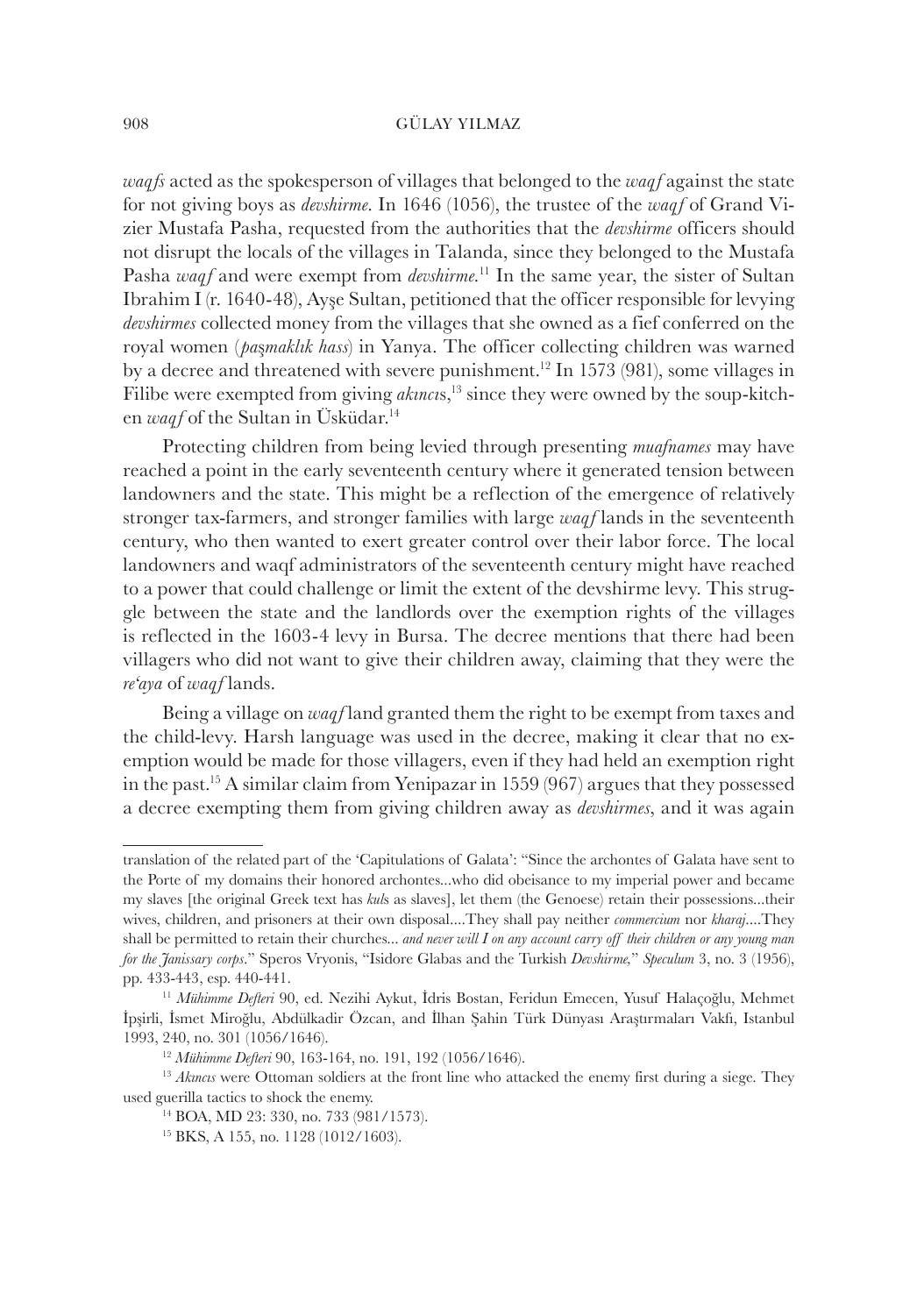rejected by the state.16 The state found a solution in refusing the given privileges altogether and taking the children anyway.

Renouncing the given exemption rights on the *waqf* lands can be seen as an indicator of the tension between the state and rich landowners, especially if we compare it with the tolerance shown to the exempted villages that were considered state lands. When the villages with the exemption rights were state lands with obligatory duties, the state was more tolerant compared to the *waqf* villages. During the 1603-4 levy, the villagers of a Christian village called Eğerciler, in Bursa, declared that they were responsible for providing sheep to the capital, and the children of the village were very much needed as shepherds. They asserted that even though they were not obliged to give any children for the army, the officers took some anyway, and that they should be returned. The villagers' claim that it was in tremendous need of future shepherds was taken seriously by the state, and a decree commanded the return of the children.<sup>17</sup>

Beyond the tension between the state and the landowners, poor villagers attempted to find legal grounds for not giving children up as *devshirme*s. The local community developed strategies to avoid *devshirme*, or at least to control who would be taken through negotiations. As was debated in the previous section, the length of time it took to levy children — from almost six months to a year— provided a suitable environment for negotiations. Leaders of the community such as *voyvodas*,<sup>18</sup> qadis, and *subaşı*s <sup>19</sup> formed lobby groups and negotiated with the levy-officers to prevent

<sup>16</sup> "*Yenipazar kâdısına hüküm ki: Memâlik-i mahrusemden yeniçerilik içün oğlan cem' itmek kanun-ı mu'ayyen olmağın Dergâh-ı mu'allam yayabaşılarından Üsküplü Mahmud zîde kadruhu ile mufassal hükm-i hümâyûnum irsâl olınup hükm-i şerîfümle 'avarız-ı divâniye ve tekâlifden mu'af içün hükm-i şerîf virilen kurâ halkından ta'allül itdürmeyüp kanun üzre oğlan alup ve oğlan alınmakdan aynı ile mu'af olup ol babda dahi hükm-i şerîf virilen kurâ halkından dahi kanun üzre oğlan cem' idüp oğlan virmemek içün hükm-i şerîf vardır diyü ta'allül itdürmeyüb ol hükmi dahi alup mühürleyüp Südde-i Sa'adet'üme gönderesin diyü mastur u mukayyed iken taht-ı kazanda Ma'den halkı: "Elimizde oğlan virmemek içün hüküm vardur ve hükümde Boğdan halkı diyü yazılmışdur, Ma'den yazılmamışdur" diyü oğlan virmekde ta'allül ü inad itdükleri ve mumaileyh yayabaşına te'addi itdükleri mûmâ-ileyh Südde-i sa'adetüme arz eyledi. İmdi, emr-i şerîfümde ol asl hükmi olanlardan ta'allül itdürmeyüp oğlan alup hükmi dahi alup mühürleyüp Südde-i sa'adetime gönderesin diyü umum üzere mukayyed iken Ma'den halkı bu vechile ta'allül ü inad ide, sen men' itmeyüp ihmâl ü müsahelenden naşidür. Buyurdum ki: Hükm-i şerîfüm vusul buldukda, eger Ma'den halkıdur ve eger gayrıdur, kimseye ta'allül ü bahane itdürmeyüb emr-i sâbık hükümlerin dahi alup mühürleyüp Südde-i sa'adet'üme gönderesin ve ol inad idenlerden yayabaşı da'va-yı hakk eyler ise Şer'ile görüp ol babda emr-i Şer' ne ise icrâ idüp ve inad idenler kimler ise isimleri ile yazup bildüresin." Mühimme* 3, eds. Nezihi Aykut, Idris Bostan, Murat Cebecioğlu, Feridun Emecen, Mücteba İlgürel, Mehmet İpşirli, Cevdet Küçük, Özcan Mert, Abdülkadir Özcan, İlhan Şahin, Hüdai Şentürk, Mustafa Çetin Varlık, Osmanlı Arşivi Daire Başkanlığı, Ankara 1993, 169-170, no. 369 (967/1559).

<sup>17</sup> BKS, A 155, no. 1131 (1012/1603).

<sup>18</sup> Originally a Slavic word, '*voyvoda'* was a title given to governors in Wallachia and Moldavia after the conquest of these regions by Sultan Mehmed II. *Voyvoda* turned into another position at the turn of the 17th century. The governors of provinces and *sanjaks* would appoint someone from their own households or someone from the local elites to collect the revenues.

<sup>19</sup> *Subaşıs* were responsible for maintaining public order and security. In the *kazas,* they represent the *sancak begi*.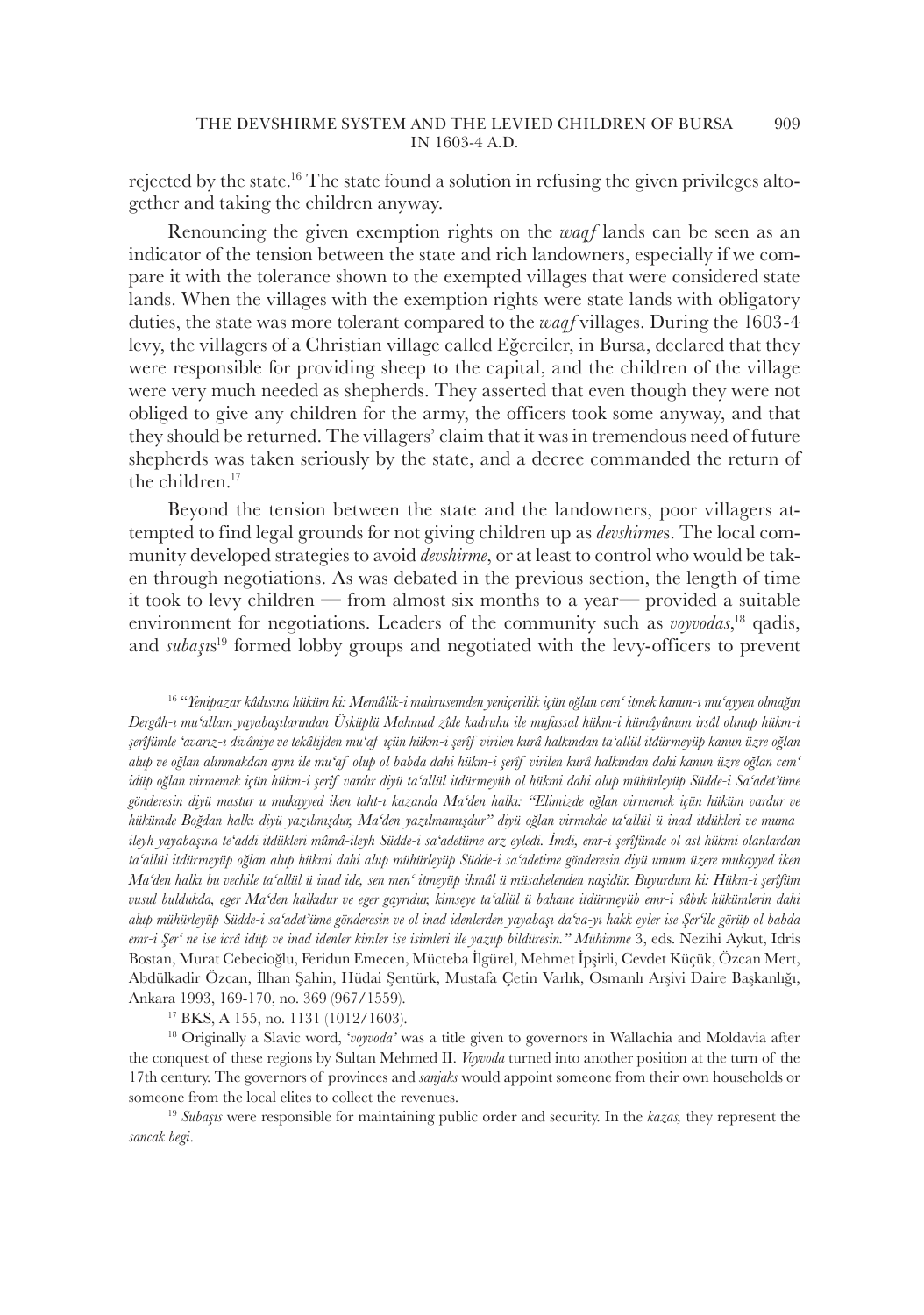their children from being taken, especially if the land lacked exemption rights. This seems to be a common situation that the state encountered, since the levy-officer was warned against these lobby groups in a written decree in the case of Bursa.

The same warning against such actions of *voyvodas*, judges, and *subaşıs* was made in the decrees ordering levying *devshirme*s from Kocaeli, Bolu, Kastamonu, Çorum, Samsun, Amasya, Sinop, Malatya, Karahisar-ı şarki, Arapkir, Cemişkezek, Sivas, Maraş, Erzurum, Diyarbekir, Kemah, and Bayburt in 1622 (1032). Similarly, a warning about these groups is found in the 1621 (1031) levy decree, although the regions were not indicated.<sup>20</sup> But lobby groups could sometimes be effective in reaching a deal with officers. The villagers in the *kazas* of Karaman, for example, managed to keep their children by collaborating with the appointed officers during the 1574 levy.<sup>21</sup> At times when there was no collaboration, the rejection of the childlevy reached the level of rebellion. In 1540, for example, a village in Iskenderiye (Alexandria in Albania) attacked and wounded the officers who came to levy boys.<sup>22</sup> In 1558, villagers around Ilbasan refused to give children to the officers and rebelled against the state, and were ordered to be severely punished.<sup>23</sup>

In addition to the local power groups, individual attempts were taken to avoid service. Villagers sometimes tried to prevent the levy of village boys by falsifying baptism registers, circumcising them or declaring them married. <sup>24</sup> Some parents went a step further to get their children back. In 1564, for example, villagers from Sis came to Istanbul and kidnapped their children back.<sup>25</sup>

## **Runaways**

As the land system shifted away from *tımars* to tax-farms during the seventeenth century, the *devshirme* system became more appealing to a growing number of landless youth. These tax-farming policies were the knots that tied the centralized model of the empire of the fifteenth and sixteenth centuries to the early-nineteenth-century modern state. Renting tax-farms to contractors for life through revenue contracts (*iltizam*) was the result of the privatization of fiscal policies that began in the seventeenth century and reached its peak during the eighteenth century.<sup>26</sup> Renting out the

<sup>20</sup> Uzunçarşılı, *Kapıkulu Ocakları*, vol.1, pp. 94-100.

<sup>21</sup> BOA, MD 23: 239, no 509 (981/1573).

<sup>22</sup> BOA, MD 5: 159, no. 947 (966/ 1558).

<sup>23</sup> *'Acemi oğlanu devşirmekten dönen yeniçerilere saldırdıkları…öteden beri isyan üzere oldukları ….başkalarına ibret olacak şekilde haklarından geline.* BOA, MD 5: 161, no. 959 (956/1558).

<sup>24</sup> Basilike D. Papoulia, *Ursprung und Wesen der "Knabenlese" im Osmanischen Reich* (München: Verlag R. Oldenbourg, 1963), pp. 109-116.

<sup>25</sup> BOA, MD 6: 302, no. 551 (972/1564).

<sup>26</sup> Ariel Salzmann, "An Ancien Régime Revisited: 'Privatization' and Political Economy in the Eighteenth-Century Ottoman Empire," *Politics and Society* 21, no. 4 (1993), pp. 393-424. See also Halil İnalcık, "The Emergence of Big Farms, Çiftliks State, Landlords and Tennants," *Turcica* 3 (1984), pp. 105- 126. Linda Darling, *Revenue-Raising and Legitimacy, Tax Collection and Finance Administration in the Ottoman Empire*, 1560-1660 Leiden, New York 1996.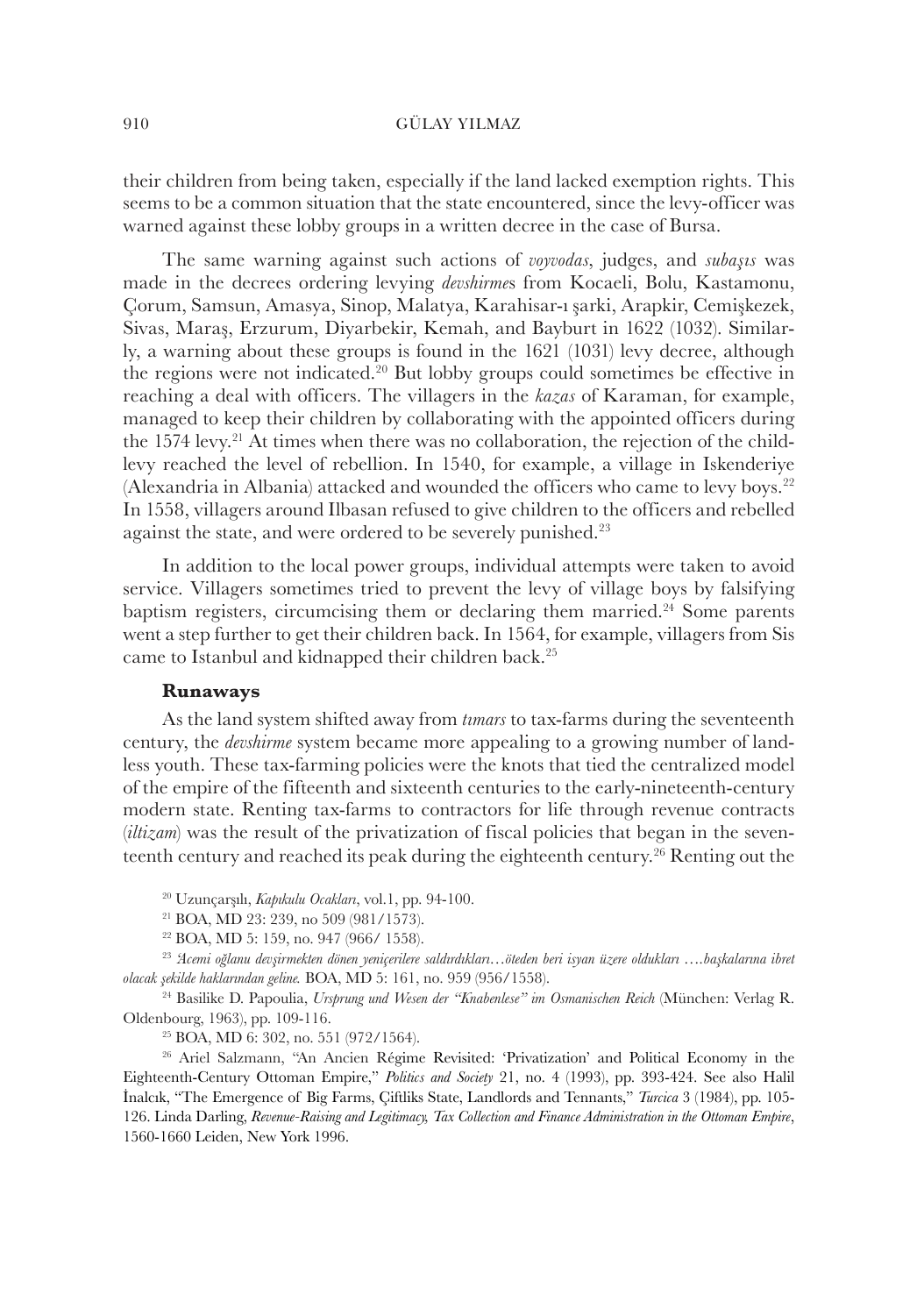tax-farms to wealthier groups resulted in the emergence of some commoners who lacked lands large enough to provide for them. It is possible that this transformation in the land distribution policies affected the areas populated by Christian communities, and that the youth who suffered from the lack of land sought other options in order to survive. One of these was becoming a *devshirme*. In the 1603-4 levy, 41 percent of the boys were 18 or above (up to 20), reflecting a possible new source of child-levy. Those who wanted to sneak into the levied groups became another problem that the officers had to cope with.

It should be mentioned that there were always willing families and boys who wanted to take their chances within the *devshirme* system. A written source of the time confirms that there were parents who were happy to have their sons chosen, thinking that they would escape from poverty, and have the possibility of a career.<sup>27</sup> When we reach the seventeenth century, the problem appears to become more chronic – probably due to the new group of older boys who were willing to enroll in the system. The *turnacıbaşı* responsible for levies in Bursa was warned in a written decree against accepting anyone into the *devshirme* system who did not meet the criteria.

An interesting note in the 1603-4 levies from Bosnia and Albania implies that there were attempts of such youths to include themselves amongst those selected: the records, most likely written after the arrival of the children in Istanbul, draw attention to some children as possibly being Jewish (*şekine-i arz-ı yahudi*). Jews were not allowed in the janissary army, and so in suspected cases, the entire batch would be sent to the Arsenal as indentured laborers. This note shows not only that the selected boys were still screened closely to prevent Jews from infiltrating the system at the beginning of the seventeenth century, but also that the system was appealing for some youths who were trying to enroll themselves as *devshirme* despite the regulations.

There were many, however, who did not want to become *devshirme*s*.* When the local politicking was unsuccessful, or the parents could not help them, such children took their chances in escaping by themselves. There are documents revealing that some levied children escaped back to their homelands and converted back to Christianity. The escapes generally took place during transportation, or after they were placed in their obligatory service after arriving in the capital.

The transportation of levied children to Istanbul was a serious matter that the levy-officer had to arrange properly. To prevent escapes or kidnaps during the transfer, all the boys were dressed in red clothing (*kızıl aba*) and a conical red hat (*külah*).<sup>28</sup> Rather harshly, the cost of clothing and transportation was charged to the families

<sup>27</sup> Domenico Trevisano, "Relazione, 1554," in Eugenio Alberi ed., *Relazioni Degli Ambasciatori Veneti al Senato*, vol. 1, Firenze, 1840, 130; Lorenzo Bernardo, "Relizione, 1592" in *ibid.,* p. 332.

<sup>28</sup> Uzunçarşılı, *Kapıkulu Ocakları*, vol. 1, p. 18.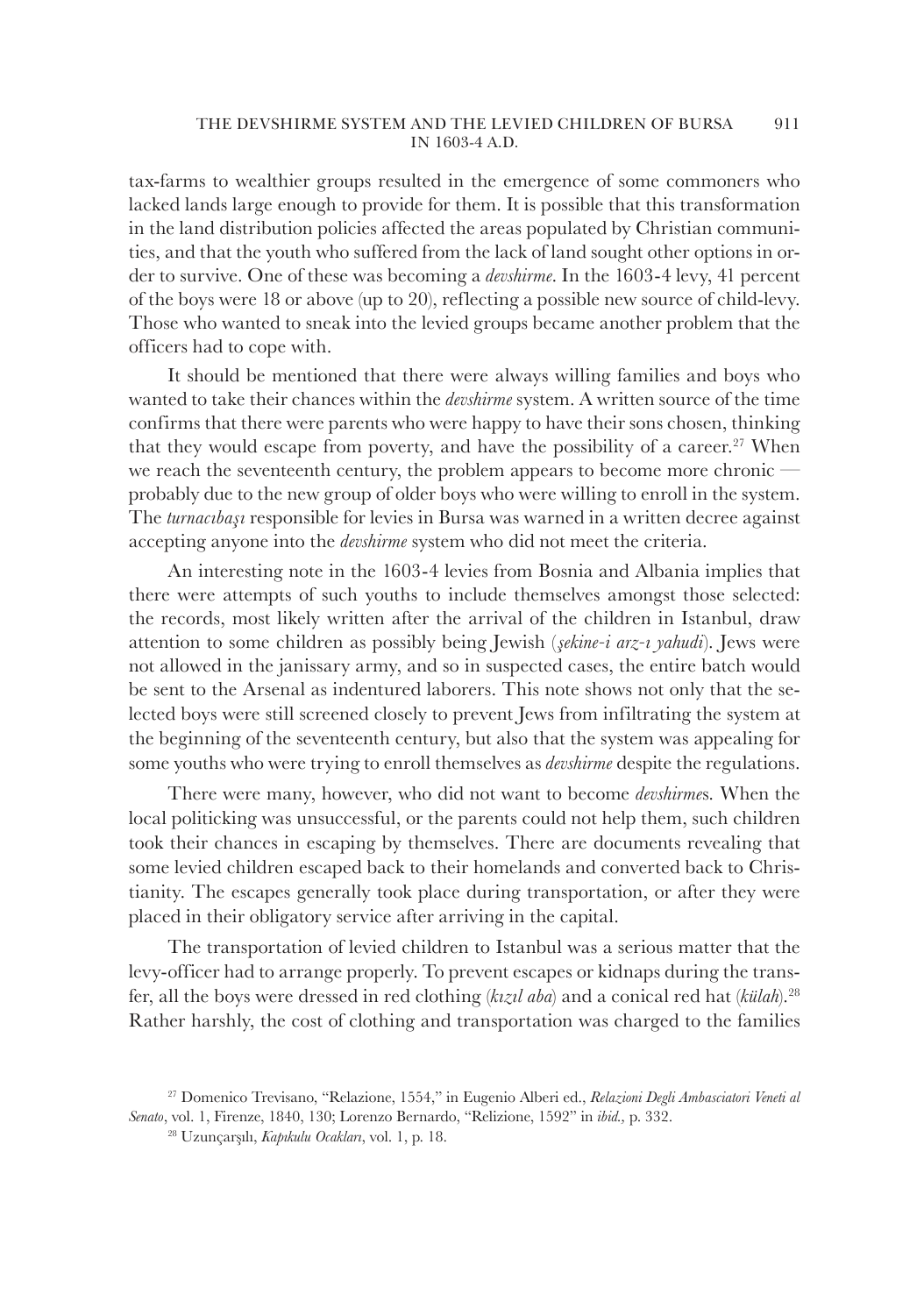of the levied children.29 The characteristics of each selected boy were carefully recorded in two registers, so that if they tried to escape they could be distinguished and brought back. Also, forgery was prevented through comparison of the two registers, one of which stayed with the *devshirme* officer, while the second was sent to Istanbul with the *sürücü* (the officer who brought the boys to Istanbul). The Bursa decree warned the officers that during transport to Istanbul, the boys should be guarded closely, and that they should not camp at the same place twice nor accept any food from the locals.<sup>30</sup> These precautions attest to the generally involuntary nature of the procedure, and the difficulty of preventing escape.

Detailed information on the transportation routes of levied children from different regions is unfortunately lacking. One document, however, reveals that the levies that were taken from Mihaliç in the Bursa region were transported through the Dutlimanı port of Bandırma to İstanbul in 1567 (975).<sup>31</sup> We learn from the document that while the *sürü* was resting at the port, some boys escaped to the Marmara and Mirali Islands where Christian villages were the majority. The *devshirme* register that we are examining in this article also has the potential to provide us with information about runaways. In the 1603-4 register, the levies from the Bursa region were not dated fully, but the dates that are noted down indicate that those levied first were from the Kocaeli region. Then, it is probable that the officers moved to first Bursa, Mihaliç, and Manyas, and then to Biga. Finally, the levy-officers transported the children from Dutlimanı again, from where six children were also levied.

As mentioned above, there were two registers for each levy. It is understood that what we have is the combination of all the registers brought by the transportation officers to Istanbul, the register of the Chief of Janissaries (*Yeniçeri Ağası)*. Four different groups of officers went to four different regions to levy, and each group's scribe noted down their own levies. These registers were probably bound together after the groups of children were brought to Istanbul.

Questions such as when they arrived in the capital, whether there were examined all together as they arrived in the city, or whether this was an extended time period just like the levy in the field, remain a mystery. What we do know is that the *sürü* was brought to the capital, where the children were allowed to rest for two to three days. In order to ease the culture shock and language barrier, chosen Christian families hosted the children in Istanbul. According to a unique document - a decree that reiterates the regulation for 976 deported non-Muslims residing in 14 neighborhoods of Istanbul - the Christian residents of those particular neighborhoods were

<sup>29</sup> *Kanunname*, Atıf Efendi Kütüphanesi, 51, no. 1734.

<sup>30</sup> *oglanları Istanbula getürür iken kondurmayub kimesneden bir habbe nesne almayub ve ta'arruz etdirmeyüb togru yoldan konub ama yolu konakları şaşırub bir köye tekrar konmayalar ki köy halkı yeniçeri oglanlarına etmek virmegin ve alub zabt eylemegin muzayaka lâzım gelmeye.* BKS, A. 155, no. 1128 (1012/1603).

<sup>31</sup> BOA, MD 7: 12, no. 45 (975/1567).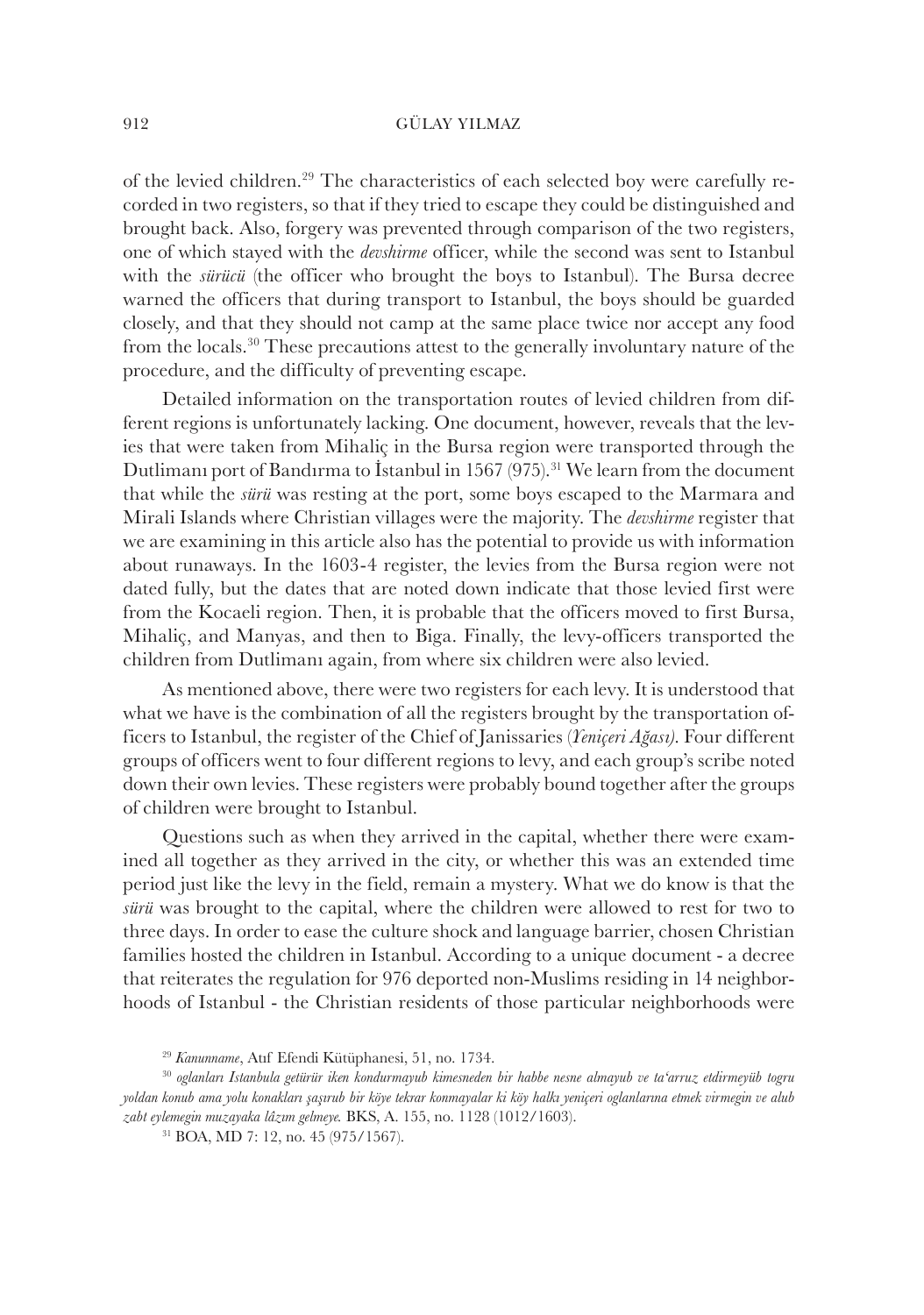responsible for feeding the boys from the time they were brought to the capital to the time they were registered.<sup>32</sup>

After resting and spending some time with these Christian families, their first experience in Istanbul was a roll-call and check-up. They were stripped in the presence of the Chief of Janissaries, examined for bodily defects, and circumcised. We do not have enough information about when the circumcision actually took place this could have been either at their original destination, or upon their arrival in the capital. But the most likely scenario is that it was done after the children arrived in Istanbul, as the regulation denotes. Perhaps they spent time healing after the operation near the same Christian families.

What is of particular interest in the *devshirme* register, is that during these rollcalls, the condition of the boys after arriving in the capital was noted down on the corners of each entry. One annotation already mentioned, is the expression of "suspected Jews" (*şekine-i arz-ı yahudi*). We know that if there was any suspicion that a Jewish child was present, then the entire batch was sent to the Arsenal. Some boys from the Avlonya and Bosnia batches in the register were noted as being *şekine* (suspicious). The other notes that we come across are ill (*hasta*), and dead (*merhum*). Yorgila, later Abdülrahmet, from the village Kelemur in the sub-district of Mihaliç was recorded as ill. Sinan, later Ali, from the village of Kebir in Mihaliç in Bursa, was recorded as dead. Another mark that was consistently used in the register is a letter "." It is not explained what it denotes, but is presumably an abbreviation for 'present' (*mevcud*). If this is the case, there were eight children's names lacking this sign.

The next step in the levy process was the distribution of the children to different locations according to their abilities and looks. Those with the most potential were selected for special training at the Palace School (Enderun). This minority group was expected to become the administrators and governors of the Ottoman state. The rest were recorded as *"acemi"* boys and were hired out to Turkish villagers for a period of approximately three to eight years.<sup>33</sup> The regulation states that if the boy was conscripted from Rumeli, he would be sent to Anatolia, and vice versa. The reason for this was to place them in locations far from their villages in order to prevent them from fleeing.<sup>34</sup> This indicates that their participation was usually not voluntary. Many other sources from histories to travelogues verify the prevalence of this practice. Koçi Bey, an Ottoman historian, mentions vaguely that they were sold to

<sup>32</sup> *Kanunname*, Atıf Efendi Kütüphanesi, 51b-52a, no. 1734. Their other responsibilities include searching the palaces at the time of a campaign to see if there was any weaponry to be sent out, or to carry the received weaponry, to guard the *mehterhane* in At Meydanı, to maintain the hayloft in the palace stable (*Hassa Anbar*), and to clean places like At Meydanı, the palaces where novice janissaries were residing, and Sultan Beyazid's harem.

<sup>33</sup> *Kavanin-i Yeniçeriyan*, p. 137.

<sup>34</sup> Uzunçarşılı, *Kapıkulu Ocakları*, vol. 1, p. 24.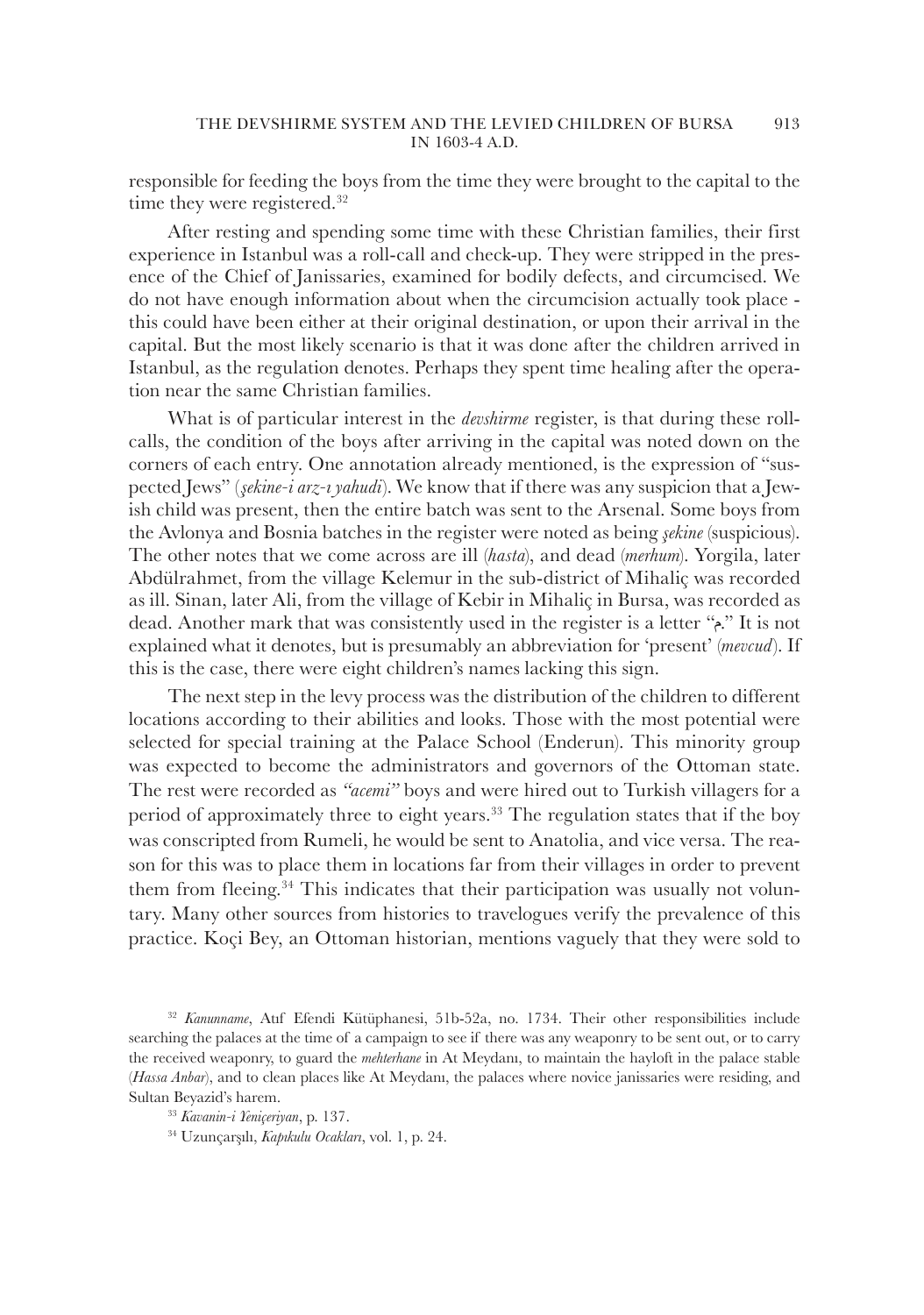"Turkistan" for two *flori* for four to five years.<sup>35</sup> Nicolay Nicolas, a traveller, also gives the duration of their placement with Turkish peasants as four years, and specifies the rural areas around Bursa and Karaman.<sup>36</sup> Evliya Çelebi says that boys were distributed to Turks for half an *akçe*, and a yearly amount of çuha. The outstanding (*güzide*) ones were placed in state workshops, and the rest were placed near the shoe-makers in Istanbul.<sup>37</sup> Hoca Saadettin Efendi notes that these children were given to those willing to take them, especially those who were state officials *(devlet hizmetinde*).<sup>38</sup>

One decree also shows us two cases where Andrea, the son of Davud from Livadya, was hired out to a *mü'ezzin*, and Berata from Avlonya, placed at a pasha's farm.<sup>39</sup> Koçi Bey mentions a register that was kept to follow up on the children sent to rural areas, and says that call-backs would be made every four to five years according to this register. However, no such register has been located in the archives so far.<sup>40</sup> Also, the regulations mention that every year, the *'acemi oğlanı kethüdası* (chief of the novice boys) sent someone to the areas where these boys were placed in order to check up on them.<sup>41</sup>

Some entries selected from Bursa court records show that the children were followed up quite closely: an *'acemi oglanı* placed near İsak bin Hamza for service in Karaman – a village of Bursa – was recorded as having died from the plague. Davud, who served near Emir Isa bin Mahmud in Çavuş village of Bursa; Hızır and İlyas, serving the grocer Mehmed bin Hızır; and Hüseyin, serving *kethüda* Hacı Halil, all died from the same plague in Bursa.<sup>42</sup> We have these records because when an *'acemi*

<sup>35</sup> Koçi Bey, *Koçi Bey Risaleleri*, ed. Seda Çakmakçıoğlu Kabalcı, Istanbul 2007), p. 39. By Turkistan, he probably refers to Anatolia, especially the Karaman region and Bursa where we know that the boys were placed from other travelers' records and some accounts found in Bursa court records.

<sup>36</sup> Nicolay Nicolas, *Dans L'empire de Soliman le Magnifique*, no publication place: Press du Cnrs, 1989, p. 65.

<sup>37</sup> Evliya Çelebi narrates the story that once, when the janissaries refused to drink their soup as a sign of protest, Süleyman Han threatened to call the bachelor shoemakers, *pabuççu bekarları*, who were known to be strong and armed men who did not shy away from fights. When the shoemakers heard about this threat, they armed themselves and came to the janissary barracks. Due to their loyalty, they were allowed to keep the *devshirme* boys until they were promoted to janissaries. Their request was recorded as follows: *ecdâd-ı 'izamın zamanlarında ocağımıza değşirmeden gelme yarar gulamlar verüp okıdup yazdırup kemâl ma'rifet sahibi idüp bizden kapuya çıkub yeniçeri ağası huzurında bir sille ile revane olup yeniçeri olurdı. Ba'dehu bunların ocağında neşv ü nüma bulan oğlanlar eşkiya olur diyü ocağımıza değşirme oğlanı verilmez oldı anı reca ideriz ki yine ocağımıza değşirme oğlanı verilüp bizden yeniçeri olalar*. Evliya Çelebi, *Evliya Çelebi Seyahatnamesi Topkapı Sarayı Ba*ğ*dat 304 Yazmas*ı*n*ı*n Transkripsiyonu-Dizini*, eds. Orhan Şaik Gökyay, Zekeriya Kurşun, Seyit Ali Kahraman, Yücel Dağlı, vol. 1 Yapı Kredi Yayınları, İstanbul 1996, pp. 285-286.

<sup>38</sup> *devlete yardıma hazır ve devlet hizmetinde olanların yanlarına verilmeleri.* Hoca Saadettin Efendi, *Tacü't-Tevarih*, ed. Ismet Parmaksızoğlu, vol. 1 Kültür Bakanlığı Yayınları, Ankara 1992, p. 69.

<sup>39</sup> Stefanos Yerasimos, *Süleymaniye* Yapı Kredi, Istanbul 2002, p. 68.

<sup>40</sup> *Koçi Bey Risalesi*, p. 39.

<sup>41</sup> *Kavanin-i Yeniçeriyan*, 145.

<sup>42</sup> BKS A19/19, 143/b2; BKS A19/19, no. 40/45, 29a; BKS A19/19, no. 40/45, 29b/1; BKS A19/19, no. 40/45, 29b/2 in Coskun Yılmaz, and Necdet Yılmaz eds., *Osmanlılarda Sağlık-Health in the Ottomans*, vol. 2 Biofarma, Istanbul 2006, pp. 30, 40-41.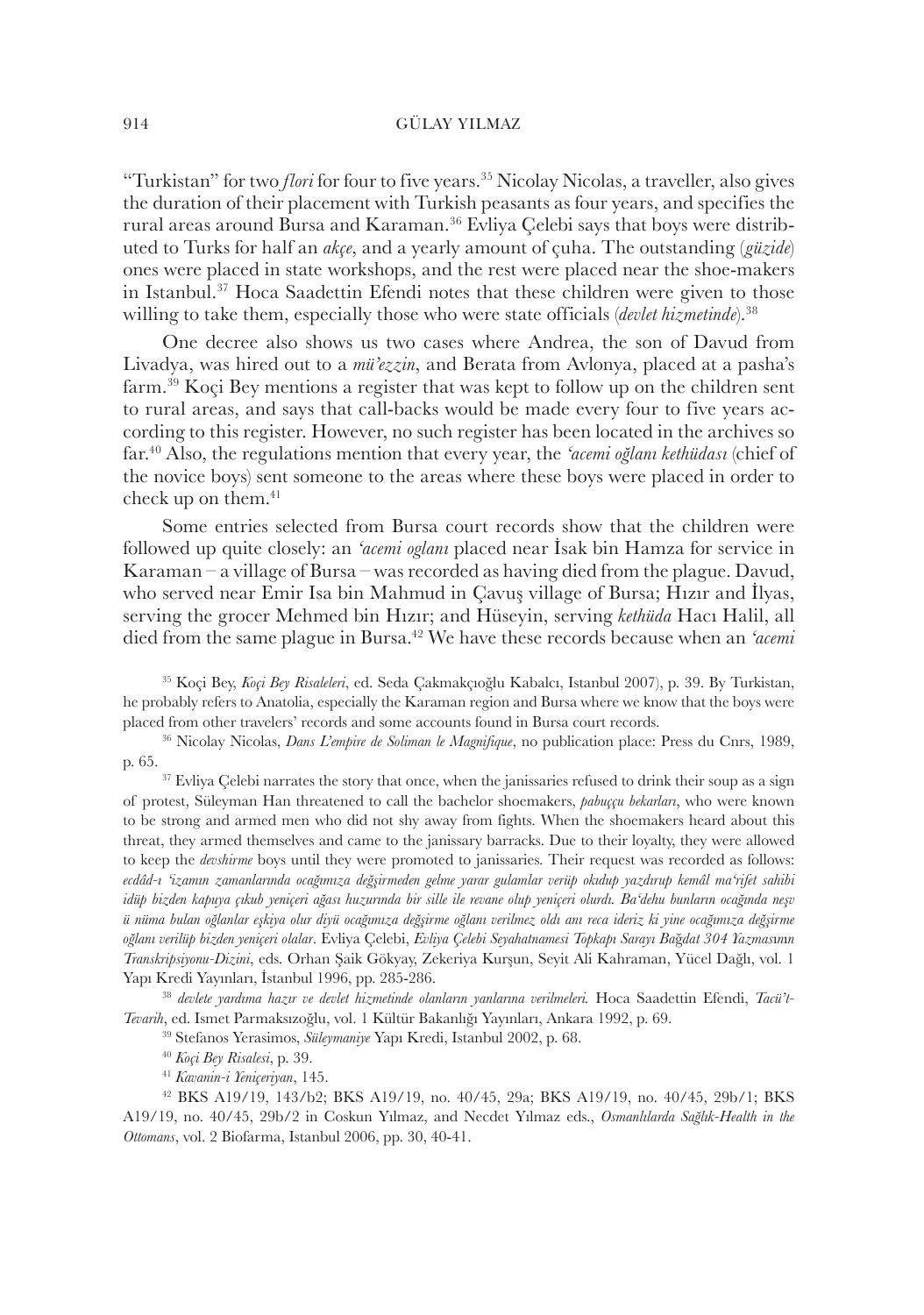boy died, the family took responsibility for him were obliged to record his death in the courts in order to be able to prove the cause of death to the authorities. It should be kept in mind that the families were being paid in return for this service. One striking point in all these stories is that Bursa emerged as a center both for levying the boys and training the newly conscripted ones from Rumelia. It would be interesting to see how this was coordinated, but we have yet to discover documents detailing this process.

Runaways were an ongoing problem even after the boys were placed in their obligatory service, including their time training as soldiers. An interesting report lists the names of 404 children, *'acemi oğlans*', who went missing in 1626.<sup>43</sup> This is quite a high number of boys to suddenly disappear. Unfortunately, the document does not provide information on how the escape took place, nor the reasons. The list was probably prepared for the officers who were responsible for tracing the boys back to the capital. This list is not the only document reporting runaway boys. 72 boys who were placed as gardeners (*bostancı oğlanı*) in Edirne were reported to be either dead or runaway in  $1567(975)$ <sup>44</sup> Another document states that  $467$  gardener boys also escaped from Edirne.<sup>45</sup>

Where did these runaways go? It seems that they tried to go back to their places of origins. Since the state meticulously tracked down runaways, we can witness some of their stories in the documents. For example, in a decree sent to the beg of Aksaray, it was stated that the levied Christian children who completed their service with Turkish villagers as agricultural laborers ran away to the villages of their origin and converted back to Christianity. The decree ordered that they should be recorded in the registers and then killed.<sup>46</sup> Those who could not make it back to their places of birth hid in other locations. A group of runaways was protected and hidden by the locals of Mir Ali Island and Marmara Island while the batches of children were being transported from the port of Dutlimani in Bandirma in 1567<sup>47</sup> Some people, particularly non-Muslim locals, seemed to resent the *devshirme* system, and protected the runaways from the state. The document proves that there was a certain solidarity in this region against the levies. The priests and the *kethüda* of the village were called for interrogation but did not even show up.

 The policy toward runaways was not always to kill them, but to return them to the system - the same goes for those kidnapped.<sup>48</sup> The children who were kidnapped

- <sup>44</sup> BOA, MD 7: 336, no. 966 (975/1567).
- <sup>45</sup> BOA, MD 30: 108, no. 263 (985/1577).
- <sup>46</sup> BOA, MD 7: 955, no. 2632(976/1568).

<sup>47</sup> BOA, MD 7: 12, no. 45 (975/1567). Also note that, Bandırma was among the regions that provided children as *devshirme*s.

<sup>48</sup> *Her oglan ki alınur kendü adı ve babası ve köy ve sipahisi adları ve oglanın hilye ve evsafı ve 'alaim yazub mufassal defter ile defter ol-vechle kayd eyledikden sonra gaybet edecek olursa kim idügü deftere müracaat olunub ma'lûm olundukda gerü ele getürüle.* BKS, A 155, no. 1128 (1012/1603).

<sup>43</sup> BOA, IE. AS: no. 242 (1036/ 1626).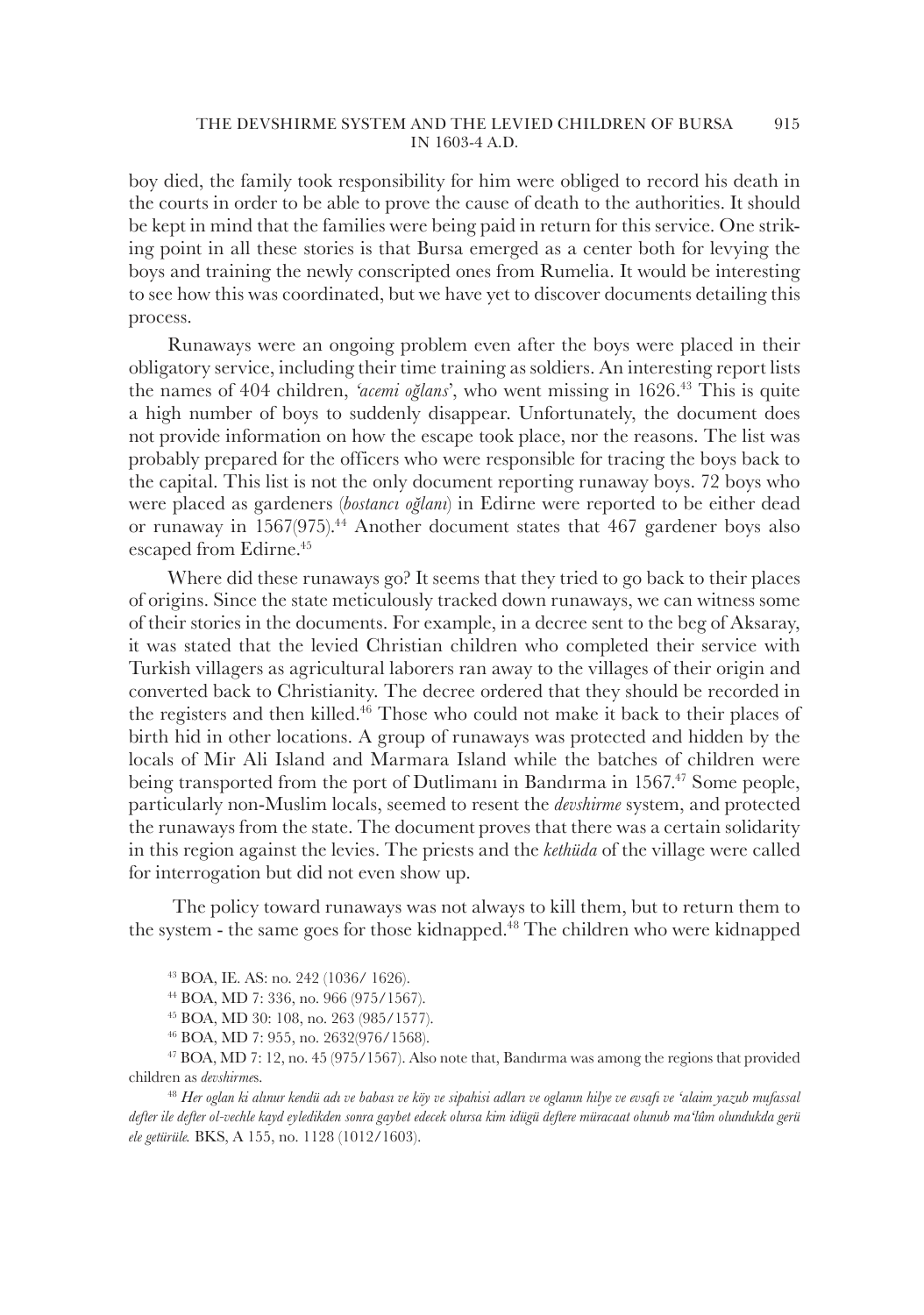*en route* to Istanbul were levied from Limni and captured by the enemy. Sotiri, later Hızır, for example, was found in a ship (*kadırga*) that Rodos Beg and Kaya Beg seized from the enemy, and was placed among the state captives (*miri esir*s) to do penal servitude on ships. It was ordered that the child be sent to Istanbul.<sup>49</sup> The experience of captivity of the converted *devshirme* boys was not limited to forced labor on ships. Sometimes these *devshirme* boys were regarded as renegades and taken to the Inquisition court to be punished because of their conversion to Islam.

Bartolomé and Lucile Bennasars' book on the Christians who were converted to Islam during the sixteenth and seventeenth centuries reveals 297 cases of slaves who were caught mainly from territories close to the Ottoman lands, who were then brought to the Inquisition mostly in Sicily and Venice.<sup>50</sup> These slaves were Slavs, Bosnians, Croatians, Bulgarians, Russians, Poles, Hungarians, Greeks, Malteses, Albanians, and Armenians. At their court defense, ten slaves argued that they were taken captive during battle - 29 at sea - and 135 of them argued that they were taken captive during raids by the Tatars or Turks. 41 of them did not provide any explanation for their conversion, 27 of them claimed the captivity through diverse ways and 11 accepted a voluntary conversion.

Among these captives, 43 men argued that they were taken as *devshirme*s by the Ottoman authorities. These 43 men were levied between 1561 and 1615, and were represented at the Inquisition courts between 1577 and 1637. Out of these, 36 of the devshirmes were taken to the tribunals of Sicily.<sup>51</sup> One of them was Hungarian, three Ragusan, two Armenian, and 37 Greek.<sup>52</sup> One of the Armenians declared that he was originally from Adana, and the other one, Jean Chiriaco, was from a small town Azow, where the river Don meets the Black Sea.53 Jean Chiriaco and Alexandre Cunel declared that they were voluntarily given by their families to the janissary officers to become janissaries, whereas Dimitri from Sofia, and Jean-Georges, considered their levy as a bad luck.<sup>54</sup>

In their declarations at the Inquisition tribunals, one can see the tendency to declare that they were levied very young. Thus, they could not have resisted conversion, and they did whatever possible to remain a Christian. Of course one cannot disregard the fact that they were trying to prove their innocence in court. Still, the stories they reveal are extremely interesting. A twenty-five-year-old Hungarian Jean de Guaro (?) for example, explained to the Inquisition that he was taken as a *devshirme* at the age of five or six, brought to Istanbul, circumcised, and converted to Islam.

<sup>49</sup> BOA, MD 24: 28, no. 84 (981/1626).

<sup>50</sup> Bartolomé Bennassar and Lucile Bennasar, *Les Chr*é*tiens D'Allah* Perrin, Paris 2006, pp. 222-230.

<sup>51</sup> *Ibid.,* pp. 338-39.

<sup>52</sup> Indeed, the Greeks were the majority that fed the *devshirme* system. *Devshirme* was not, however, the only means of conversion of Greek Christians. Many male and female orphans voluntarily converted to Islam in order to be adopted or to serve near Turkish families. *Ibid.,* p. 224.

<sup>53</sup> *Ibid.,* pp. 338-39.

<sup>54</sup> *Ibid.,* p. 340.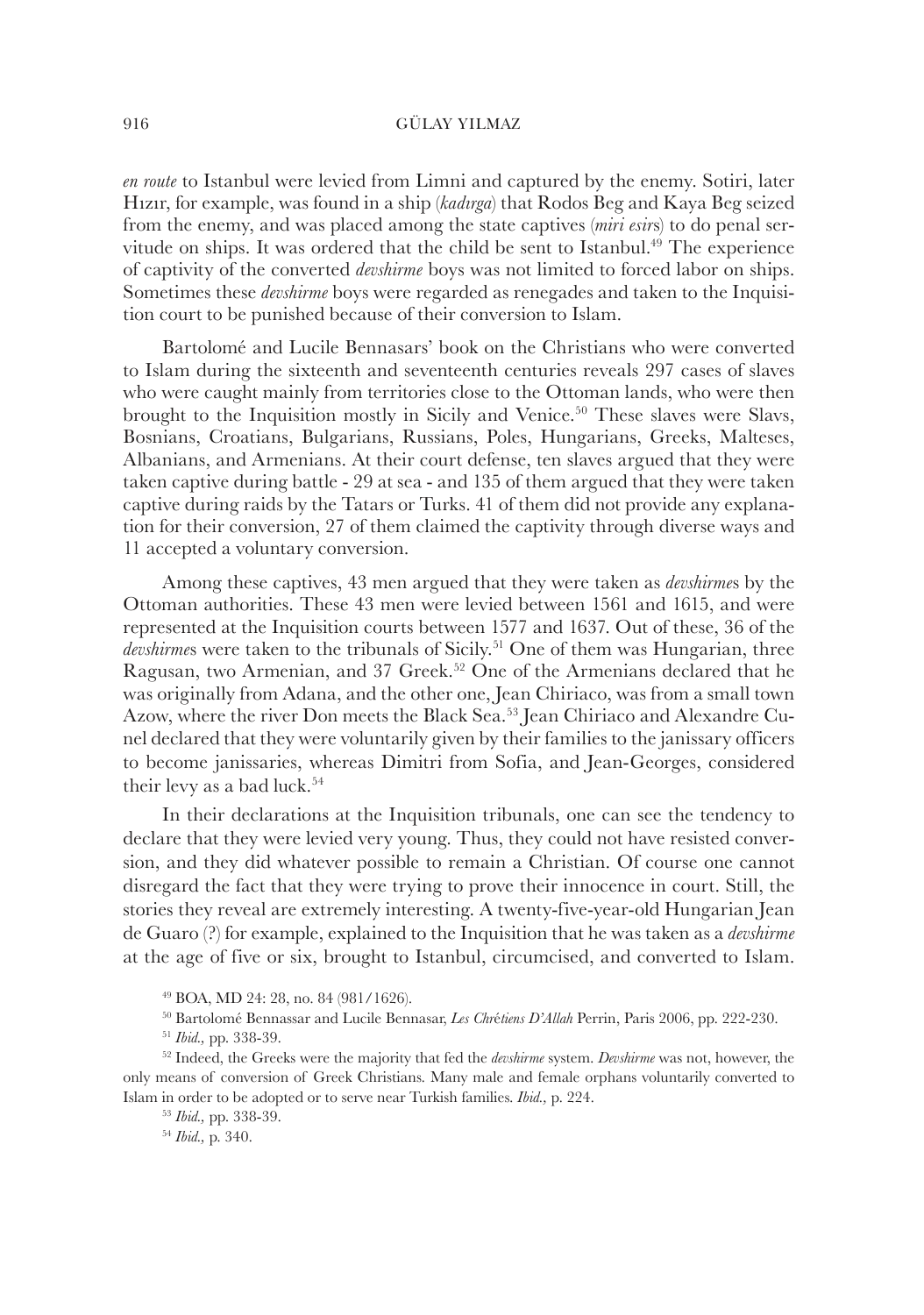Then he was sent on pilgrimage along with a janissary around the year 1600. He was then given to a janissary and an English convert who was arrested at Gandia.<sup>55</sup> Nicolas from Gura claimed that he was four when he was brought to the Palace in Istanbul where he was educated in the Muslim religion. One day during festival celebrations, he approached the Porte with two other Greek captives and became a palace gardener. Soon after, he embarked upon a journey towards Cairo with the hope of finding a French ship going towards Venice. He then came across the Tuscan galleys and escaped.

It is clear, then, that the reactions to the practice of child-levy varied: as we have seen, there were fortune seekers who wanted to become *devshirme*s*,* against whom the state had to warn the officers, there were also those who resisted giving the children away in every possible way. Among those who resisted, sometimes a collective action was developed against levies where community leaders negotiated with the levy-officers. When the negotiation attempts failed, occasionally desperate families rebelled against the state. More interesting is the attempts of the children themselves to avoid becoming *devshirme*s*.* As can be seen in the lists reporting child runaways, the children sought ways to return home even after they were integrated into the system - after they became soldiers, some used battles to desert.<sup>56</sup>

Among those who were integrated into the Ottoman system and promoted to the highest posts of the Ottoman government, some never forgot their roots. For example, Sokollu Mehmet Pasha renewed the Serbian Orthodox Church by declaring the restoration of the Peć Patriarchate during his third vizierate (1561-1565). Koçi Bey, in accordance with his will, was buried in his birthplace of Gümülcine (in the Thracian region of present-day Greece).<sup>57</sup> Two declarations in the Inquisition court records suggest that their Christian origins haunted some *devshirme*s*.* Marian Zalee from Negrepont and Georges of Michelis from Preveza, two Greek *devshirmes*, in the years of 1561 and 1567 respectively, were taken to the palace of the sultan at the same time. Marian practiced all the prayers as a Muslim and improved himself as a cook in the palace kitchens. He was a novice soldier among the *'acemi oglans* of the palace gardens. After nine years of his apprenticeship, at the age of eighteen, he became a janissary and was sent to fight against the Venetians in the battle of Cyprus in 1570, to Tunus where the Turkish army besieged the port of La Goulette in 1574, and to Persia. Interestingly, in 1589, at the age of thirty-seven, he presented himself to the commissariat of the Saint-Office of Messine and declared that he had never forgotten his Christian origins, and that he wanted to return to his birthplace.

<sup>55</sup> *Ibid.,* pp. 234-35.

<sup>56</sup> Bennassar, *ibid.,* p. 282.

<sup>57</sup> Gilles Veinstein, "Sokollu Mehmed Pasha," *EI*2, vol. 9 (Leiden: Brill, 1986), 706-711, especially 706 and 708; Lewis Thomas, *A Study of Naima*, ed. Norman Itzkowitz, New York University Press, New York, pp. 9, 20-22.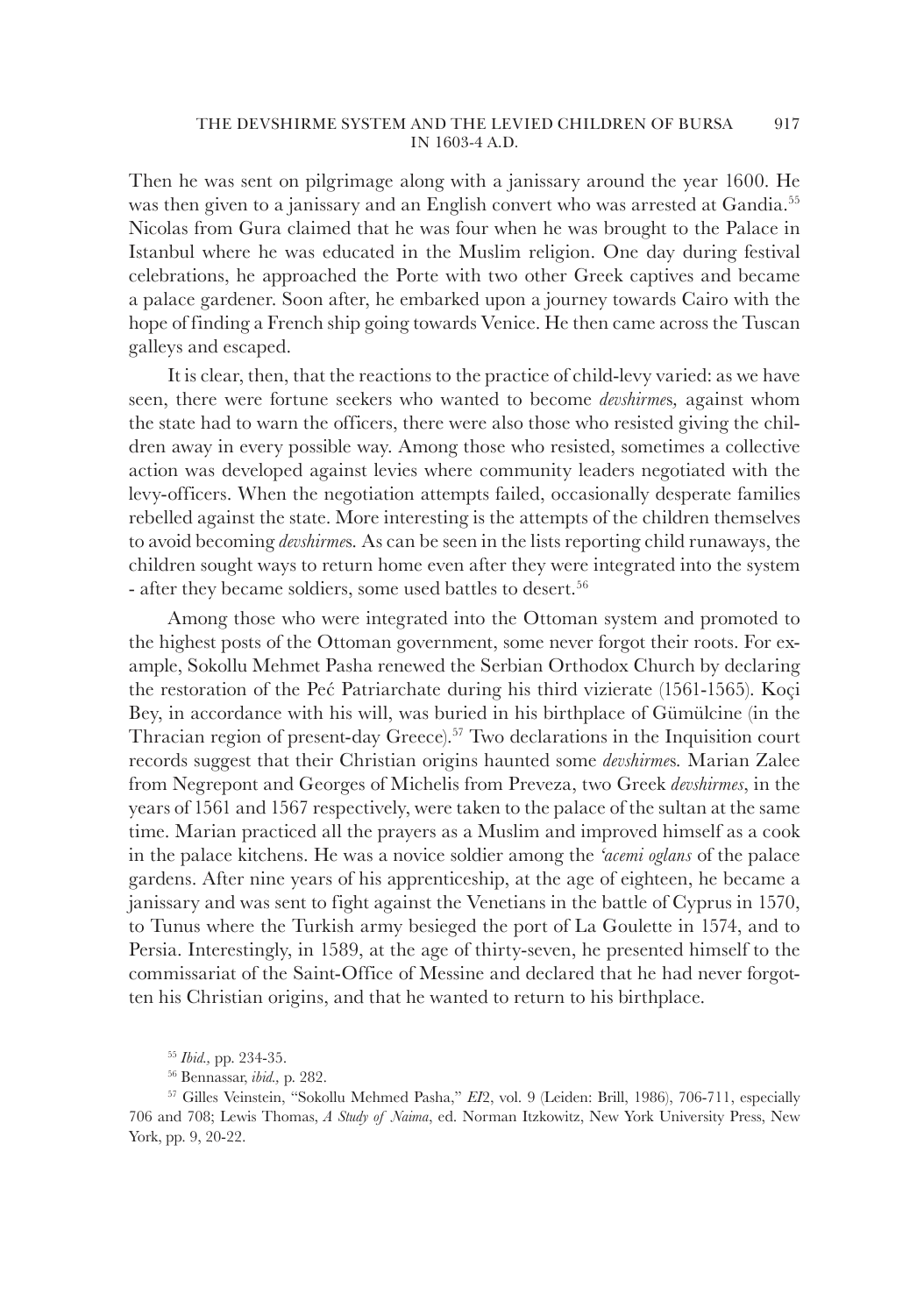Likewise, Georges of Michelis was also taken to the Palace of the Sultan, this time as an *iç oğlan.* He stayed in the Palace until he was thirty-two years old and worked as a gardener and a barber. He then became the Chef of Gardens (*bostancı başı*), who was responsible for all surveillance, espionage, and policing within Istanbul. When he retired from the position at the age of forty-eight, he sailed to Sicily, found the commissioner of the Inquisition court of Messina and declared that he wanted to confess the reality that he was a Christian in origin and want to cleanse his conscience.<sup>58</sup> Further similar stories will no doubt be uncovered when more historians start examining the issue from the perspective of the *devshirme* boys.

It is critical to remember that the *devshirme* system was not based on choice; children were sometimes selected involuntarily, yet sometimes parents encouraged their children to be enlisted as *devshirme*s. In either situation, what they would become or how they felt about being a *devshirme* was entirely personal, based on unique experiences upon integration into the Ottoman system.

## **3. A Closer Look at the Boys from Bursa according to the 1603-4 Register**

## **Local Origins**

Who were the children selected for the obligatory service of the Ottoman state? From where were these children chosen? 530 boys were levied as *devshirme*s from the Bursa region within six months. As can be seen in Table 1, 80 of them were from the center of Bursa or from the villages directly connected to the town. 236 of them were from the sub-district (*kaza*) of Mihaliç; 27 from Manyas, 24 from Enescik(?), and 20 from the villages of Yenişehir. From Biga, which was a separate *liva* in the region, 48 children were levied. Finally, from the *liva* of Kocaeli, 90 boys were taken. These 90 were gathered from the *kazas* of İznikmid, Karacabey, İznik, Lefke, Akhisar and Yalova.

The children were levied from 141 villages in total. It is hard to elaborate on whether the selection-ratio system was applied as stipulated in the regulations levying one boy out of every forty households — because we do not have any information about the population of these villages. If we look at some examples, it appears that there was an even distribution of the levy-duty on villages in general. There were, however, cases where this rule of one-in-forty ratio was clearly not followed. In Biga, for example, the children were gathered from 38 different villages. From the villages of Kemer, Karabiga, and Hoca, and Gökpınar(?) the officers took four, three, three, and three children, respectively. From among the rest (35 villages), only one child was levied from each. The levy was evenly distributed in Biga. In some

<sup>58</sup> Bennassar, *ibid.,* pp. 343-44.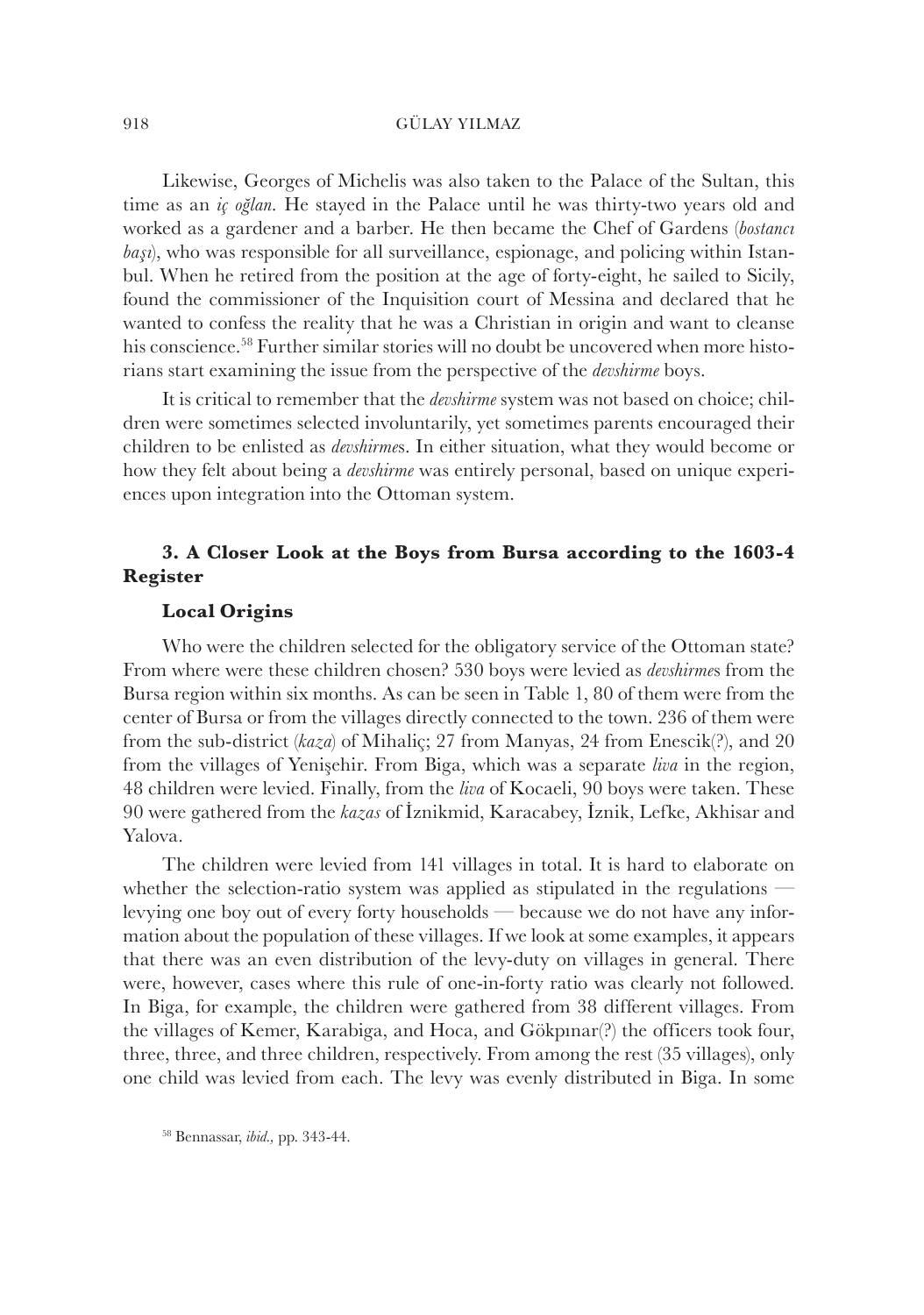cases, however, a high number of children was levied from certain villages. For example, 37 boys were taken from Balıkesir, sixteen of them from the village of Anahor, another sixteen from Göbel, four from Eleksi, and only one from Hakirpınarı.

The village of Filedar in Mihaliç provided the highest number of children – 33 boys. Even if the one-in-forty household ratio was applied, which does not seem possible for Filedar, this would not be enough to prevent devastation of a village that gave thirty-three children at one time. Another explanation of this rather high number of levied boys from Filedar might lie in the fact that the village had experienced a recent plague outbreak. Some of the boys levied from Filedar were recorded to have bubonic plague marks (*hıyarcık yaresi*) on their faces. This suggests that there had been a recent outbreak in the village, and it is likely that many villagers had died in this outbreak - including adults and children – an event that might have left the town with a large number of orphans. Of course, according to the levy regulations, the levying of orphans was forbidden, but there may have been cases where the regulation was not followed, such as the case of Filedar.

As can be seen on the map, the levies took place mostly around the villages close to Bursa's center. According to the names that were noted down in the register, the children were mostly Greek. Some names such as Karagöz and Alagöz, however, point to the possibility of Armenian levies. As mentioned before, Bursa was a center for both levying children for *devshirme* and for hiring out the levied boys to Turkish families. As the map shows, villages such as Hamamlıkızık, Karaman, Balıklı, Armud, Serme, Adaköy, Katırlı köy, and Akçapınar were where the boys did obligatory service after they became *devshirme*s and before they were called back to Istanbul. These are most probably not the only places that the boys were distributed, but the only ones that were found in the Bursa court records to date.<sup>59</sup> In addition to these, we know that these children were also placed with people in the center of Bursa. Interestingly, the locations where these two actions took place were not far from each other. In some cases, the villages that give out levies and hired *devshirme*s intersected, for example in Akçapınar, Balıklı, or Katırlı köy. How this was practically worked out is unknown.

## **The Physical Aspects and State of Health of the Boys**

The state set a high criteria for the selection of the children. Physical competence was one criteria; the boys' social and psychological states was another. According to the regulations, they should be unmarried, rural dwellers, with no artisan skills. The state was looking for candidates that could be easily assimilated into the system, submissive to authority, and who could be more easily trained. Strong social ties such as marriage, or skills that would give a boy economic independence, were a handicap.

<sup>59</sup> *Osmanlılar'da Sağlık II*, pp. 26-28.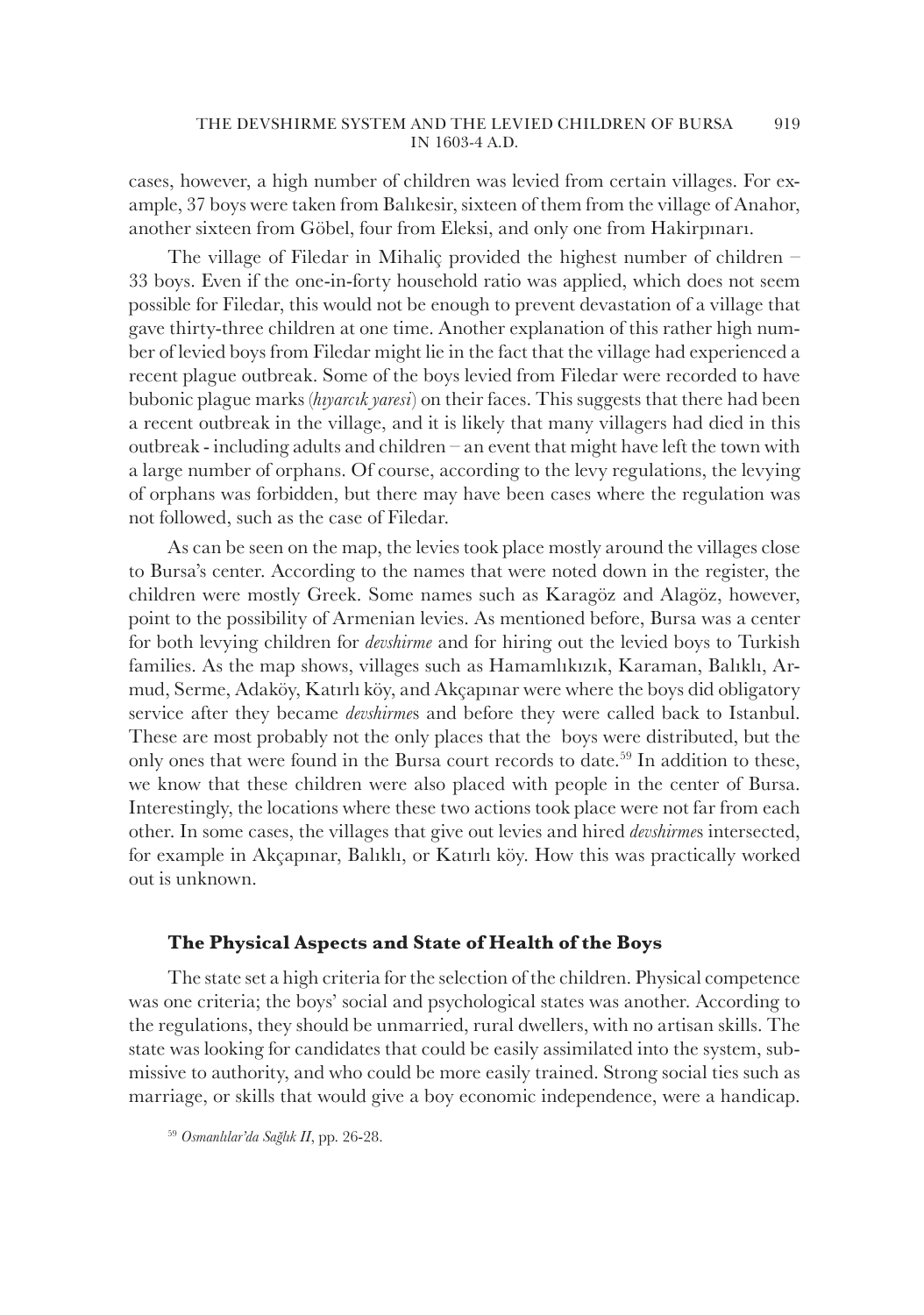Boys who had traveled to Istanbul and had returned home were not wanted, for they would be too vigilant ("çok yüz görmüş *ve bi haya olur"*); orphans were also not accepted because they were believed to be greedy, and lacking a proper upbringing.<sup>60</sup> However, as we mentioned in the case of Filedar, the regulations may not have been followed to the letter in every case. Similarly, in the 1603-4 levy, there were several boys levied from the centers of the towns and were recorded as from the center (*nefs*).

The regulation on the selection of boys who would be levied highlighted important physical characteristics that the boys had to preserve. They should be able-bodied and good-looking. Tall (*tavilü'l-kame*) boys should not be taken since they would be goofy (*ahmak*), nor short ones (*kasır*), since they would be obstinate ( *fitne*).<sup>61</sup> Such an opinionated character analysis was not specific to the child-levy - the Ottomans had developed a method of character analysis by looking at the physical characteristics of people, the details of this which were written down in *kıyafetname*s.<sup>62</sup>

The examination of the Bursa levy in the register indicates that 67 percent of the boys were middle height (*orta*), and 27 percent were tall (*uzun*), and only 2 percent were recorded as small (*küçük*). The height of 4 percent of the boys was not determined because the register is damaged in certain parts. Prof. Hedda Reindl-Kiel's examination of a sample of 601 boys from the same register reveals that 40 percent of the boys were tall, and 60 percent were of medium height.<sup>63</sup> There were no short ones and two were unidentified. These percentages indicate that the tendency was indeed to levy boys of middle-height. The tall ones, however, were also sometimes levied. It is possible to argue that the aim was to select the children that were physically capable of bearing the hard conditions of the training period and of being a soldier. The percentages from both samples reflect that short or small children were not preferred. The officers appointed for child-levying were most likely professionals with some recognized experience. The ability to categorize the height of these children as tall, medium, or short, appropriate to their age groups required experience in this area, as well as some familiarity with child development.

The description of the children was not primarily aimed at providing information for character analysis, but more for a kind of security check. These descriptions functioned almost like pre-modern photographs. They were used for identifying the children during controls. This was necessary in order to maintain accuracy, and to trace the boys before and after the levy. Therefore, very detailed information on the skin-color, eye color, and the color and shape of the eyebrows of the children was gathered as well. The categories used were: dark-skinned (*kara ya*ğı*z*), brown (*gendum gün*), blonde (*saru*şı*n*), and fair (*ak ba*ğı*rlu*) for the skin color; for the eye color: dark (*kara*), hazel (*ela*), brown (*koyun ela*), blueish-hazel (*gök ela*), and blue (*gök*).

<sup>60</sup> *Kavanin-i Yeniçeriyan*, p. 138.

<sup>61</sup> *Kavanin-i Yeniçeriyan*, p. 139.

<sup>62</sup> See for example, *Kıyafet Name*, Süleymaniye Library, B. Vehbi 918.

<sup>63</sup> I would like to thank to Prof. Hedda Reindl-Kiel for sharing this unpublished study with me.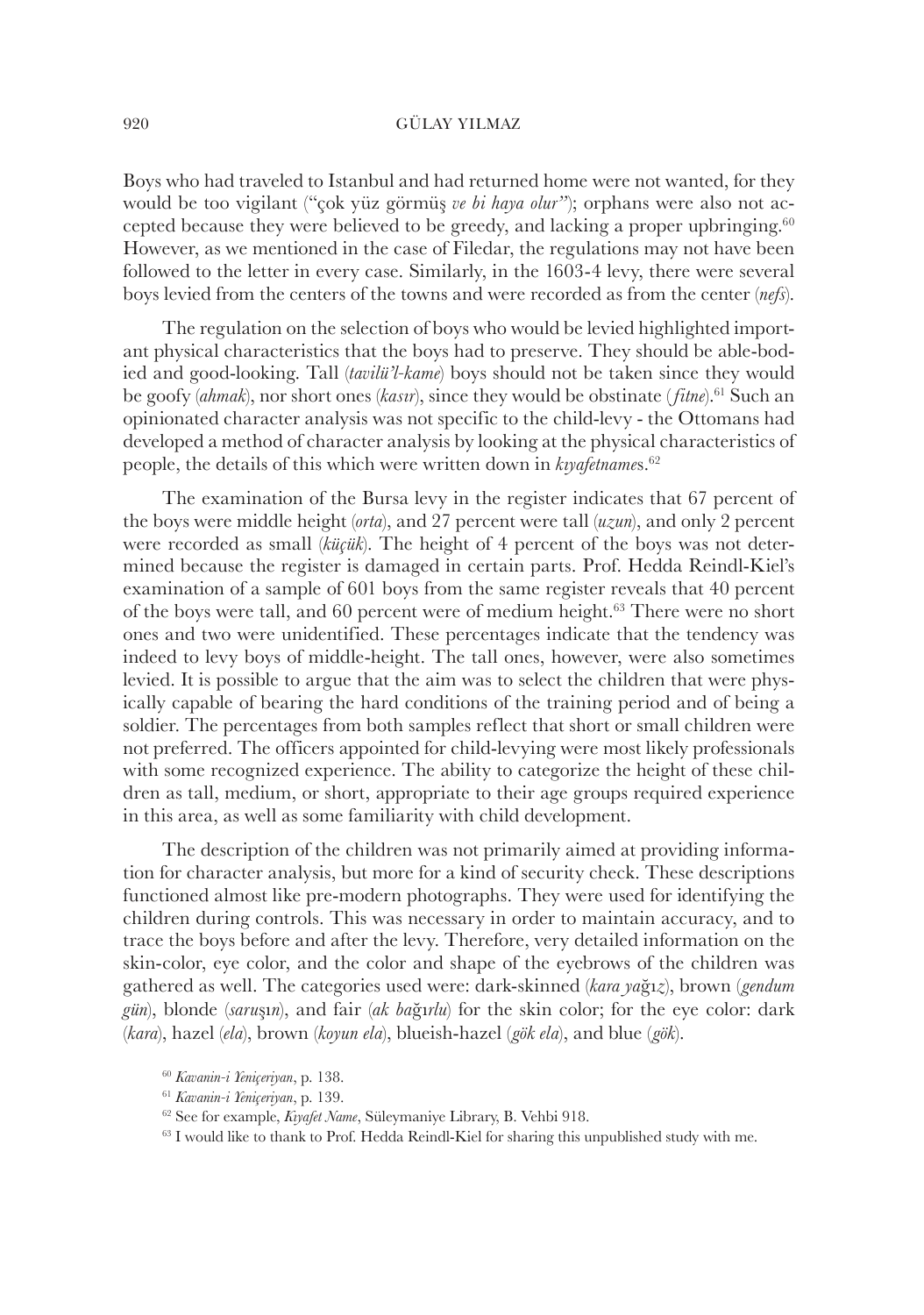According to the register, most of the boys had brown hair, brown or hazel eyes, and black or auburn eyebrows. 18 percent were dark-skinned, 69 percent brownhaired, 10 percent blonde, and 2 percent fair (chart 2). Eye color was: 15 percent black, 41 percent brown, 31 percent hazel, 7 percent blueish-hazel, and only 5 percent blue (chart 3). Finally, the colors of eyebrows were: 53 percent dark, 38 percent auburn, and 8 percent blonde (chart 4). Eyebrows were also defined in terms of shape: 54 percent had open (*açık*), and 27 percent had frowning (çatık) brows. The rest were only indicated by color.

Another physical characteristic that was recorded was any kind of mark on their faces, heads, or hands. We read detailed descriptions of these marks in the register. Birthmarks, marks from injury or accident, or any kind of mark due to disease, were noted down. Again, differentiating these required a certain expertise on the officers' part. The examination of the information on these marks provides valuable information on the history of diseases that the children most commonly had – at least those that left marks on the skin.

One of the diseases that badly affected the Bursa region during the early modern era was plague. Bubonic plague was an acute epidemic accompanied by high mortality. In Europe, there were recurrent waves of bubonic plague between 1348 and 1720. The disease was passed to humans by the bite of infected fleas, and within six days of infection, approximately 60 percent of the infected died.<sup>64</sup> Our *devshirme* register reveals evidence of plague outbreaks in Bursa at the end of the sixteenth century. In the 1604 child-levy, some children were recorded as having marks from plague, especially the bubonic plague. Six percent of the boys had marks as a result of the bubonic plague (*hıyarcık yaresi*) and 1.5 percent had marks of *ta'un* (plague). 33 boys recovered from bubonic plague in 1603-4, which suggests that many more died, since the disease had a very high mortality rate.

<sup>64</sup> Ann G. Carmichael, "Bubonic Plague," in ed. Kenneth F. Kiple, *The Cambridge World History of Human Disease* Cambridge University Press, Cambridge 2000, p. 628. There were two main waves of plague epidemics in the Ottoman Empire during the fourteenth and fifteenth centuries. The first wave lasted for a decade between 1466 and 1475, and the second wave between 1491 and 1503. In between, there were recurrent episodes such as the one between 1511 and 1513. These waves were introduced to Ottoman lands from the west and proceeded eastwards to Anatolia. Bursa was always among the centers contaminated by the disease during these outbreaks. These waves of plagues recurred in almost ten yearly intervals and usually followed the trade networks, within which Bursa had its place. Nüket Varlık determined that new mobility networks heightened plague activity and spread it to larger regions from 1517 to 1600. Important Mediterranean port cities such as Jaffa and Alexandria became centers where the outbreaks were first observed and proceeded northwards to contaminate Anatolia, or eastward to Iraq and the Gulf of Basra. There were constant plague outbreaks at the beginning of the seventeenth century. Thus plague became almost a seasonal disease. Nüket Varlık, "Disease and Empire: A History of Plague Epidemics in the Early Modern Ottoman Empire (1453-1600), (Ph.D. diss., The University of Chicago, 2008), pp. 20-1.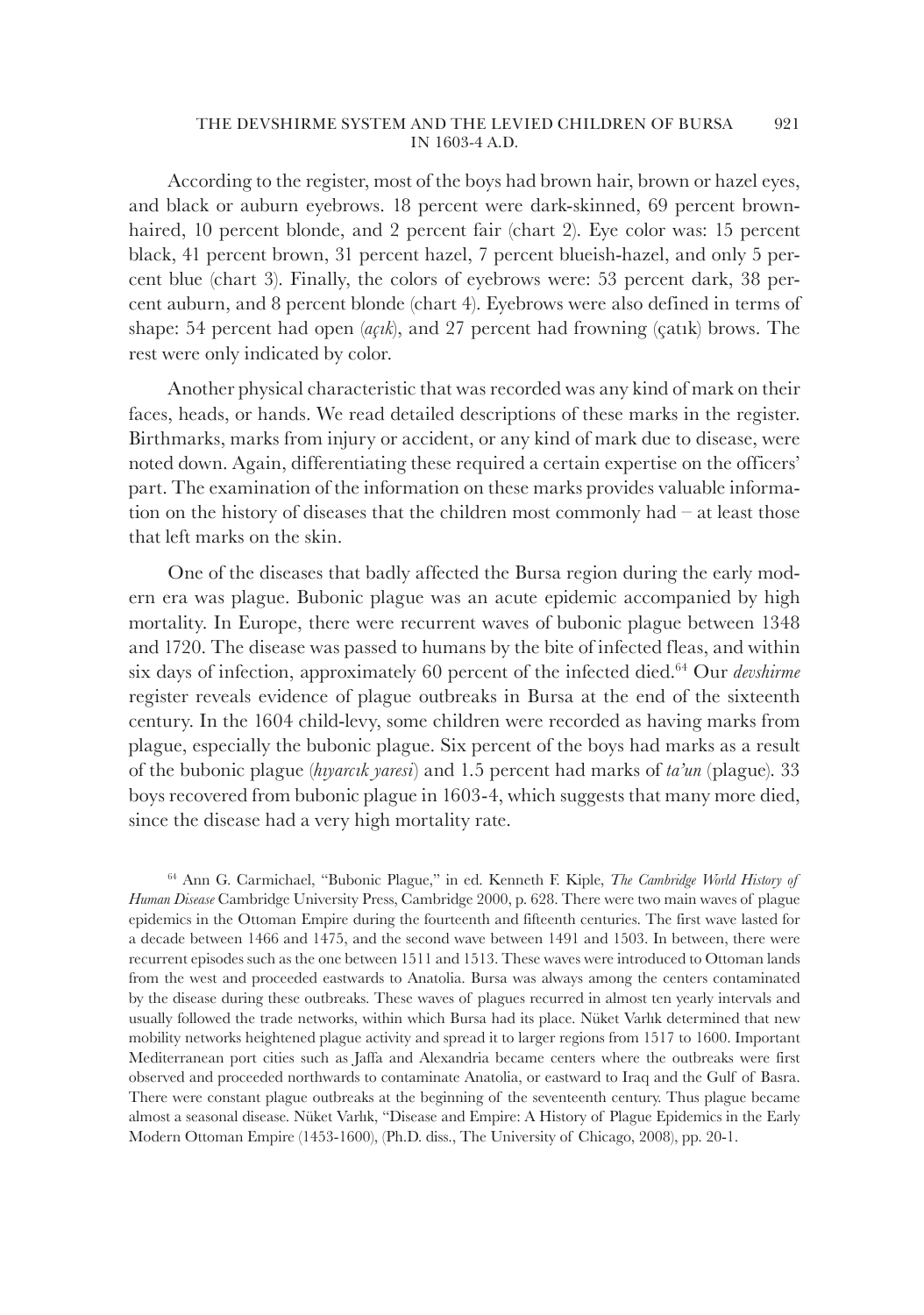

**Chart 1:** Height of the boys **Chart 2: Source:** MAD 07600



**Chart 2:** Skin type of the boys **Source: Source:** MAD 07600



**Chart 3:** Eye color of the boys **Chart 4:** Eyebr **Source:** MAD 07600 **Source: Source: Source:** MAD 07600



**Chart 3:** Eye color of the boys **Chart 4:** Eyebrows of the boys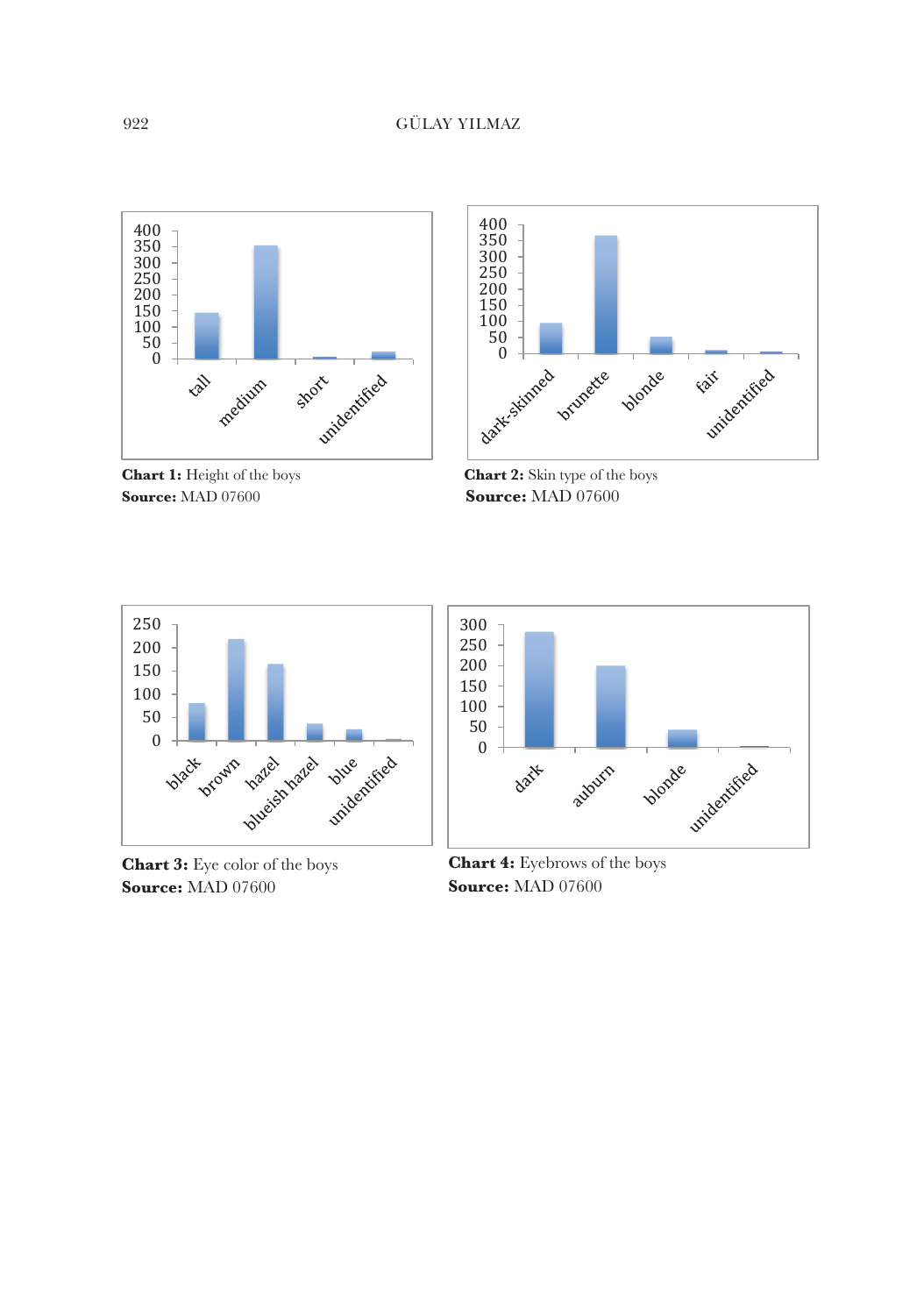Another type of mark that was noted down in the register was from smallpox, an infectious inflammatory disease that left pockmarks on the face. The disease was defeated after the discovery of the smallpox vaccine by Edward Jenner (1749-1823). Prior to this, however, it was often fatal. Among the sultans of the Ottomans, Ahmed I (r. 1603-17), Ahmed III (r. 1703-30), and Abdülmecid (r. 1839- 1861) had smallpox.<sup>65</sup> Seven percent of the children levied from the Bursa region had this disease and recovered from it, bearing its marks on their faces (*yüzünde çiçek alameti*). Another common mark written on the registers was furuncle marks, or boils (çıban yaresi). This seems to have been a common skin disease in the seventeenth century. Ten percent of the children had boils on their faces. Ottoman surgeons were effective against this disease.<sup>66</sup>.

All these disease markers show that health conditions were poor in early seventeenth-century Bursa. At least 25.5 percent of the children experienced one of the conditions mentioned above. Other than disease marks, scars were also noted down. Among 531 boys, 329 (62%) had scars on their faces or hands. Prof. Hedda Reindl-Kiel's examination of a sample of 601 boys reveals a similar picture - 395 boys (66%) had scars. Reindl-Kiel attributes this to the fact that the officers chose boys that had a tendency to fight. The reasons for some of the injuries were indicated: seven had resulted from a reaping-hook (*orak*), six from a knife (*bıçak*), and nine from a stirrup (üzengi). Since the indicated injuries were so low in number in our sample, Prof. Reindl-Kiel's observation makes sense. The high percentage of scars could point to the aggressive nature of the boys. These findings reveal something about the violence of early modern life in general.

As has been mentioned, the selection of these boys took six months to a year in the 1603-4 levy, and most of this time was spent on composing the pool from which the final levies would be made. In the final stage, however, these boys were gathered, probably at the center of the villages of towns, to be recorded and prepared for transportation. At this point, the officers investigated these boys to record them in the registers. All the physical characteristics mentioned above were examined. This must have been one of the most tragic moments in the children's lives, when they felt the power of the state, here represented by the *turnacıbaşı* and his assistants, over their lives and their bodies.

<sup>65</sup> Nuran Yıldırım, *A History of Healthcare in Istanbul*, Istanbul University and European Capital of Culture Istanbul 2010. Düzey Matbaacılık, Istanbul 2010), p. 70.

<sup>66</sup> Yasin Yılmaz, 'Süleymaniye Darüşşifası ve Tıp medresesi,' *Osmanlılarda Sağlık/Health in the Ottomans*, eds. Coşkun Yılmaz and Necdet Yılmaz. (Istanbul: Biofarma, 2006), p. 288. It is understood from *fatwas* written for regulating health services that boils were cured by surgeons by application of various ointments, and if the patient died after the treatment, the family could claim compensation. Tahsin Özcan, "Hukuk ve Tıp: Fetvalara Göre Osmanlı Toplumunda Hasta-Doktor İlişkileri," *Osmanlılarda Sağlık/Health in the Ottomans*, eds. Coşkun Yılmaz and Necdet Yılmaz. Biofarma, Istanbul 2006, p. 340.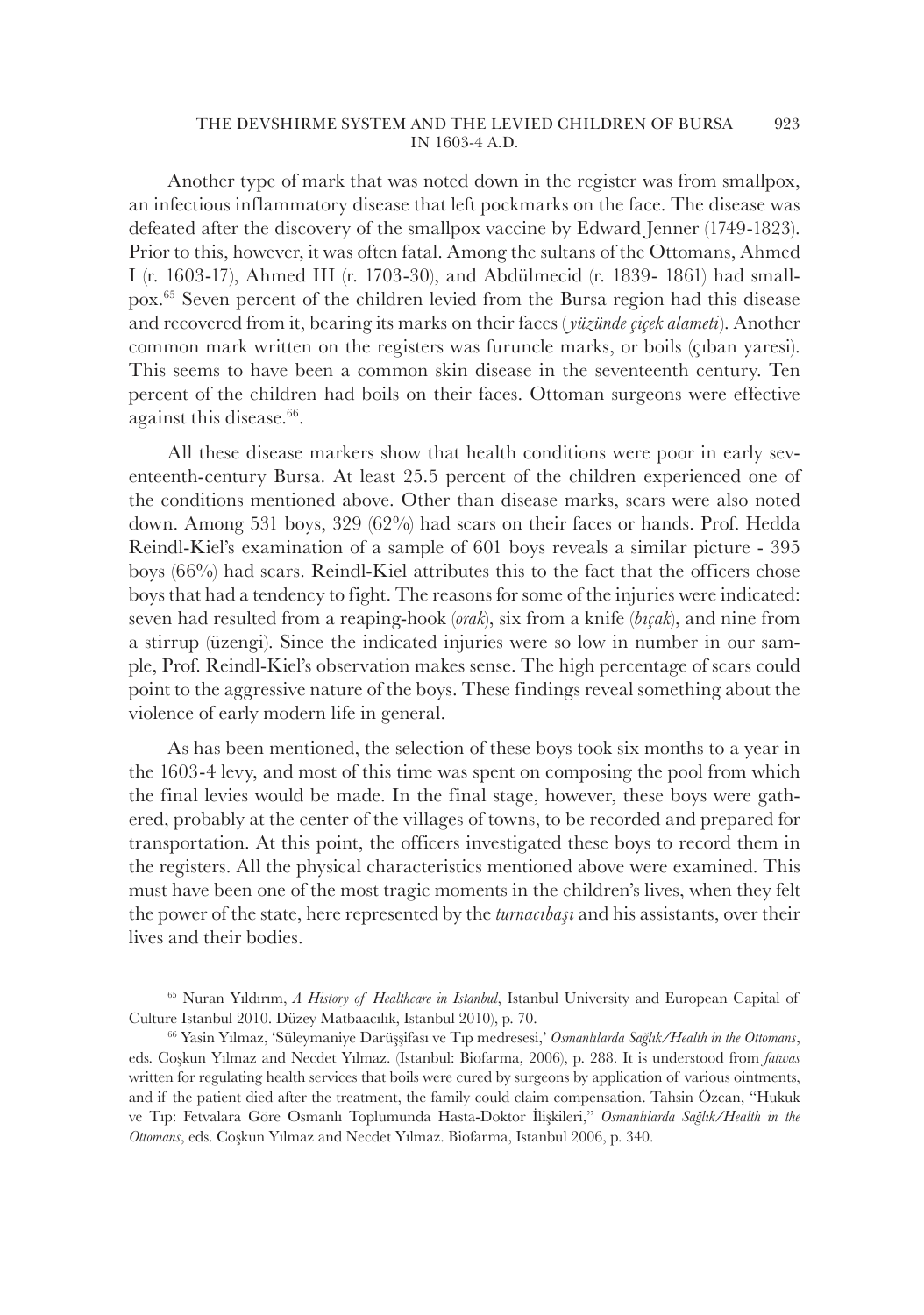The children were investigated very carefully at this stage. We understand this from the very detailed descriptions of their scars: round (*de*ğ*irmi*), small (*küçük*), big (*azim*), long (*uzun*), unimportant (*hurd*), spread (*cabeca*) or several (*evferi*) scars. The exact location of the scars was also detailed: behind the right ear (*sa*ğ *kula*ğı*n*ı*n ard*ı*nda*), on top of the head inside the hair (*ba*şı*n*ı*n depesinde sa*çı*n*ı*n i*ç*inde*), on the index finger of his left hand (*sol elinin ba*ş *parma*ğı*nda*), or following his left eyebrow (*sol ka*şı*n*ı*n kuyru*ğ*unda*). Not only were the scars written down, but any beauty spots or moles were recorded. It was also the time that these children were converted and given Muslim names. This was probably the initial moment of proper enslavement for them. The register contains the names of the parents of the children, the original name of the children, and the Muslim names given to them after conversion.

## **The Ages of the Boys**

The register also maintains information on the age of the levied boys. The distribution of ages is quite striking since the average age of the levied children was higher than originally assumed. Childhood according to Islamic law was considered to finish at the age of 15.67 As it is understood from the *Pençik Kanunnamesi* (the regulation stipulating one-fifth of war captives taken by the state), the goal of the state was to levy children who had reached puberty. They could thus be defined as *gulam*s.<sup>68</sup> In the regulations it was mentioned that boys should not have beards. In order to be considered *gulam* (a child who had reached puberty), a boy needed to age between 12 and 15 years. The data that we have from the conscriptions of the 1490s is found under the classification of *müteferrik defterler* (miscellaneous registers) in the Prime Ministry's Archives, and reveals that the classical application of the system was in accordance with this definition of *gulam*. The children aged 12 to 15 were levied and the average age was 13.5 in the late fifteenth and early sixteenth century. $69$ 

In the 1603-4 register, however, this age group of *gulam* is extended up to 20 years. The children conscripted in the early seventeenth century were, on average, aged sixteen-and-a-half. 1,066 boys (85 percent) were aged 16-20. 42 percent of the boys in the register were 18 years old and above. Less than 1 percent of the boys were under 12 years old. The decree that was sent to Bursa by the janissary officers shows that this was no coincidence, as it ordered that boys between the ages of 15

<sup>67</sup> Margaret L. Meriwether, "The Rights of Children and the Responsibilities of Women, Women as Wasis in Ottoman Aleppo, 1770-1840," in *Women, the Family, and Divorce Laws in Islamic History*, ed. Amira El Azh Sonbol Syracuse University Press, Syracuse 1996, p. 225.

<sup>68</sup> *Kanunname*, Atıf Efendi Kütüphanesi, 36a-37a, no. 1734.

<sup>69</sup> The *e*ş*kal defter*s from 1490s show that the term *gulam* was actually used for the boys aged between 12 and 15. For a detailed analysis of these registers see Gülay Yılmaz, "The Economic and Social Roles of Janissaries in a Seventeenth-Century Ottoman City: The Case of Istanbul," Ph.D. diss., McGill University, 2011, pp. 71-76.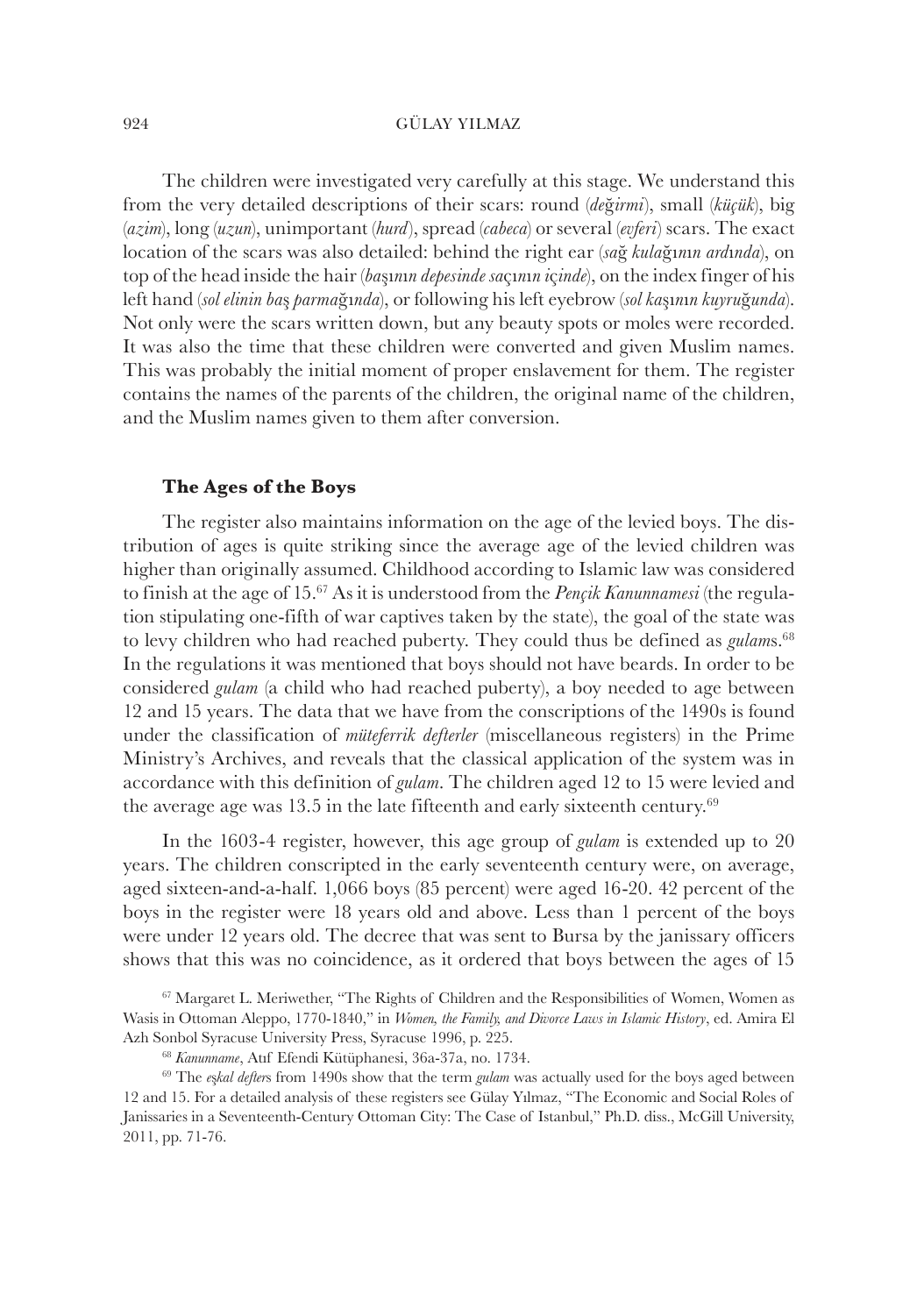and 20 should be conscripted.<sup>70</sup> The average age of the 530 boys levied from Bursa was almost 16. The most frequent age was 18 (20 percent); then ages 16 and 17 (16 percent each).

Why did the age of the levied boys increase? One reason for seeking older boys was perhaps to reduce the number of casualties during conscription. The high risk of becoming sick during the transfer to Istanbul, the extreme work conditions of *'acemi*s', and being more vulnerable to kidnapping might be additional reasons for the state to choose older boys during levies. Indeed, the levies from Bursa in 1603-4 show that there were only two children recorded as sick and another as dead. This might be related to the maturity and the strength of the boys. Of course the availability in a given area was also crucial.

The goal of levying boys without devastating the economy of the region could have resulted in the tendency of selecting the older boys who were unemployed and landless. The shift from *timar*s to tax-farming in the early seventeenth century caused an increase in the population of landless young peasants in rural areas. The state might have hoped to place these new social groups within the *devshirme* system, while the system itself became more appealing to those young men, since it provided exemption from taxes and guaranteed an income.

Finally, the invention of new weaponry and warfare techniques at the end of the sixteenth century created a need for a new type of soldier. Firearms, which could be mastered after a short period of training, became the main weaponry used by the janissary armies. During this time, not only the weaponry changed, but the entire army organization, war technology, and the size of the army altered. The janissary army almost tripled in size during this period.<sup>71</sup> As has been recently revealed, however, other sections of the army such as *sipahi*s, and the armies of powerful Ottoman grandees, also grew.<sup>72</sup> In order to be proficient at using firearms, a short period of training was more than enough. The janissaries who had been levied at the ages of 12 to 15 trained as professional warriors during their novice years, and started to become a burden to the state.

<sup>71</sup> Halil İnalcık, "Military and Fiscal Transformation in the Ottoman Empire (1600-1700),*" Archivum Ottomanicum* 6 (1980), pp. 288-97; Gábor Ágoston, *Guns for the Sultan: Military Power and the Weapons Industry in the Ottoman Empire* Cambridge University Press, Cambridge 2005, p. 26; Halil İnalcık, "Ghureba," *EI*2, vol. 2, pp. 1097-1098; Rhoads Murphey, *Kanun-name-i Sultani Li Aziz Efendi (Aziz Efendi's Book of Sultanic Laws and Regulations: An Agenda for Reform by a Seventeenth Century Ottoman Statesman)*, *Sources of Oriental Languages and Literatures* 9 (1985): p. 54; Koçi Bey, *Koçi Bey Risaleleri*, ed. Seda Çakmakçıoğlu Kabalcı, Istanbul 2007, p. 59.

<sup>72</sup> Baki Tezcan, *The Second Ottoman Empire: Political and Social Transformation in the Early Modern World*  Cambridge University Cambridge Press, 2010, pp. 143-45; Özgür Kolçak, "XVII. Yüzyıl Askeri Gelişimi ve Osmanlılar: 1660-64 Osmanlı-Avusturya Savaşları," Doktora Tezi (İstanbul Üniversitesi, 2012), Chapter 2, pp. 103-237.

<sup>70</sup> BKS, A. 155, no. 1128 (1012/1603).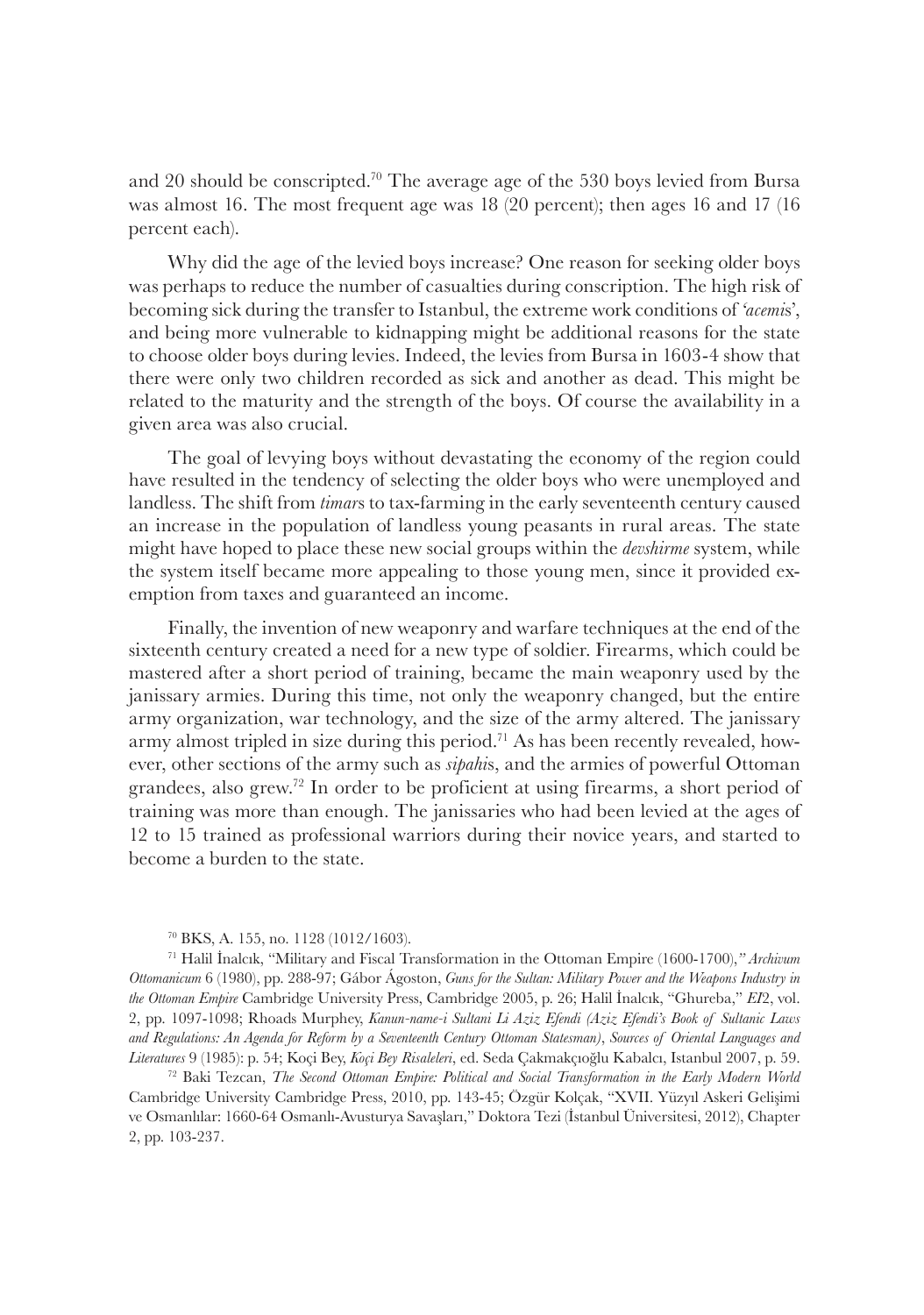## **Conclusion**

Our story began with the arrival in Bursa of a *turnacıba*şı in the janissary army with a decree to levy Christian boys in October 1603. The entire process lasted six months and four batches of boys were selected from the *liva*s of Bursa, Biga, and Kocaeli. All these groups were ready for transportation in January and February of 1604. We have seen specifically in our case study of Bursa, but also in other parts of the empire where boys were levied as *devshirme*s, that this was quite a complicated process, which generated its own local politics. This paper has attempted to understand the specifics of the process, how bureaucratized it was, and how it triggered the local political groups and dynamics in the selection process.

The experience of being a *devshirme* in the Ottoman Empire must be placed within a multi-layered context. One could climb high up the social ladder, or alternatively only just manage to survive in poor conditions. Equally, you could become a high-level bureaucrat in the Ottoman state, a soldier, a worker, or perhaps never get promoted from being an *'acemi oglan* to be a janissary, while some simply died *en route* even before reaching their destination of Istanbul. And in similarly complex ways, the reactions of boys and families to being levied varied from kidnapping children back or fully grown adults returning to their homes, to others actually trying to slip into the groups selected by the officers for transport to the capital.

The aim of this paper was to investigate the personal stories of *devshirme* boys and their reactions to being 'wanted' by the Ottoman state. It was the stories of those who resisted that I find more compelling. To follow them along the path life had set them and to see how they coped with the seventeenth-century authorities and the obligations the state set on them was an exciting personal journey as an historian. More importantly, to develop a sense of what it might mean to be a Christian child in the early modern Ottoman world was crucial for this work -who these children were is critically important. Therefore, the paper also concentrated on where these children were selected, their age, looks, and health as registered in the documents. It was found that these boys were mostly Greek and Armenians and mostly had brown hair. They were strong and aggressive boys who were growing up subject to very poor health conditions.

This is the first time that such a register listing the *devshirme* boys has been studied, and it is probably the first time that we can access such detailed information on the boys and how they were levied. I hope that further similar research will be conducted so that we can better understand the impact of one of the most important institutions of the Ottoman Empire, the *devshirme* system, on the daily life of its subjects, and particularly on the children whose lives it transformed.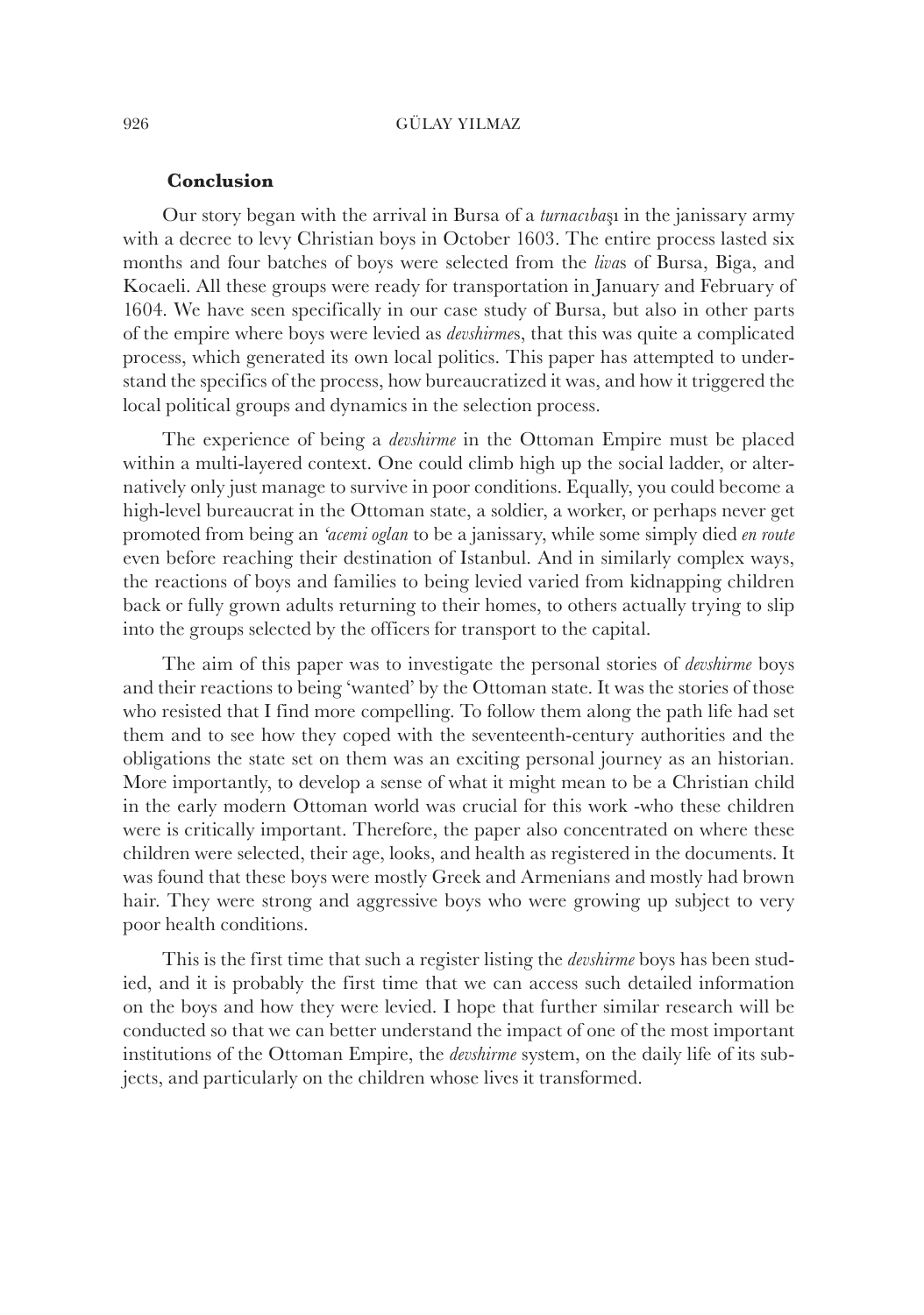## **BIBLIOGRAPHY**

*Ba*ş*bakanl*ı*k Osmanl*ı *Archives (BOA)*

Maliyeden Müdevver (MAD), 07600.

Mühimme Defterleri (MD) 5, 6, 7, 2, 24, 30.

İbn'ül Emin Askeri (IE. AS) 242.

*Bursa Court Records*, A 155.

*Atıf Efendi Library*

Kanunname, 1734.

*Süleymaniye Library*

Kıyafet Name, B. Vehbi 918

Published Primary Sources

, Kanuname-i Pençik, in *Osmanlı Kanunnameleri ve Hukuki Tahlilleri, II. Beyazid Devri Kanunnameler*, Vol. 2, edited by Ahmet Akgündüz, Fey Vakfı Yayınları, Istanbul 1990, 128-34.

, Kavanin-i Yeniçeriyan*,* in *Osmanlı Kanunnameleri ve Hukuki Tahlilleri, I. Ahmet Devri Kanunnameleri*, Vol. 9, edited by Ahmet Akgündüz, Fey Vakfı Yayınları, Istanbul 1990.

, *Mühimme Defteri* 90, edited by Nezihi Aykut, İdris Bostan, Feridun Emecen, Yusuf Halaçoğlu, Mehmet İpşirli, Ismet Miroğlu, Abdülkadir Özcan, and İlhan Şahin, Türk Dünyası Araştırmaları Vakfı, Istanbul 1993.

, *Mühimme* 3, edited by Nezihi Aykut, İdris Bostan, Murat Cebecioğlu, Feridun Emecen, Mücteba İkgürel, Mehmet İpşirli, Cevdet Küçük, Özcan Mert, Abdülkadir Özcan, İlhan Şahin, Hüdai Şentürk, Mustafa Çetin Varlık, Osmanlı Arşivi Daire Başkanlığı, Ankara 1993.

Alberi, Eugenio ed., *Relazioni Degli Ambasciatori Veneti al Senato*, Vol 1, Firenze: Società editrice fiorentina, 1840.

Aşıkpaşazade, *Aşıkpaşaoğlu Tarih,* edited by Nihal Atsız, Milli Egitim Bakanlığı, Ankara 1970.

Oruç Bey, *Oruç Bey Tarihi*, edited by Necdet Öztürk, Çamlıca Basım, Istanbul 2007.

Koçi Bey, *Koçi Bey Risaleleri*, edited by Seda Çakmakçıoğlu, Kabalcı, Istanbul 2007.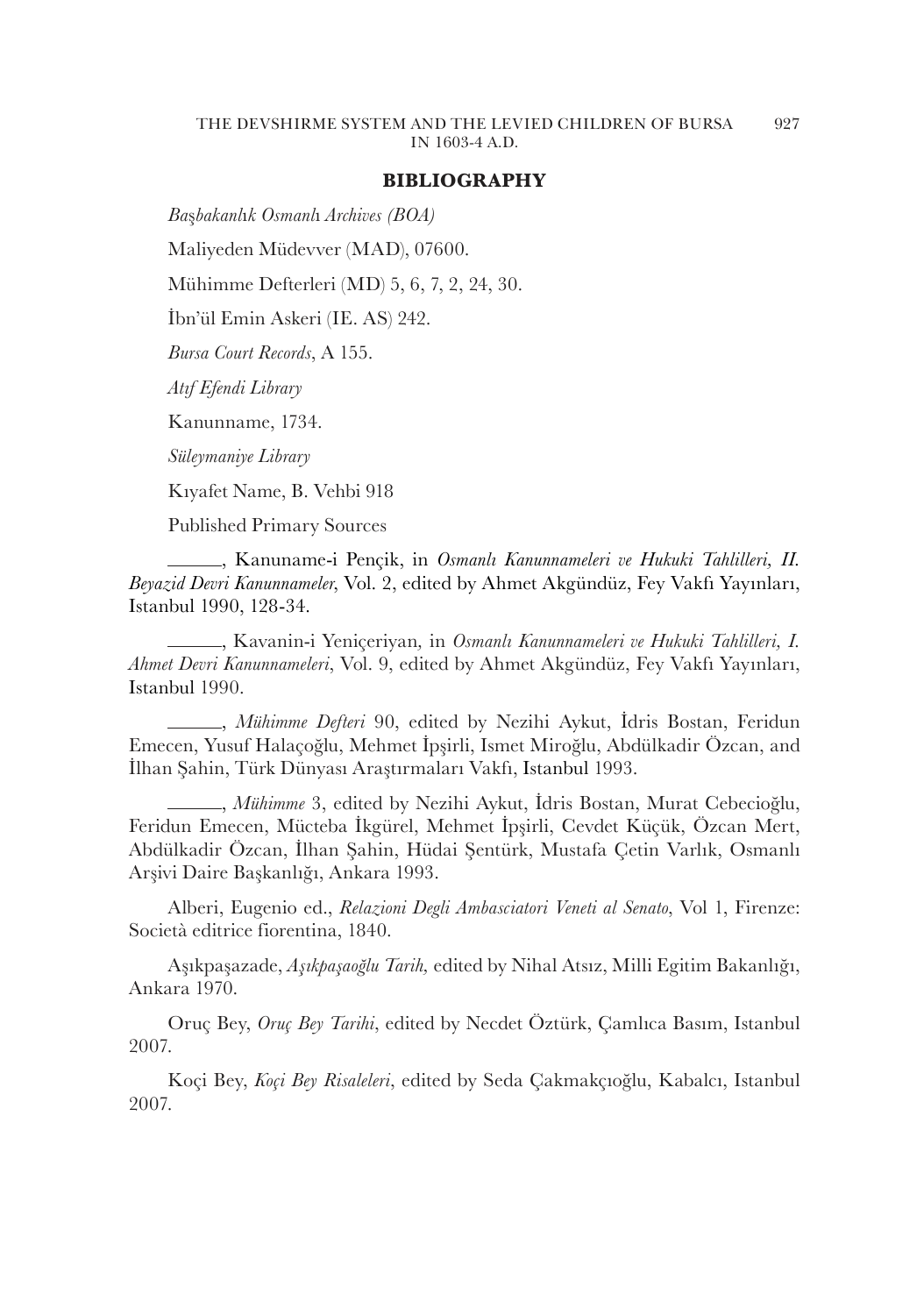Nicolas, Nicolay, *Dans L'empire de Soliman le Magnifique*, Press du Cnrs, 1989.

Evliya Çelebi, *Evliya Çelebi Seyahatnamesi: Topkapı Sarayı Bağdat 304 Yazmasının Transkripsiyonu-Dizini*, edited by Zekeriya Kurşun, Seyit Ali Kahraman, Yücel Dağlı, 9 vols, Yapı Kredi Yayınları, Istanbul 1999.

Hoca Saadettin Efendi, *TACÜ'T-TEVARIH*, edited by Ismet Parmaksızoğlu, 5 vols, Kültür Bakanlığı Yayınları, Ankara 1992.

Yılmaz, Coskun and Necdet Yilmaz eds. *Osmanlılarda Sağlık-Health in the Ottomans* 2 vols, Biofarma, Istanbul 2006.

## **Secondary Sources**

Barkan, Ömer L., "Essai sur les données statistiques des registres de recesement dans l'empire ottoman aux XVe et XVIe siècles", *JESHO* 1, no. 1, (1957): 9-36.

Bennassar, Bartolomé - Lucile Bennasar, *Les Chr*é*tiens D'Allah*. Paris: Perrin, 2006.

Beydilli, Kemal, "Yeniçeri" *DIA* 43, Türkiye Diyanet Vakfı Ankara 450-62

Carmichael, Ann G., "Bubonic Plague", In *The Cambridge World History of Human Disease*, edited by Kenneth F. Kiple, 628-631 Cambridge University Press, Cambridge 2000.

Darling, Linda, *Revenue-Raising and Legitimacy, Tax Collection and Finance Administration in the Ottoman Empire, 1560-1660*, Leiden, New York: Brill, 1996.

İnalcık, Halil, "The Emergence of Big Farms, Çiftliks*,* State, Landlords and Tennants", *Turcica* 3 (1984): 105-126.

Jennings, Ronald, "Urban Population in Anatolia in the Sixteenth Century: A Study of Kayseri, Karaman, Amasya, Trabzon, and Erzurum", *International Journal of Middle East Studies* 7, no. 1 (1976): 21-57.

Jireček, Konstantin, *Geschichte der Bulgaren*, Prague: Hildesheim, 1876.

Kafadar, Cemal, "Yeniçeri", *Dünden Bugüne İstanbul Ansiklopedisi* vol. 7, s. 472-476.

Karamuk, Gümeç, "Devşirmelerin Hukuki Durumları Üzerine", In Mehmet Öz and Oktay Özel eds. *Söğütten İstanbul'a Osmanlı Devletinin Kuruluş Üzerine Tartışmalar,* İmge Kitabevi, Ankara 2000, s. 555-572.

Kiel, Machiel, *Art and Society of Bulgaria in the Turkish Period*, Assen: Van Gorcum 1985.

Kolçak, Özgür, "XVII. Yüzyıl Askeri Gelişimi ve Osmanlılar: 1660-64 Osmanlı-Avusturya Savaşları", Ph.D. diss., University of İstanbul 2012.

Kunt, Metin, "Kulların Kulları", *Boğaziçi Üniversitesi Dergisi* 3 (1975): 27–42.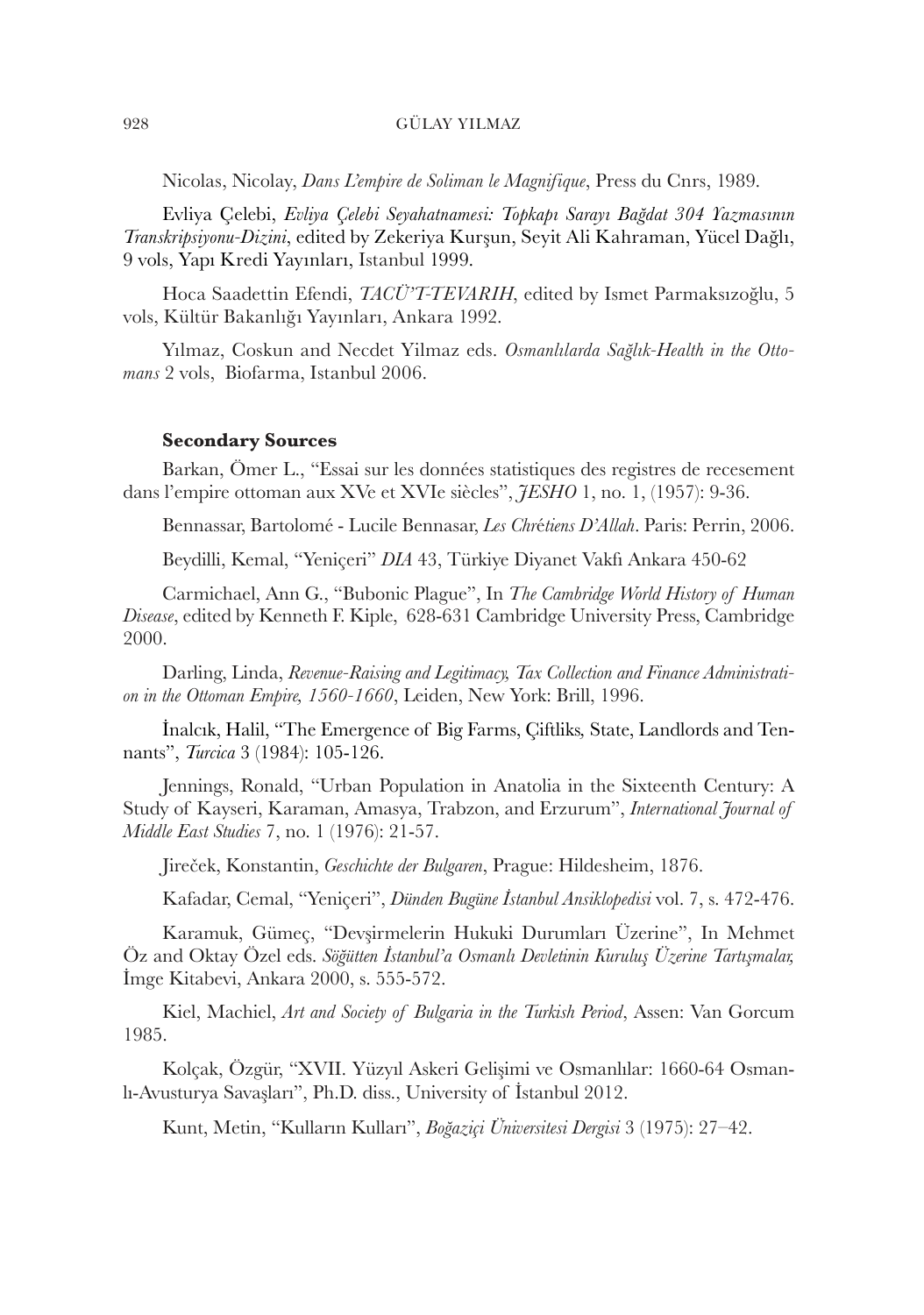Lowry, Heath, *Ottoman Bursa in Travel Accounts*, Indiana University Press, Bloomington 2003.

Lybyer, Albert Howe, *The Government of the Ottoman Empire in the Time of Suleiman the Magnificent*, Mass.: Harvard University Press, Cambridge 1913.

Menage, V.L., "Notes and Communications: Sidelights on the *Devshirme* from Idris and Sa'uddin", *BSOAS* 18, no. 1 (1956), s. 181-183.

Meriwether, Margaret L., "The Rights of Children and the Responsibilities of Women, Women as Wasis in Ottoman Aleppo, 1770-1840", *In Women, the Family, and Divorce Laws in Islamic History*, edited by Amira El Azhary Sonbol, 219-235, Syracuse University Press, Syracuse 1996.

Özcan, Abdülkadir, "Devşirme", *DIA*, Vol. 9, Türkiye Diyanet Vakfı, Ankara 1988, 254-257.

Özcan, Tahsin, "Hukuk ve Tıp: Fetvalara Göre Osmanlı Toplumunda Hasta-Doktor İlişkileri", *In Osmanlılarda Sağlık/Health in the Ottomans*, edited by Coşkun Yılmaz - Necdet Yılmaz, 335-341, Biofarma, Istanbul 2006.

Palmer, J.A.B., "The Origins of the Janissaries", *John Rylands Library Bulletin* 35, no. 2 (1953): 448-481.

Papoulia, Basilike D., *Ursprung und Wesen der "Knabenlese" im Osmanischen Reich*, München: Verlag R. Oldenbourg 1963.

Petrov, Petăr K., *Asimilatorskata Politika na Turskite Zavoevateli*, Sofia, 1962.

Protić, Andrej, *Denationalizirane i Văzraždane na Bălgarskoto Izkustvo*, Sofia 1927.

Salzmann, Ariel, "An Ancien Régime Revisited: 'Privatization' and Political Economy in the Eighteenth-Century Ottoman Empire", *Politics and Society* 21, no. 4 (1993): 393-424.

Thomas, Lewis, *A Study of Naima*, edited by Norman Itzkowitz, New York University Press, New York 1972.

Todorov, Nikolai, *The Balkan City 1400-1900*, University of Washington Press, London 1983.

Toledano, Ehud R., "The Concept of Slavery in Ottoman and Other Muslim Societies", In *Slave Elites in the Middle East and Africa: A Comparative Study*, edited by Miura Toru and John Edward Philips, 159-176. Kegan Paul International, London 2000.

Uzunçarşılı, İsmail Hakkı, *Osmanlı Devleti Teşkilatında Kapıkulu Ocakları*, 2 vols, Türk Tarih Kurumu Basımevi, Ankara 1988.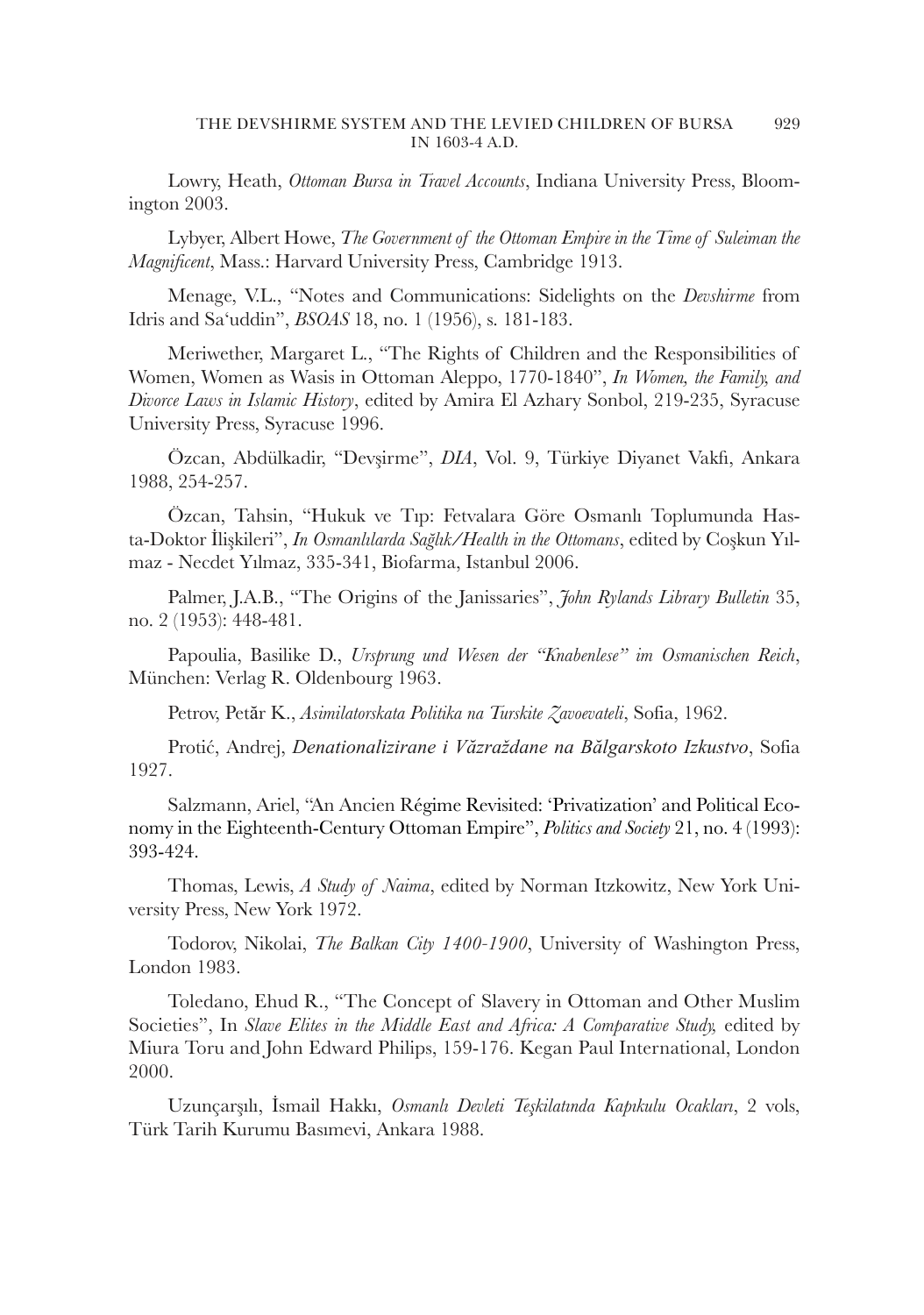Varlık, Nüket, " Disease and Empire: A History of Plague Epidemics in the Early Modern Ottoman Empire (1453-1600), Ph.D. diss., University of Chicago, 2008.

Veinstein, Gilles, "Sokollu Mehmed Pasha," *EI*<sup>2</sup> , vol. 9, Brill, Leiden 1986: 706- 711.

Vryonis, Speros, "Isidore Clabas and the Turkish Devşirme", *Speculum* 3, no. 3 (1956): 433-443.

Wittek, Paul, "Devşirme and Sharia", *Bulletin of the School of Oriental African Studies*  17, no. 2 (1955): 271-278.

Yerasimos, Stefanos, *Süleymaniye* Yapı Kredi, Istanbul 2002.

Yıldırım, Nuran, *A History of Healthcare in Istanbul*, *Istanbul University and Europen Capital of Culture Istanbul 2010*, Düzey Matbaacılık, Istanbul 2010.

Yilmaz, Gulay, "Becoming a *Devşirme*: The Training of Conscripted Children in the Ottoman Empire," *in Children in Slavery Through the Ages*, edited by Gwyn Campbell, Suzanne Miers, and Joseph C. Miller, p. 119-135, Ohio University Press, Ohio 2009.

——— "The Economic and Social Roles of Janissaries in a Seventeenth-Century Ottoman City: The Case of Istanbul", Ph.D. diss., McGill University, 2011.

Yılmaz, Yasin, 'Süleymaniye Darüşşifası ve Tıp medresesi,' Osmanlılarda Sağlık/Health in the Ottomans, edited by Coşkun Yılmaz and Necdet Yılmaz. 285-297, Biofarma, Istanbul 2006.